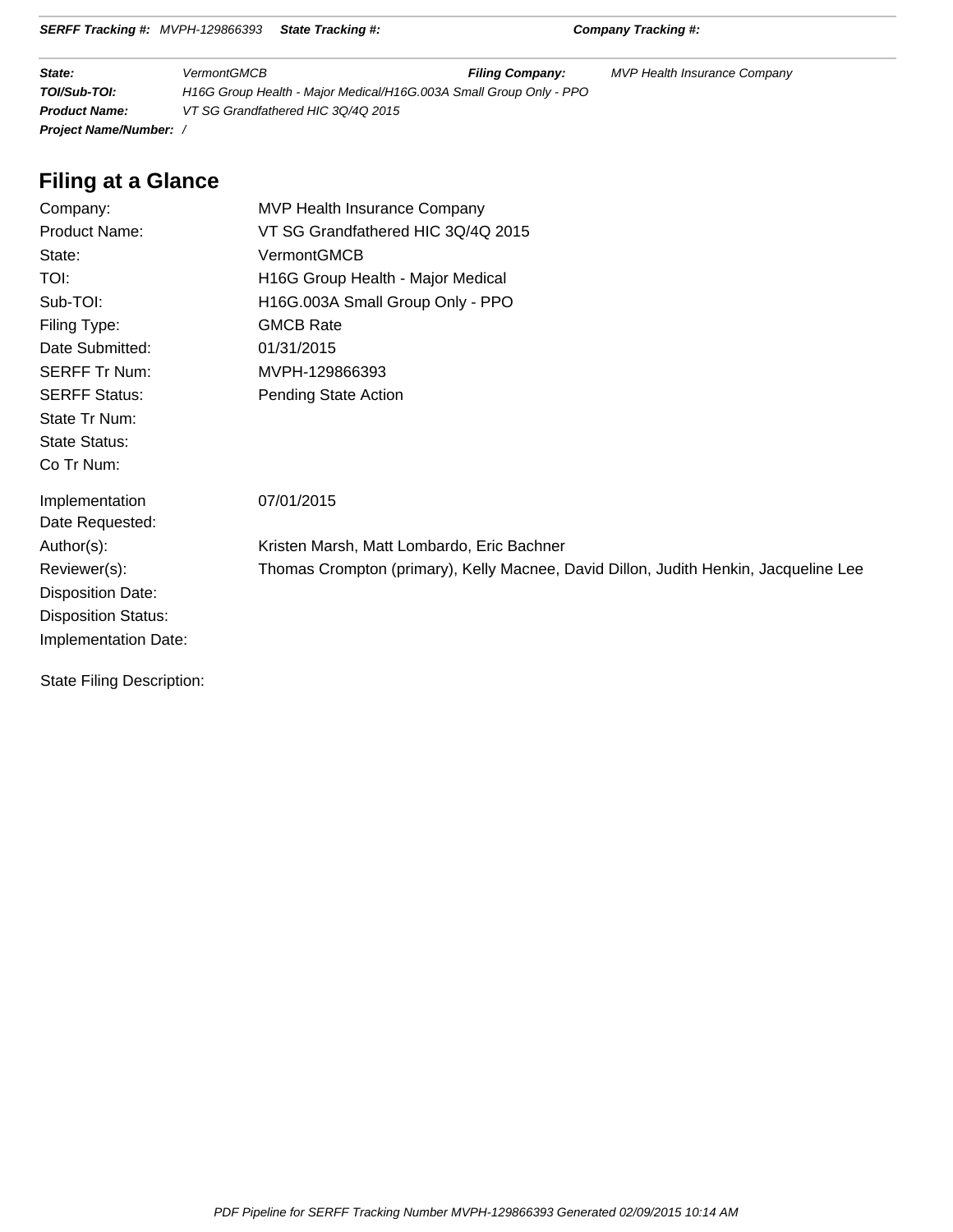|  | <b>SERFF Tracking #: MVPH-129866393 State Tracking #:</b> |  |
|--|-----------------------------------------------------------|--|
|--|-----------------------------------------------------------|--|

**SERFF Tracking #:** Company Tracking #:

| State:                        | <b>VermontGMCB</b>                                                 | <b>Filing Company:</b> | MVP Health Insurance Company |
|-------------------------------|--------------------------------------------------------------------|------------------------|------------------------------|
| TOI/Sub-TOI:                  | H16G Group Health - Major Medical/H16G.003A Small Group Only - PPO |                        |                              |
| <b>Product Name:</b>          | VT SG Grandfathered HIC 30/40 2015                                 |                        |                              |
| <b>Project Name/Number:</b> / |                                                                    |                        |                              |

# **General Information**

| Project Name:                                | Status of Filing in Domicile: |
|----------------------------------------------|-------------------------------|
| <b>Project Number:</b>                       | Date Approved in Domicile:    |
| Requested Filing Mode: Review & Approval     | Domicile Status Comments:     |
| Explanation for Combination/Other:           | Market Type: Group            |
| Submission Type: New Submission              | Group Market Size: Small      |
| Group Market Type: Employer                  | Overall Rate Impact:          |
| Filing Status Changed: 02/06/2015            |                               |
| State Status Changed:                        | Deemer Date:                  |
| Created By: Kristen Marsh                    | Submitted By: Matt Lombardo   |
| <b>Corresponding Filing Tracking Number:</b> |                               |
| PPACA: Not PPACA-Related                     |                               |
| <b>PPACA Notes: null</b>                     |                               |
| Include Exchange Intentions:                 | No                            |

Filing Description:

The proposed rates enclosed within this filing are available to Small Group Grandfathered Vermont members with contract effective dates beginning between July 1, 2015 - December 31, 2015.

# **Company and Contact**

## **Filing Contact Information**

| Matt Lombardo,        | mlombardo@mvphealthcare.com |
|-----------------------|-----------------------------|
| 625 State Street      | 518-388-2483 [Phone]        |
| Schenectady, NY 12305 |                             |

### **Filing Company Information**

| MVP Health Insurance Company | CoCode: 11125           | State of Domicile: New York |
|------------------------------|-------------------------|-----------------------------|
| 625 State Street             | Group Code: 1198        | Company Type: Health        |
| Schenectady, NY 12305        | Group Name:             | Insurance                   |
| (518) 388-2469 ext. [Phone]  | FEIN Number: 14-1827918 | State ID Number:            |

# **Filing Fees**

| Fee Required?    | Yes      |
|------------------|----------|
| Fee Amount:      | \$150.00 |
| Retaliatory?     | N٥       |
| Fee Explanation: |          |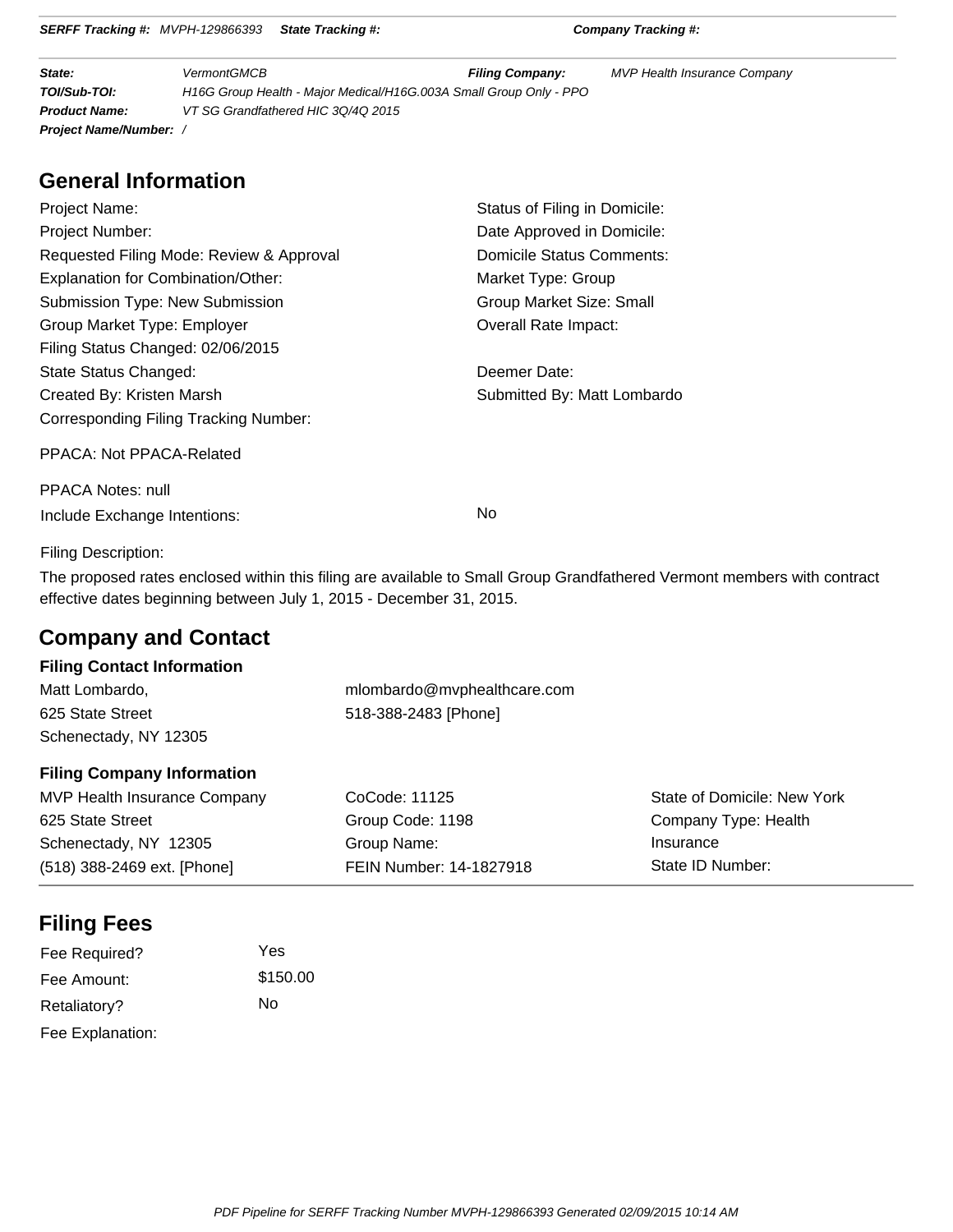| <b>SERFF Tracking #:</b><br>MVPH-129866393 |                    | <b>State Tracking #:</b>                                           | Company Tracking #:    |                                     |  |
|--------------------------------------------|--------------------|--------------------------------------------------------------------|------------------------|-------------------------------------|--|
| State:                                     | <b>VermontGMCB</b> |                                                                    | <b>Filing Company:</b> | <b>MVP Health Insurance Company</b> |  |
| TOI/Sub-TOI:                               |                    | H16G Group Health - Major Medical/H16G.003A Small Group Only - PPO |                        |                                     |  |
| <b>Product Name:</b>                       |                    | VT SG Grandfathered HIC 3Q/4Q 2015                                 |                        |                                     |  |
| <b>Project Name/Number:</b>                |                    |                                                                    |                        |                                     |  |

# **Correspondence Summary**

# **Objection Letters and Response Letters**

| <b>Objection Letters</b> |                   |                   | <b>Response Letters</b> |                     |                   |                |
|--------------------------|-------------------|-------------------|-------------------------|---------------------|-------------------|----------------|
| <b>Status</b>            | <b>Created By</b> | <b>Created On</b> | Date Submitted          | <b>Responded By</b> | <b>Created On</b> | Date Submitted |
| Pending<br>Response      | Jacqueline Lee    | 02/05/2015        | 02/05/2015              | Matt Lombardo       | 02/06/2015        | 02/06/2015     |

# **Filing Notes**

| <b>Subject</b>                                                             | Note Type | <b>Created By</b> | <b>Created On</b> | Date Submitted |
|----------------------------------------------------------------------------|-----------|-------------------|-------------------|----------------|
| Request for Confidentiality - Response to Objection Note To Reviewer<br>#1 |           | Matt Lombardo     | 02/06/2015        | 02/06/2015     |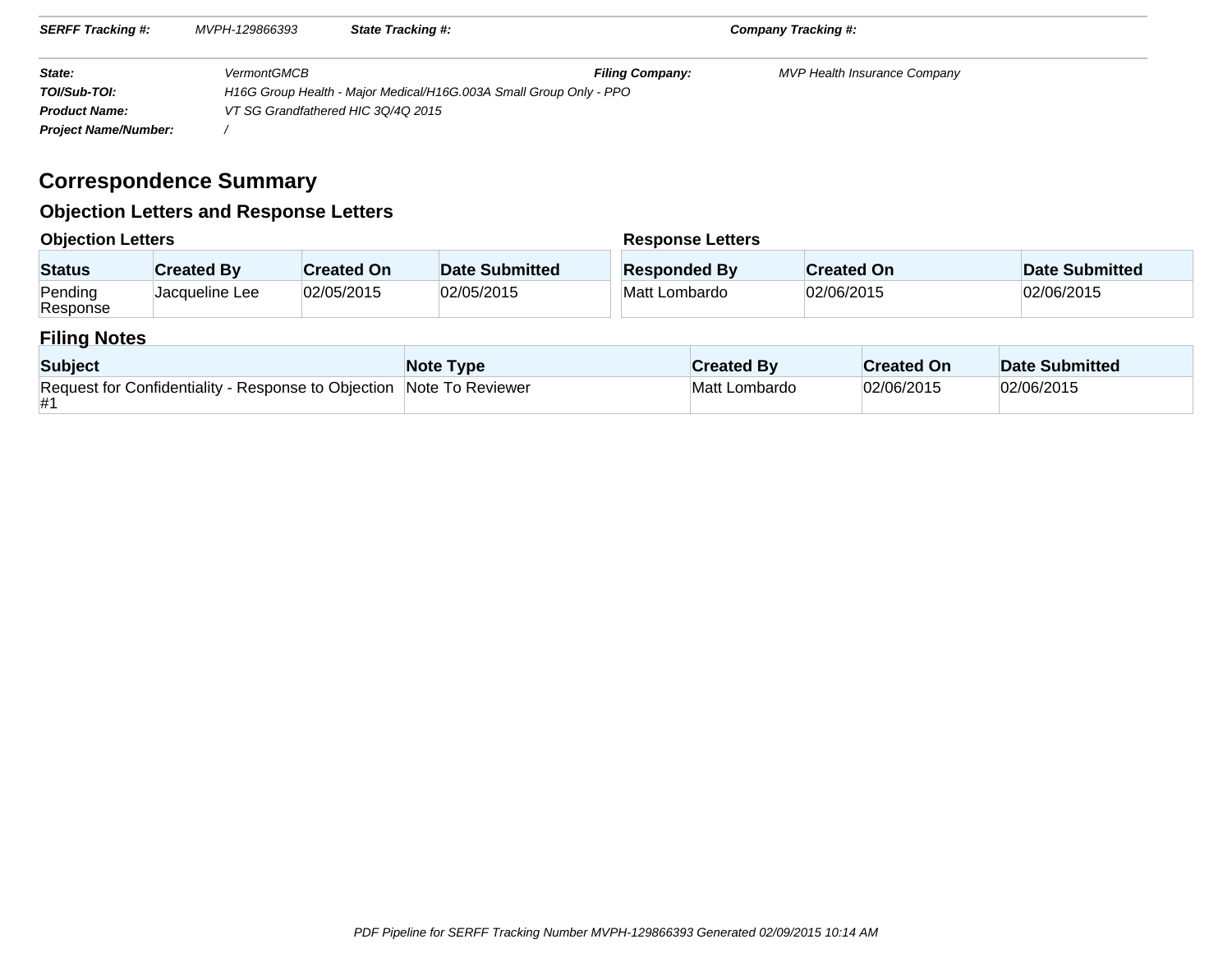| SERFF Tracking #: MVPH-129866393 State Tracking #: | <b>Company Tracking #:</b> |
|----------------------------------------------------|----------------------------|
|                                                    |                            |

| State:                      | <b>VermontGMCB</b>                                                 | <b>Filing Company:</b> | MVP Health Insurance Company |  |
|-----------------------------|--------------------------------------------------------------------|------------------------|------------------------------|--|
| TOI/Sub-TOI:                | H16G Group Health - Major Medical/H16G.003A Small Group Only - PPO |                        |                              |  |
| <b>Product Name:</b>        | VT SG Grandfathered HIC 30/40 2015                                 |                        |                              |  |
| <b>Project Name/Number:</b> |                                                                    |                        |                              |  |

# **Objection Letter**

| <b>Objection Letter Status</b> | Pending Response |
|--------------------------------|------------------|
| <b>Objection Letter Date</b>   | 02/05/2015       |
| <b>Submitted Date</b>          | 02/05/2015       |
| Respond By Date                | 02/12/2015       |

Dear Matt Lombardo,

 **Introduction:**

Please see attached inquiry letter.

#### **Conclusion:**

 Sincerely, Jacqueline Lee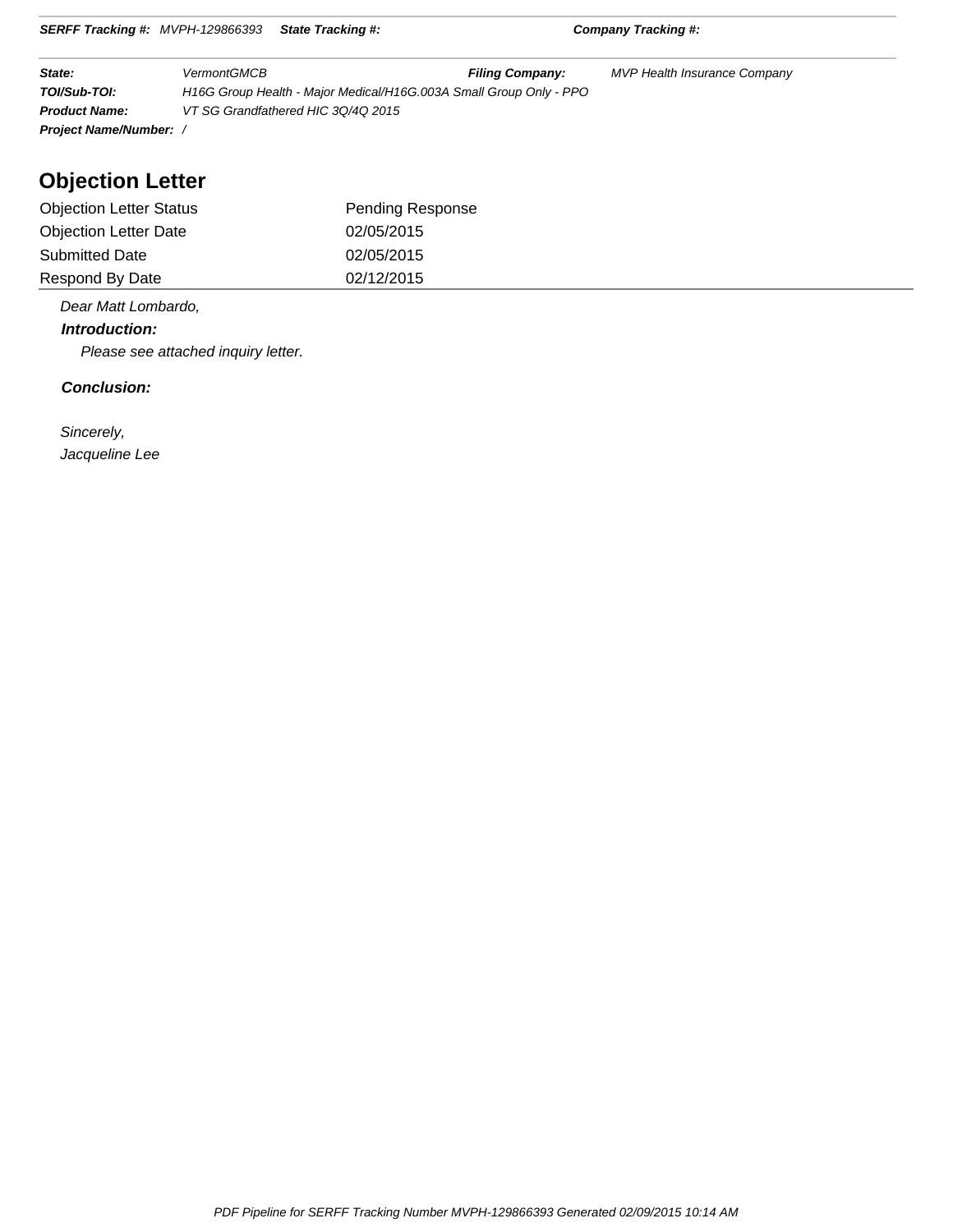#### **Dallas**

Glenn A. Tobleman, F.S.A., F.C.A.S. S. Scott Gibson, F.S.A. Cabe W. Chadick, F.S.A. Michael A. Mayberry, F.S.A. David M. Dillon, F.S.A. Gregory S. Wilson, F.C.A.S. Steven D. Bryson, F.S.A. Bonnie S. Albritton, F.S.A. Brian D. Rankin, F.S.A. Wesley R. Campbell, F.C.A.S., F.S.A. Jacqueline B. Lee, F.S.A. Xiaoxiao (Lisa) Jiang, F.S.A. Brian C. Stentz, A.S.A. J. Finn Knox-Seith, A.S.A. Jennifer M. Allen, A.S.A. Josh A. Hammerquist, A.S.A. Sujaritha Tansen, A.S.A. Sergei Mordovin, A.S.A. Johnathan L. O'Dell, A.S.A. Robert B. Thomas, Jr., F.S.A., C.F.A. (Of Counsel)



#### **Kansas City**

Gary L. Rose, F.S.A. Terry M. Long, F.S.A. Leon L. Langlitz, F.S.A. D. Patrick Glenn, A.S.A., A.C.A.S. Christopher H. Davis, F.S.A. Karen E. Elsom, F.S.A. Jill J. Humes, F.S.A. Christopher J. Merkel, F.S.A. Kimberly S. Shores, F.S.A. Michael A. Brown, F.S.A. Thomas L. Handley, F.S.A. (Of Counsel)

**London / Kansas City** Roger K. Annin, F.S.A. Timothy A. DeMars, F.S.A. Scott E. Morrow, F.S.A.

**Baltimore** David A. Palmer, C.F.E.

February 5, 2015

Matt Lombardo MVP Health Insurance Company 625 State Street Schenectady, NY 12305

Re: MVP Health Insurance Company 3Q/4Q 2015 Small Group HIC Grandfathered rate filing SERFF Tracking #: MVPH-129866393

Dear Mr. Lombardo:

We have been retained by the Green Mountain Care Board ("GMCB") to review the above referenced group product filing submitted on 1/31/2015. The following additional information is required for this filing. We request that your response retain the original question.

### **Rx Trend**

- 1. In the 1Q/2Q15 filing (SERFF #: MVPH-129662230), MVP had indicated that the PBM will be able to provide more robust customized trend projections with actual MVP claim utilization. Provide a detailed exhibit showing all adjustments made in deriving the assumed Rx trends in this filing.
	- a. If no such adjustments were made in this filing, comment on the appropriateness of using unadjusted vendor recommended Rx trends, given that the Rx trend by drug category shows primarily negative trends for generic and brand drugs.
	- b. In addition, if any adjustment to specialty trend was made to account for the impact of Sovaldi and other high cost specialty drugs based on MVP's own experience, please quantitatively detail the methodology in your response.



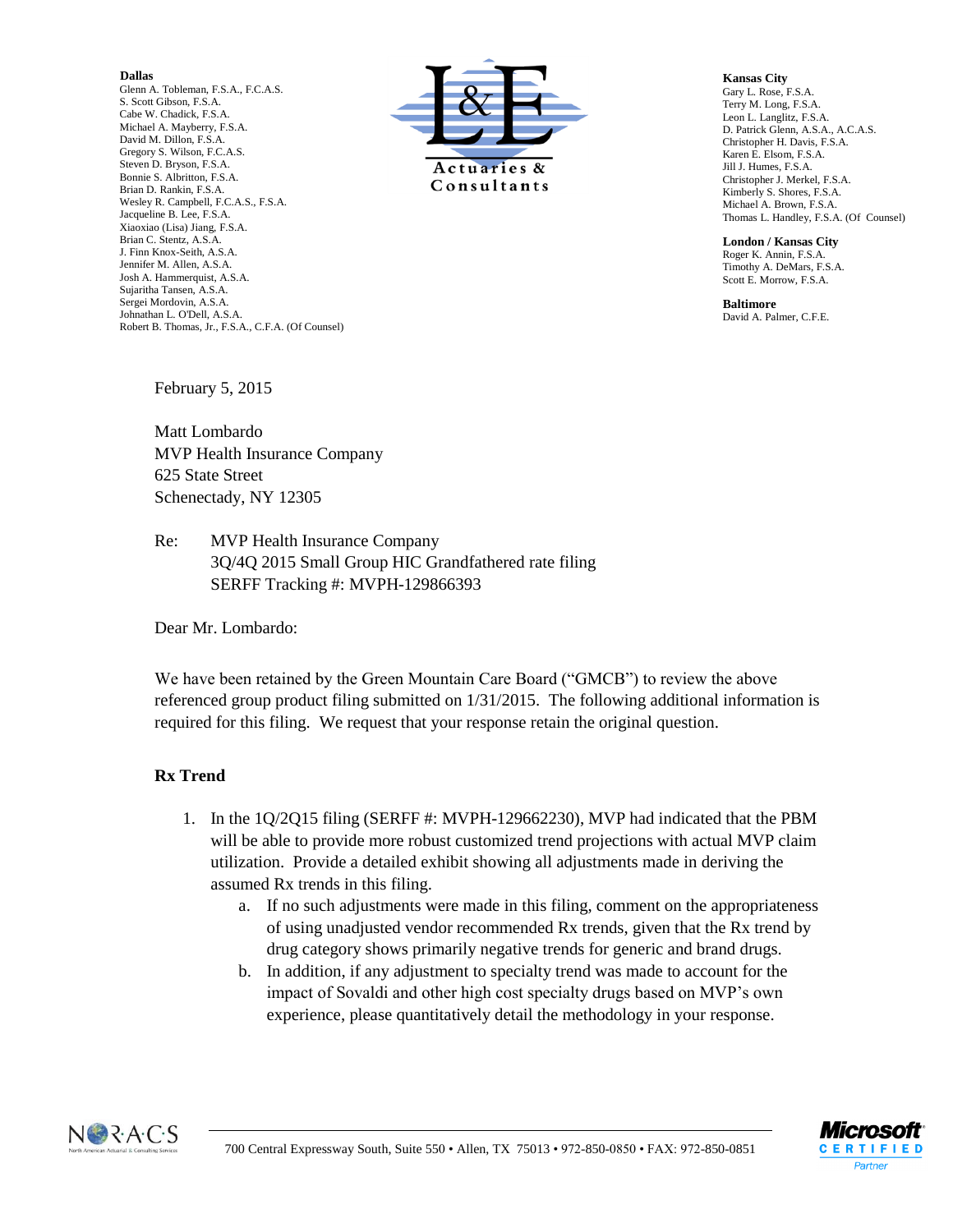### **Rate Development**

- 2. We note that no adjustments were made to normalize for demographic shifts from the experience period to the rating period. Please provide rationale.
- 3. As recommended in earlier filings, particularly in light of material shifts in membership in this closed block of business, using recent enrollment distribution is a better indicator of projected enrollment. Please provide contract distribution by tier from most recent enrollment (i.e.: December 2014) in a format similar to Exhibit 4.
- 4. We note that the 2015 inpatient and outpatient hospital trends are higher than the trends assumed in the 1Q15 filing. Please provide quantitative support for the assumed inpatient/out-patient hospital trends by illustrating the Green Mountain Care Board's approved 2015 hospital budget increases weighted by MVP's utilization by facility.

Please be aware that we expect to have further questions regarding the filing as the review continues.

To ensure that the review of your filing has been completed before statutory deadlines, we expect you to respond as expeditiously as possible, but no later than February 12, 2015.

We trust that you understand these forms may not be used in Vermont until they are formally approved by the GMCB.

Sincerely,

Sujaritta Tansen

Rita Tansen A.S.A., M.A.A.A. Consulting Actuary Lewis & Ellis, Inc. rtansen@lewisellis.com (972)850-0850



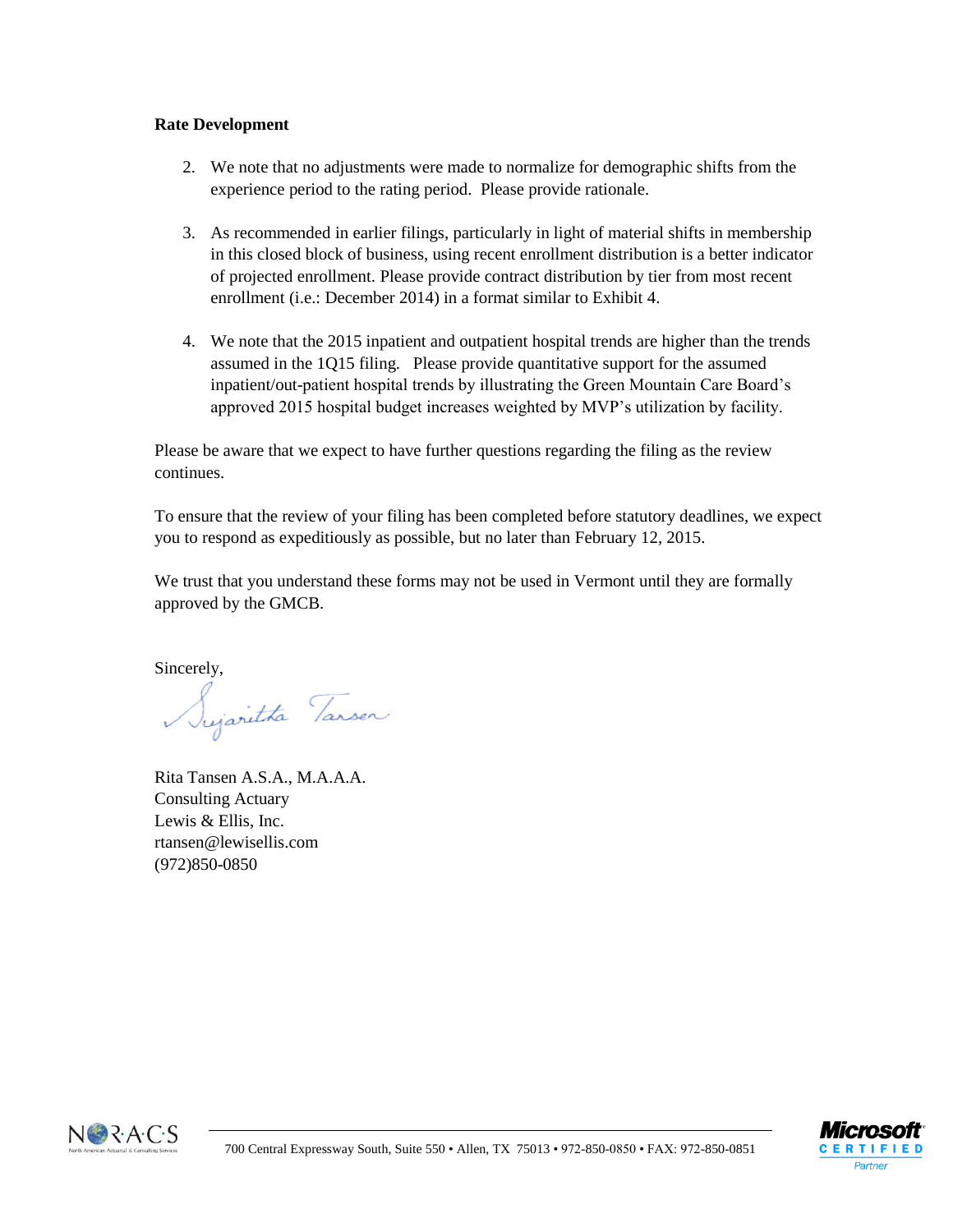| <b>SERFF Tracking #:</b>    | MVPH-129866393     | <b>State Tracking #:</b>                                           |                        | <b>Company Tracking #:</b>          |  |
|-----------------------------|--------------------|--------------------------------------------------------------------|------------------------|-------------------------------------|--|
| State:                      | <b>VermontGMCB</b> |                                                                    | <b>Filing Company:</b> | <b>MVP Health Insurance Company</b> |  |
| TOI/Sub-TOI:                |                    | H16G Group Health - Major Medical/H16G.003A Small Group Only - PPO |                        |                                     |  |
| <b>Product Name:</b>        |                    | VT SG Grandfathered HIC 3Q/4Q 2015                                 |                        |                                     |  |
| <b>Project Name/Number:</b> |                    |                                                                    |                        |                                     |  |

# **Response Letter**

| Response Letter Status | Submitted to State |
|------------------------|--------------------|
| Response Letter Date   | 02/06/2015         |
| <b>Submitted Date</b>  | 02/06/2015         |

Dear Thomas Crompton,

 **Introduction:**

#### **Response 1**

#### **Comments:**

Please see MVP's response to Ms. Tansen's February 5, 2015 objection letter.

### Regards,

Matt Lombardo

#### **Changed Items:**

| <b>Supporting Document Schedule Item Changes</b> |                                                                                                           |  |
|--------------------------------------------------|-----------------------------------------------------------------------------------------------------------|--|
| <b>Satisfied - Item:</b>                         | Response to Objection #1                                                                                  |  |
| <b>Comments:</b>                                 | Please see MVP's response to Ms. Tansen's February 5, 2015 objection letter.<br>Regards,<br>Matt Lombardo |  |
| Attachment(s):                                   | Response to Objection #1.pdf<br>Response to Objection #1 - SG HIC Grandfathered Redacted for SERFF pdf    |  |

No Form Schedule items changed.

No Rate/Rule Schedule items changed.

#### **Conclusion:**

Sincerely,

Matt Lombardo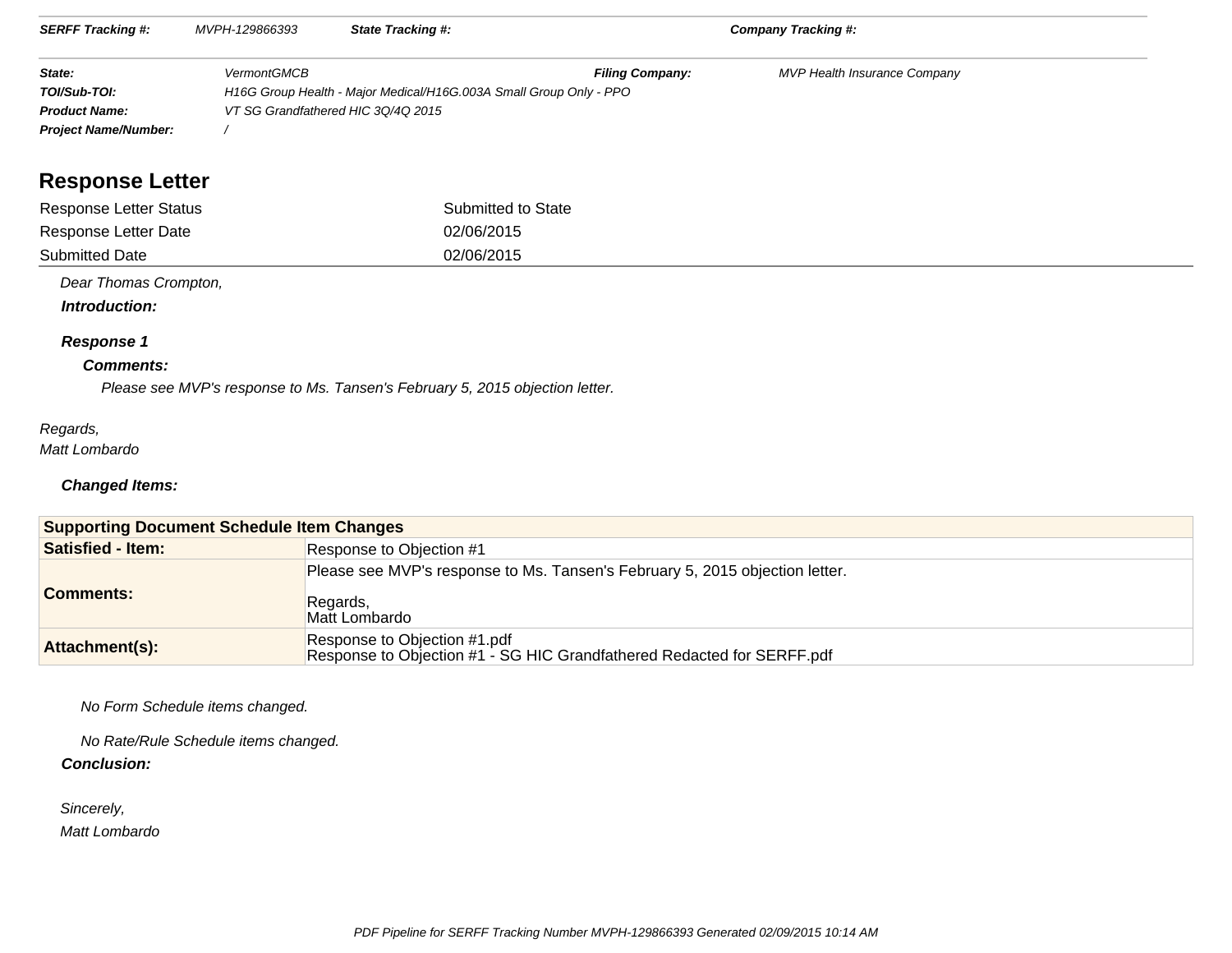|  | <b>SERFF Tracking #: MVPH-129866393 State Tracking #:</b> |  |
|--|-----------------------------------------------------------|--|
|--|-----------------------------------------------------------|--|

**SERFE TRACKING #:** Company Tracking #:

| State:                        | <b>VermontGMCB</b>                                                 | <b>Filing Company:</b> | <b>MVP Health Insurance Company</b> |
|-------------------------------|--------------------------------------------------------------------|------------------------|-------------------------------------|
| TOI/Sub-TOI:                  | H16G Group Health - Major Medical/H16G.003A Small Group Only - PPO |                        |                                     |
| <b>Product Name:</b>          | VT SG Grandfathered HIC 3Q/4Q 2015                                 |                        |                                     |
| <b>Project Name/Number:</b> / |                                                                    |                        |                                     |

# **Note To Reviewer**

**Created By:**

Matt Lombardo on 02/06/2015 03:55 PM

**Last Edited By:**

Matt Lombardo

#### **Submitted On:**

02/06/2015 03:55 PM

**Subject:**

Request for Confidentiality - Response to Objection #1

### **Comments:**

Mr. Crompton,

Pursuant to 1 V.S.A. § 317 (c)(9), MVP requests that the designated portions of our Objection Letter response, dated February 6, 2015, remain confidential and not subject to disclosure under Vermont's public records law. The disclosure of this information, which is partly based upon and/or derived from MVP's contractual agreements with providers and facilities would put our organization at a competitive disadvantage. In part, the information reflects reimbursement rates that were the subject of MVP's negotiation with an entity that also negotiates with MVP competitors. The public disclosure of this information will undermine MVP's private negotiations, advantage our competitors, and potentially result in increased premiums for Vermonters.

Regards, Matt Lombardo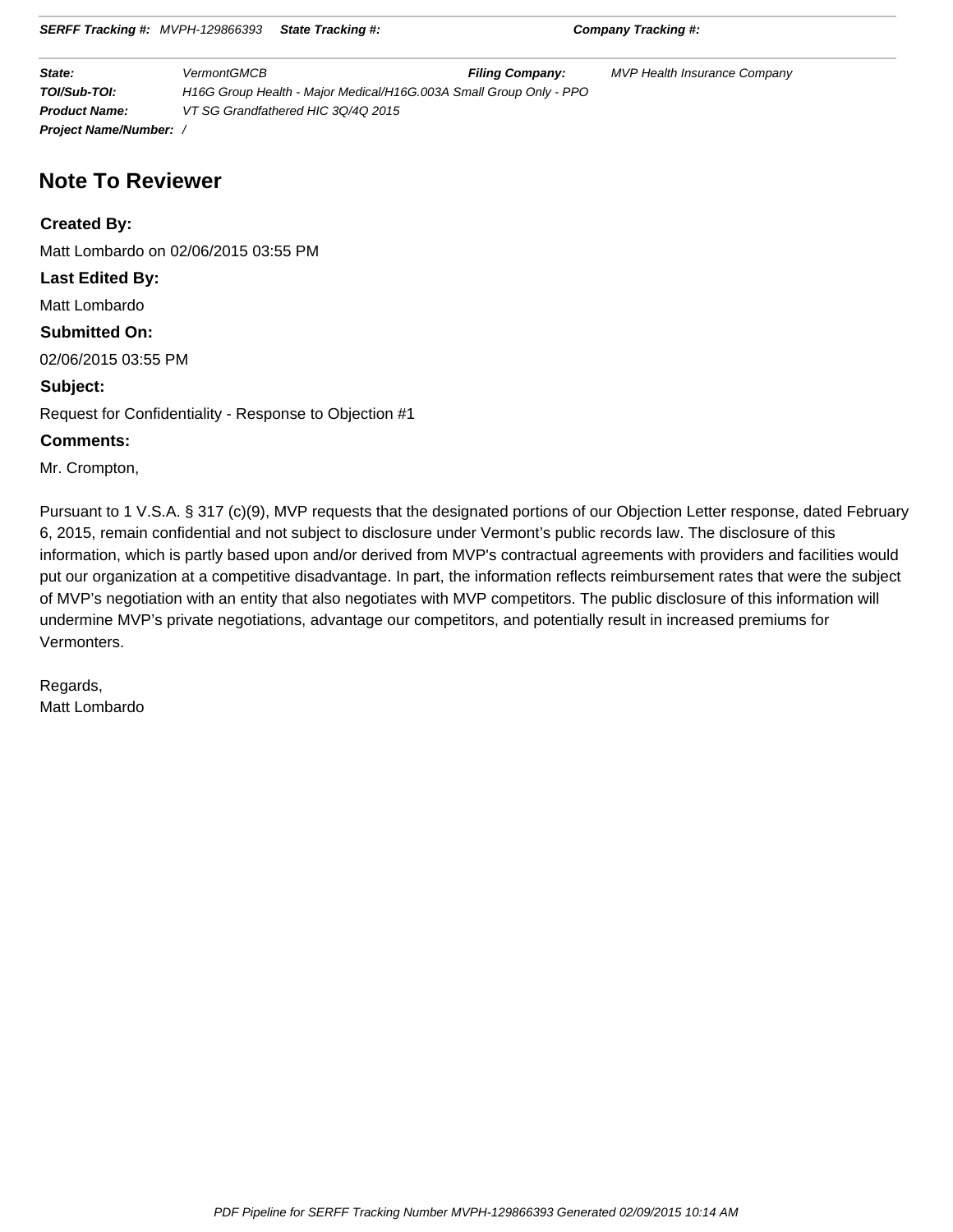| <b>SERFF Tracking #:</b>                                                      | MVPH-129866393     |                                    | <b>State Tracking #:</b>                                           |                                    | Company Tracking #:                 |                                     |           |                               |
|-------------------------------------------------------------------------------|--------------------|------------------------------------|--------------------------------------------------------------------|------------------------------------|-------------------------------------|-------------------------------------|-----------|-------------------------------|
| State:<br>TOI/Sub-TOI:<br><b>Product Name:</b><br><b>Project Name/Number:</b> | <b>VermontGMCB</b> | VT SG Grandfathered HIC 3Q/4Q 2015 | H16G Group Health - Major Medical/H16G.003A Small Group Only - PPO | <b>Filing Company:</b>             |                                     | <b>MVP Health Insurance Company</b> |           |                               |
| <b>Rate Information</b>                                                       |                    |                                    |                                                                    |                                    |                                     |                                     |           |                               |
| Rate data applies to filing.                                                  |                    |                                    |                                                                    |                                    |                                     |                                     |           |                               |
| <b>Filing Method:</b>                                                         |                    |                                    |                                                                    | <b>SERFF</b>                       |                                     |                                     |           |                               |
| <b>Rate Change Type:</b>                                                      |                    |                                    |                                                                    | Increase                           |                                     |                                     |           |                               |
| <b>Overall Percentage of Last Rate Revision:</b>                              |                    |                                    |                                                                    | 4.800%                             |                                     |                                     |           |                               |
| <b>Effective Date of Last Rate Revision:</b>                                  |                    |                                    |                                                                    | 07/01/2014                         |                                     |                                     |           |                               |
| <b>Filing Method of Last Filing:</b>                                          |                    |                                    |                                                                    | <b>SERFF</b>                       |                                     |                                     |           |                               |
|                                                                               |                    |                                    |                                                                    | <b>Company Rate Information</b>    |                                     |                                     |           |                               |
|                                                                               | Company            | Overall %                          | Overall %                                                          | <b>Written</b>                     | <b>Number of Policy Written</b>     |                                     | Maximum % | Minimum %                     |
| Company                                                                       | Rate               | <b>Indicated</b>                   | Rate                                                               | Premium                            | <b>Holders Affected Premium for</b> |                                     | Change    | Change                        |
| Name:                                                                         | Change:            | Change:                            | Impact:                                                            | <b>Change for</b><br>this Program: | for this Program: this Program:     |                                     |           | (where req'd): (where req'd): |
| <b>MVP</b> Health<br>Insurance Company                                        | Increase           | 5.100%                             | 5.100%                                                             | \$573,716                          | 64                                  | \$11,249,345                        | 5.300%    | 4.800%                        |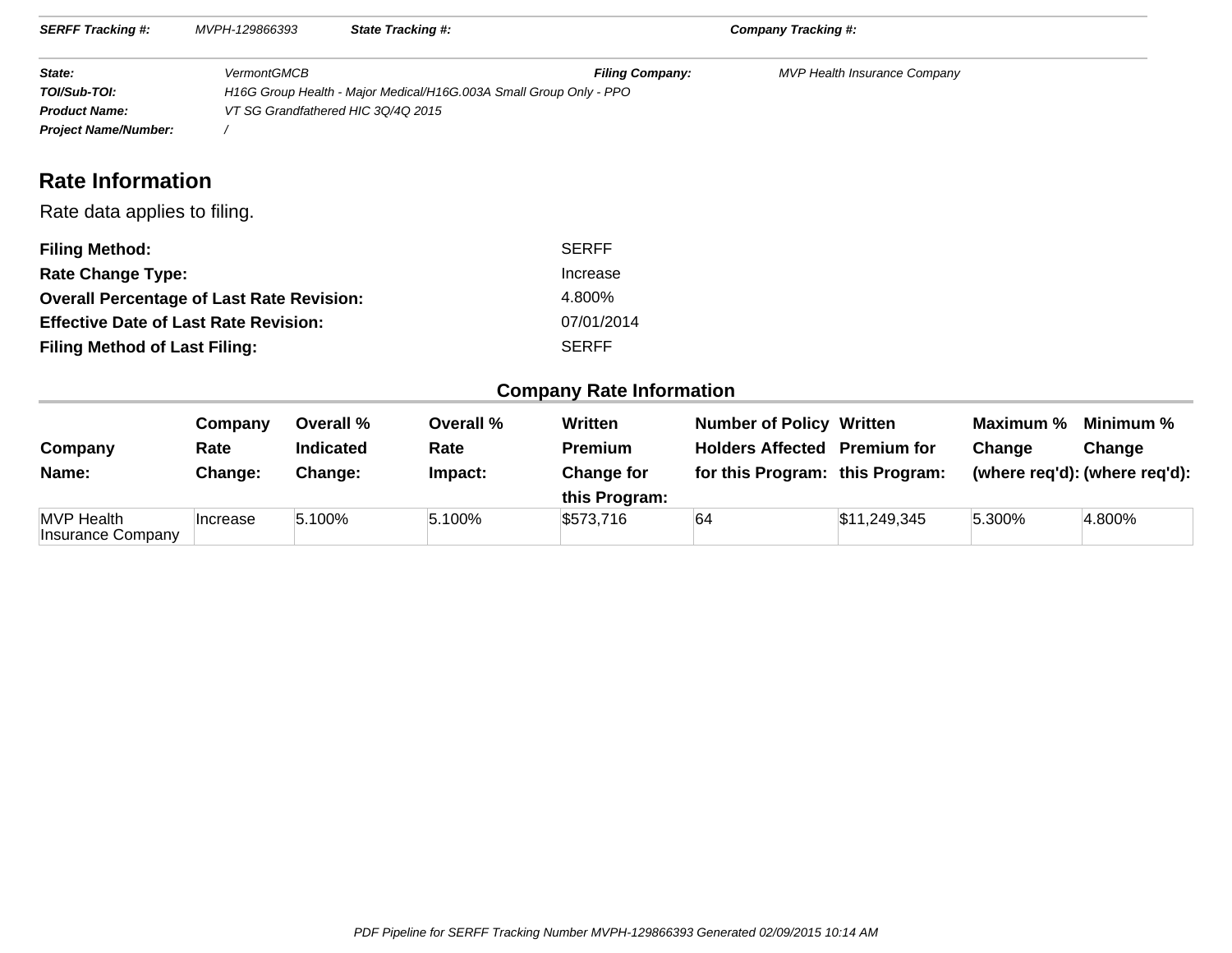**SERFF Tracking #:** MVPH-129866393 **State Tracking #: Company Tracking #: State:** VermontGMCB **Filing Company:** MVP Health Insurance Company **TOI/Sub-TOI:** H16G Group Health - Major Medical/H16G.003A Small Group Only - PPO **Product Name:** VT SG Grandfathered HIC 3Q/4Q 2015

# **Rate Review Detail**

**Project Name/Number:** /

### **COMPANY:**

| Company Name:  | MVP Health Insurance Company |
|----------------|------------------------------|
| HHS Issuer Id: | 92802                        |

### **PRODUCTS:**

| <b>Product Name</b>           | <b>HIOS Product ID</b> | <b>HIOS Submission ID</b> | <b>Number of Covered</b><br>Lives |
|-------------------------------|------------------------|---------------------------|-----------------------------------|
| <b>Preferred Suite HD EPO</b> | 92802VT006             | 92802VT006000             | 474                               |

Trend Factors:

| <b>FORMS:</b>         |             |
|-----------------------|-------------|
| New Policy Forms:     |             |
| Affected Forms:       |             |
| Other Affected Forms: | VT HDHP COC |

### **REQUESTED RATE CHANGE INFORMATION:**

| Change Period:            | Annual                     |
|---------------------------|----------------------------|
| Member Months:            | 40.336                     |
| Benefit Change:           | Increase                   |
| Percent Change Requested: | Min: 4.8 Max: 5.3 Avg: 5.1 |

### **PRIOR RATE:**

| <b>Total Earned Premium:</b> | 11.249.345.00                       |
|------------------------------|-------------------------------------|
| Total Incurred Claims:       | 9.246.961.00                        |
| Annual \$:                   | Min: 333.00 Max: 491.59 Avg: 403.00 |

### **REQUESTED RATE:**

| Projected Earned Premium:  | 11,823,061.00                       |
|----------------------------|-------------------------------------|
| Projected Incurred Claims: | 9.718.556.00                        |
| Annual \$:                 | Min: 344.35 Max: 517.64 Avg: 423.55 |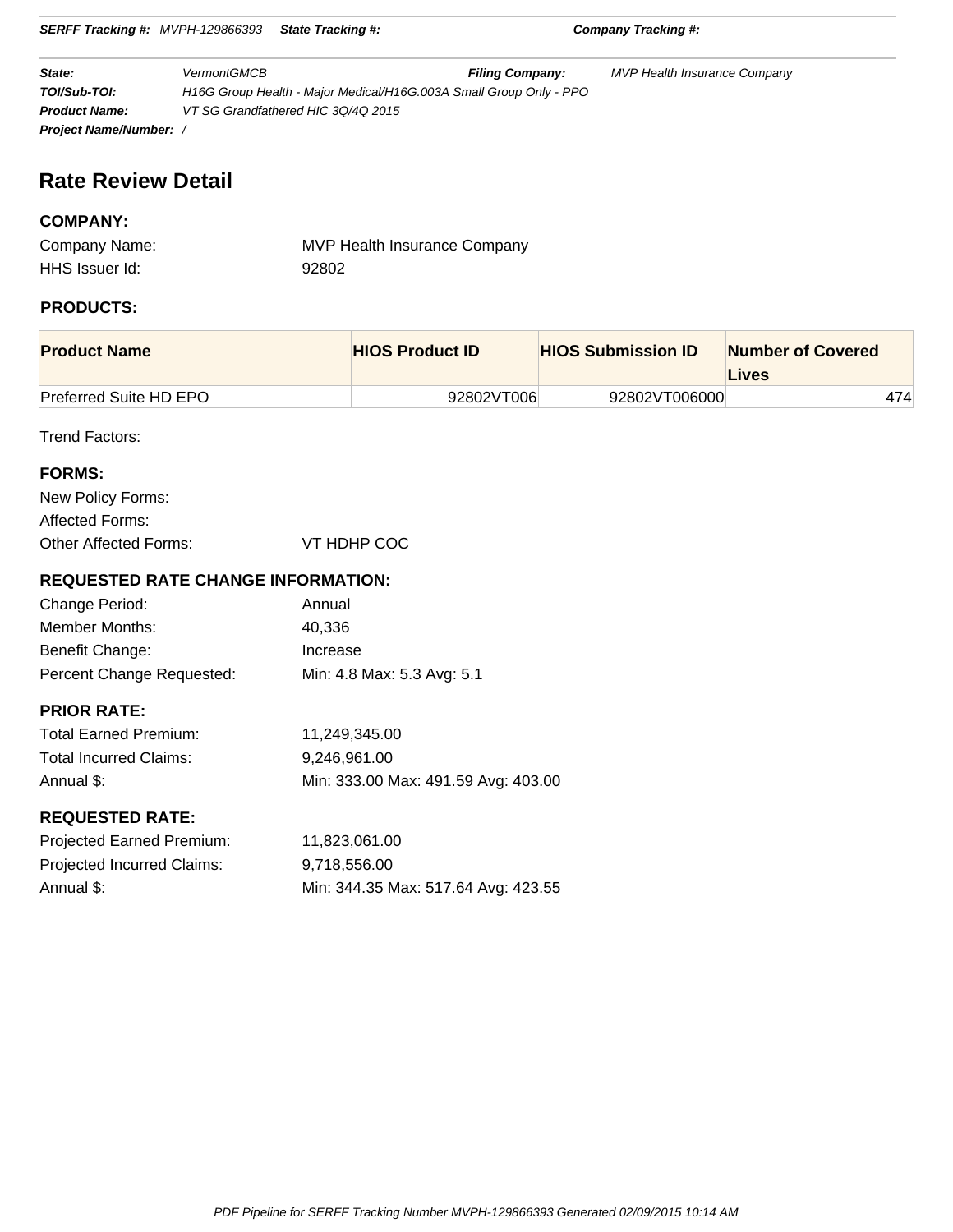| <b>SERFF Tracking #:</b>    | MVPH-129866393     | <b>State Tracking #:</b>                                           |                        | Company Tracking #:                 |  |
|-----------------------------|--------------------|--------------------------------------------------------------------|------------------------|-------------------------------------|--|
| State:                      | <b>VermontGMCB</b> |                                                                    | <b>Filing Company:</b> | <b>MVP Health Insurance Company</b> |  |
| TOI/Sub-TOI:                |                    | H16G Group Health - Major Medical/H16G.003A Small Group Only - PPO |                        |                                     |  |
| <b>Product Name:</b>        |                    | VT SG Grandfathered HIC 3Q/4Q 2015                                 |                        |                                     |  |
| <b>Project Name/Number:</b> |                    |                                                                    |                        |                                     |  |

# **Supporting Document Schedules**

| <b>Satisfied - Item:</b> | Actuarial Memorandum                                                                                                                                                                                                                                  |
|--------------------------|-------------------------------------------------------------------------------------------------------------------------------------------------------------------------------------------------------------------------------------------------------|
| <b>Comments:</b>         |                                                                                                                                                                                                                                                       |
| Attachment(s):           | 3Q 2015 ACT MEMO HIC Small Group.pdf<br>Rolling 12 Medical and Rx Data - SG HIC.pdf<br>Rolling 12 Medical and Rx Data - SG HIC.xlsx<br>VT SG HIC GF Q3 & Q4 2015 Rate Filing - NO LINKS.pdf<br>VT SG HIC GF Q3 & Q4 2015 Rate Filing - NO LINKS. xlsx |
| <b>Item Status:</b>      |                                                                                                                                                                                                                                                       |
| <b>Status Date:</b>      |                                                                                                                                                                                                                                                       |
| <b>Bypassed - Item:</b>  | Actuarial Memorandum and Certifications                                                                                                                                                                                                               |
| <b>Bypass Reason:</b>    | N/A - Grandfathered Filing                                                                                                                                                                                                                            |
| Attachment(s):           |                                                                                                                                                                                                                                                       |
| <b>Item Status:</b>      |                                                                                                                                                                                                                                                       |
| <b>Status Date:</b>      |                                                                                                                                                                                                                                                       |
|                          |                                                                                                                                                                                                                                                       |
| <b>Satisfied - Item:</b> | <b>Civil Union Rating Requirements</b>                                                                                                                                                                                                                |
| <b>Comments:</b>         | MVP's certificate of coverage complies with 8 V.S.A. § 4724.                                                                                                                                                                                          |
| Attachment(s):           |                                                                                                                                                                                                                                                       |
| <b>Item Status:</b>      |                                                                                                                                                                                                                                                       |
| <b>Status Date:</b>      |                                                                                                                                                                                                                                                       |
| <b>Satisfied - Item:</b> | Consumer Disclosure Form                                                                                                                                                                                                                              |
| <b>Comments:</b>         |                                                                                                                                                                                                                                                       |
| Attachment(s):           | Consumer Disclosure Form about Rate Increases - SG Grandfathered.pdf                                                                                                                                                                                  |
| <b>Item Status:</b>      |                                                                                                                                                                                                                                                       |
| <b>Status Date:</b>      |                                                                                                                                                                                                                                                       |
| <b>Satisfied - Item:</b> | <b>Filing Compliance Certification</b>                                                                                                                                                                                                                |
| <b>Comments:</b>         | Please see attached.                                                                                                                                                                                                                                  |
| Attachment(s):           | Certification of Compliance - VT.pdf                                                                                                                                                                                                                  |
| <b>Item Status:</b>      |                                                                                                                                                                                                                                                       |
| <b>Status Date:</b>      |                                                                                                                                                                                                                                                       |
|                          |                                                                                                                                                                                                                                                       |
| <b>Bypassed - Item:</b>  | Third Party Filing Authorization                                                                                                                                                                                                                      |
| <b>Bypass Reason:</b>    | N/A                                                                                                                                                                                                                                                   |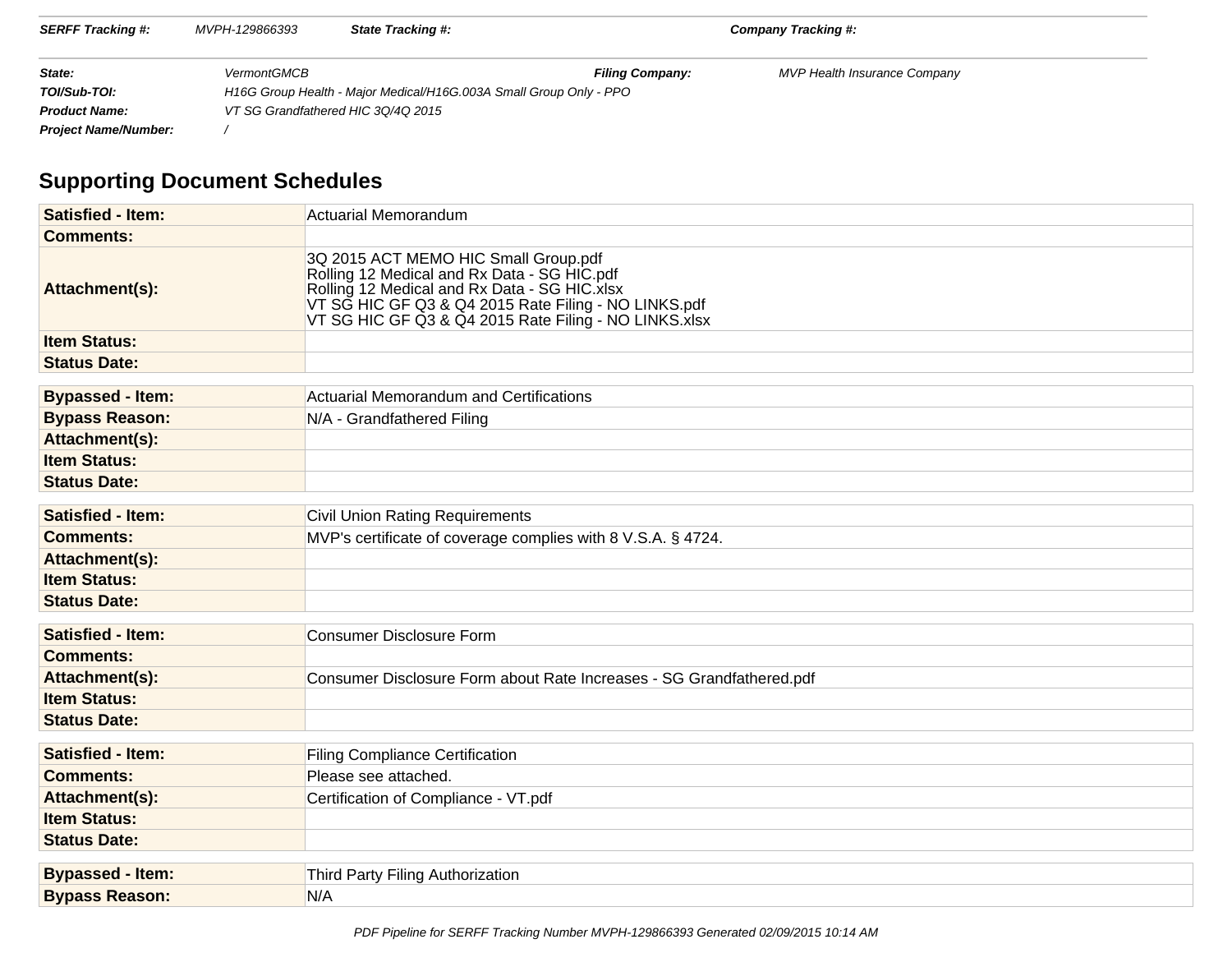| <b>SERFF Tracking #:</b>    | MVPH-129866393     | <b>State Tracking #:</b>                                           |                                                                                                        | Company Tracking #:          |  |
|-----------------------------|--------------------|--------------------------------------------------------------------|--------------------------------------------------------------------------------------------------------|------------------------------|--|
| State:                      | <b>VermontGMCB</b> |                                                                    | <b>Filing Company:</b>                                                                                 | MVP Health Insurance Company |  |
| TOI/Sub-TOI:                |                    | H16G Group Health - Major Medical/H16G.003A Small Group Only - PPO |                                                                                                        |                              |  |
| <b>Product Name:</b>        |                    | VT SG Grandfathered HIC 3Q/4Q 2015                                 |                                                                                                        |                              |  |
| <b>Project Name/Number:</b> |                    |                                                                    |                                                                                                        |                              |  |
| Attachment(s):              |                    |                                                                    |                                                                                                        |                              |  |
| <b>Item Status:</b>         |                    |                                                                    |                                                                                                        |                              |  |
| <b>Status Date:</b>         |                    |                                                                    |                                                                                                        |                              |  |
|                             |                    |                                                                    |                                                                                                        |                              |  |
| <b>Bypassed - Item:</b>     |                    | Unified Rate Review Template                                       |                                                                                                        |                              |  |
| <b>Bypass Reason:</b>       |                    | N/A - Grandfathered Filing                                         |                                                                                                        |                              |  |
| Attachment(s):              |                    |                                                                    |                                                                                                        |                              |  |
| <b>Item Status:</b>         |                    |                                                                    |                                                                                                        |                              |  |
| <b>Status Date:</b>         |                    |                                                                    |                                                                                                        |                              |  |
|                             |                    |                                                                    |                                                                                                        |                              |  |
| <b>Satisfied - Item:</b>    |                    | Response to Objection #1                                           |                                                                                                        |                              |  |
| <b>Comments:</b>            |                    | Regards,<br>Matt Lombardo                                          | Please see MVP's response to Ms. Tansen's February 5, 2015 objection letter.                           |                              |  |
| Attachment(s):              |                    |                                                                    | Response to Objection #1.pdf<br>Response to Objection #1 - SG HIC Grandfathered Redacted for SERFF.pdf |                              |  |
| <b>Item Status:</b>         |                    |                                                                    |                                                                                                        |                              |  |
| <b>Status Date:</b>         |                    |                                                                    |                                                                                                        |                              |  |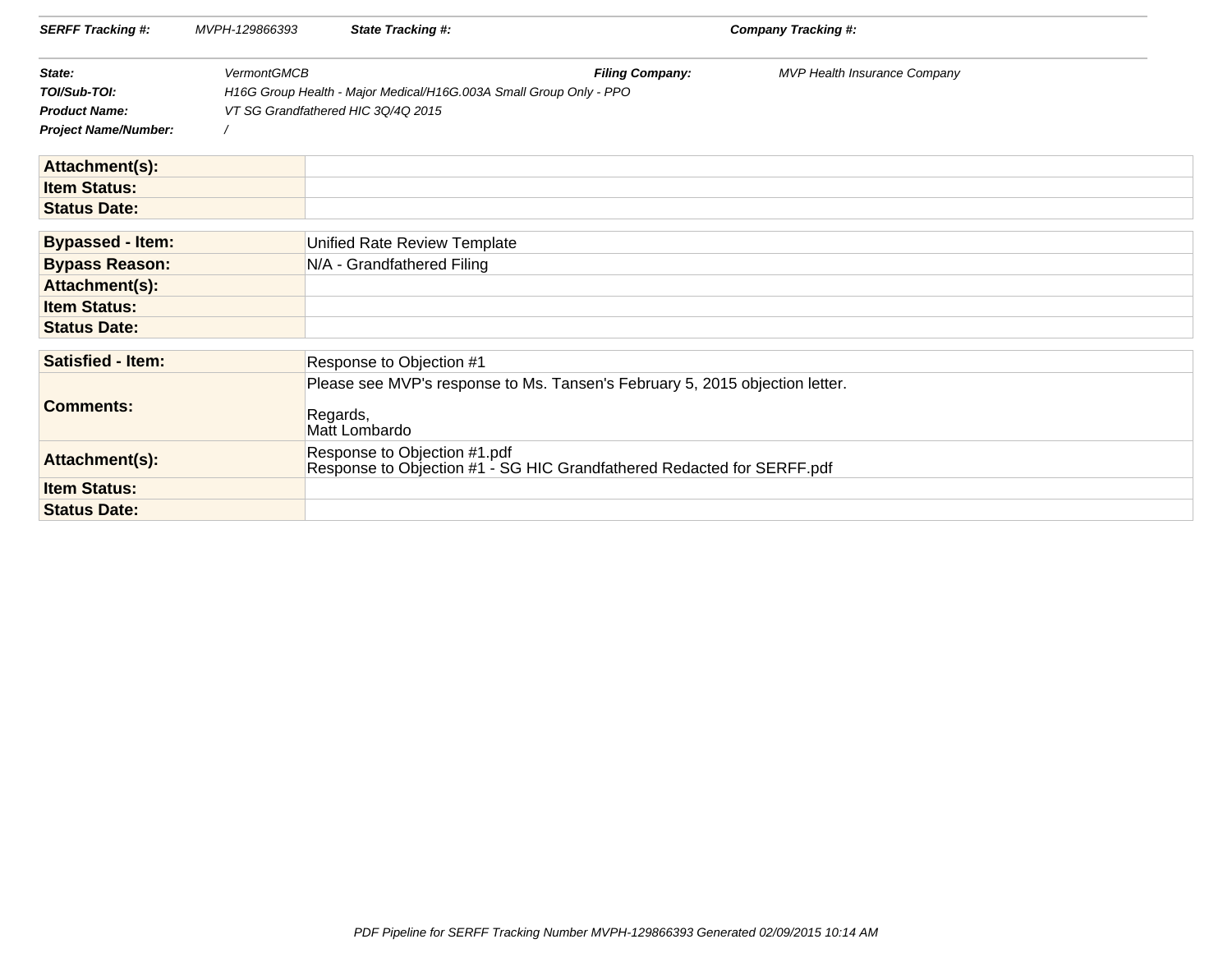| <b>SERFF Tracking #:</b>    | MVPH-129866393     | <b>State Tracking #:</b>                                           |                        | Company Tracking #:                 |  |
|-----------------------------|--------------------|--------------------------------------------------------------------|------------------------|-------------------------------------|--|
| State:                      | <b>VermontGMCB</b> |                                                                    | <b>Filing Company:</b> | <b>MVP Health Insurance Company</b> |  |
| TOI/Sub-TOI:                |                    | H16G Group Health - Major Medical/H16G.003A Small Group Only - PPO |                        |                                     |  |
| <b>Product Name:</b>        |                    | VT SG Grandfathered HIC 3Q/4Q 2015                                 |                        |                                     |  |
| <b>Project Name/Number:</b> |                    |                                                                    |                        |                                     |  |

**Attachment Rolling 12 Medical and Rx Data - SG HIC.xlsx is not a PDF document and cannot bereproduced here.**

**Attachment VT SG HIC GF Q3 & Q4 2015 Rate Filing - NO LINKS.xlsx is not a PDF document and cannotbe reproduced here.**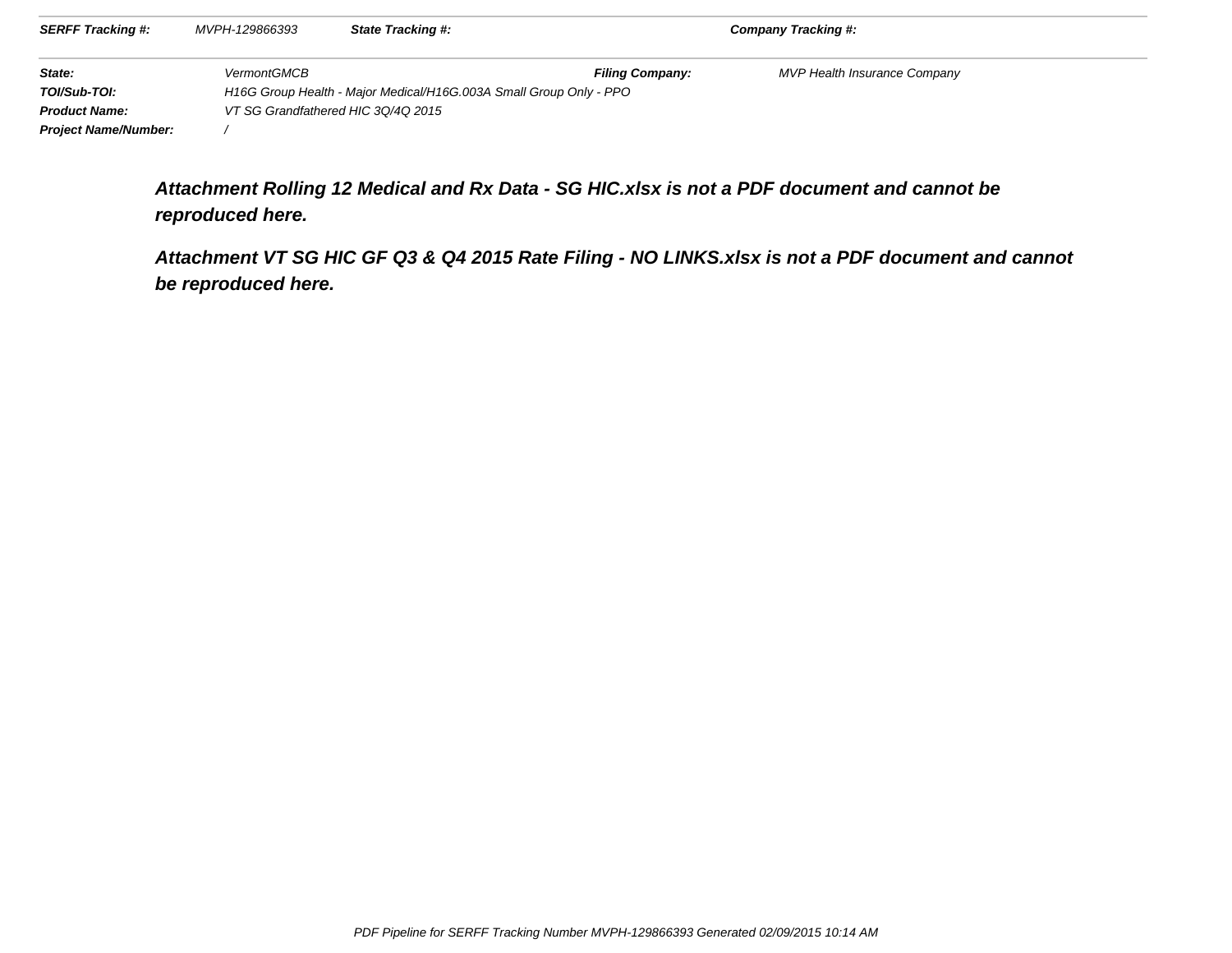

# **ACTUARIAL MEMORANDUM 3Q and 4Q 2015 Small Group Grandfathered AR42 Filing**

### **Purpose and Scope of Filing**

The purpose of this filing is to demonstrate the development of premium rates in support of MVP Health Insurance Company's Small Group High Deductible EPO/PPO grandfathered product portfolio and seek approval of the premium rates. The premium rates included in this filing are for group effective dates between 7/1/2015 and 12/31/2015. The rates are effective for 12 months. This rate filing has been prepared to satisfy the requirements of 8 V.S.A § 5104 and is not intended to be used for other purposes.

This is a closed block of business and as of December 2014, there were 2,374 members enrolled in plans impacted by this rate filing. Of those 2,374 members, 163 members have 3Q contract effective dates and 311 have 4Q contract effective dates. MVP is proposing an annual rate increase of 4.8% and 5.3% for 3Q and 4Q 2015 renewals, respectively.

| Derivation of Annual Rate Increases Based on Quarterly Rate Changes |             |         |                                        |      |      |               |               |  |
|---------------------------------------------------------------------|-------------|---------|----------------------------------------|------|------|---------------|---------------|--|
|                                                                     |             |         |                                        |      |      |               |               |  |
|                                                                     | 40 '14 / 30 |         | 10'15/40  20'15/10  30'15/20  40'15/30 |      |      | 3Q '15 Annual | 4Q '15 Annual |  |
|                                                                     | '14         | '14     | '15                                    | '15  | '15  | Increase      | Increase      |  |
| <b>HDHP</b>                                                         | 1.2%        | $-1.3%$ | 1.5%                                   | 3.4% | 1.7% | 4.8%          | 5.3%          |  |

### **Experience Period Claims**

Small group AR42 high deductible claims incurred between September 2013 and August 2014, paid through November 2014 was the basis of MVP's rate analysis. Fee‐for‐service (FFS) medical and pharmacy claims were projected to the 3Q 2015 rating period by applying 22 months of trend to the experience period data. The capitation and non‐FFS costs included in the rate development represent MVP's best estimate of these costs during the rating period.

### **Pooling Charge**

To account for volatility in high cost claims, claims in excess of \$100,000 are being removed from the claim projection and being replaced by a pooling charge. The pooling charge of 10.6% is consistent with the pooling charge utilized in the 1Q 2015 rate development and represents the average cost of claims in excess of \$100,000 for rolling 12 month periods ending between December 2011 and December 2012. MVP chose to utilize the same pooling charge for this filing due to increased volatility in high cost claims as members have exited this closed block of business and to provide consistency in its 2015 rate setting for Small Group Grandfathered products. A summary of the high cost claim ratio in recent time periods can be found in the attached file, "Rolling 12 Medical and Rx Data ‐ SG HIC".

### **Development of Base Premium Rates**

Exhibit 3 demonstrates the development of the proposed  $3<sup>rd</sup>$  quarter rate action. Claims adjusted with the pooling charge described above are projected to the rating period. Non‐FFS claim expenses, capitation expenses, and New York's paid claim surcharge expense (HCRA) are added to the claim projection. Please see the table below for a summary of non-FFS and capitation expenses reflected in MVP's rate development for this filing.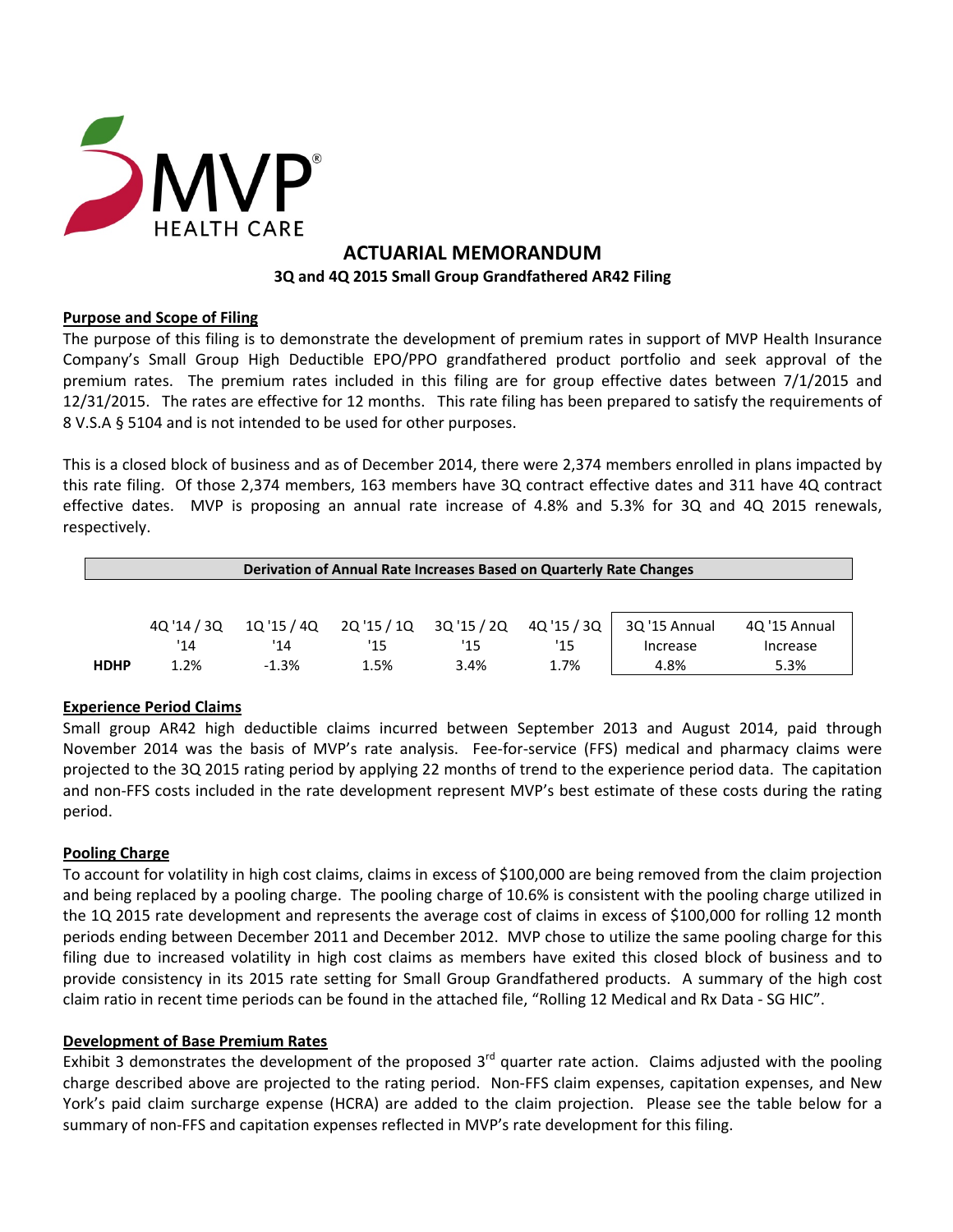| <b>Summary of Capitations and Non-FRDM Claim Expenses</b> |        |  |  |
|-----------------------------------------------------------|--------|--|--|
|                                                           |        |  |  |
| Other Medical Expense not in warehouse                    | \$2.67 |  |  |
| <b>ASH Cap</b>                                            | \$0.29 |  |  |
| Healthways                                                | \$1.66 |  |  |
| Net Reinsurance Expense                                   | \$0.21 |  |  |
| <b>Medical Home and PCP Incentive</b>                     | \$3.81 |  |  |
| Total                                                     | \$8.63 |  |  |

The expected non‐FFS medical expenses added to the claim projection reflect costs associated with net reinsurance expense, Wellstyle Rewards program administrative expense, PCP incentive payments and Medical Home, Healthways capitation expense, and other miscellaneous MVP claim expenses not included in the historical experience period data such as manual checks, FFS write offs and Massachusetts surcharges.

Experience period Rx claims are then projected to the rating period. Rx claims are adjusted for the impact of Bill H559 which is not fully reflected in the experience period data and rebates are removed from the projected claim cost. Bill H559 was effective beginning with October 2012 renewals. Included in this regulation is a new out of pocket maximum for prescription drug expenses.

All of the claim adjustments attributable to Bill H559 were not being processed within MVP's claim system during the experience period for this rate filing. Therefore, an adjustment to the experience period claims was needed. To quantify the impact of this mandate, MVP analyzed member level drug claims over the experience period. MVP captured amounts paid by members in excess of the Rx OOP maximum which will be in effect for 3Q 2015, or \$1,300. The sum of these amounts was trended to the projection period to quantify the impact of this mandate on drug claim expenses in 2015.

The basis of MVP's Rx rebate assumption is Rx rebates as a % of Rx claim expense over the experience period. This amount was multiplied by MVP's projected gross Rx claim cost to derive a PMPM Rx rebate projection. Please see the table below for a summary of the Rx Rebates received for this block over the experience period.

| Rx Rebates Over Experience Period - SG AR42 HDHP |             |  |  |  |  |  |
|--------------------------------------------------|-------------|--|--|--|--|--|
|                                                  |             |  |  |  |  |  |
|                                                  | <b>HDHP</b> |  |  |  |  |  |
| Experience Period Rx Expense PMPM                | \$29.91     |  |  |  |  |  |
| Experience Period Rx Rebates PMPM                | (54.56)     |  |  |  |  |  |
| Rx Rebate %                                      | $-15.3%$    |  |  |  |  |  |

A final adjustment is made to the projected net claims cost to account for the impact of membership decline over the experience period. Because this is a closed block of business, there is a disproportionate share of experience period membership in later contract months. Since deductibles are present in these products, paid claims are suppressed in the early months of a member's contract and are higher than average in later contract months. As a result, the experience period claim costs used in this filing are inflated relative to expected claim costs for a 12‐month contract period.

To determine the adjustment factor for the experience period claims cost, MVP used deductible suppression factors which were developed by analyzing commercial claims for members with 12 months of medical and Rx benefit coverage. MVP assumed that allowed claims were uniformly distributed by month and determined the expected paid claim cost for a given month relative to the average paid amount for 12 months. Factors were developed for a number of different deductible levels; for this block of business, MVP used deductible suppression factors for the \$3,000 deductible level as the average deductible over the experience period was \$3,011. Please see the table below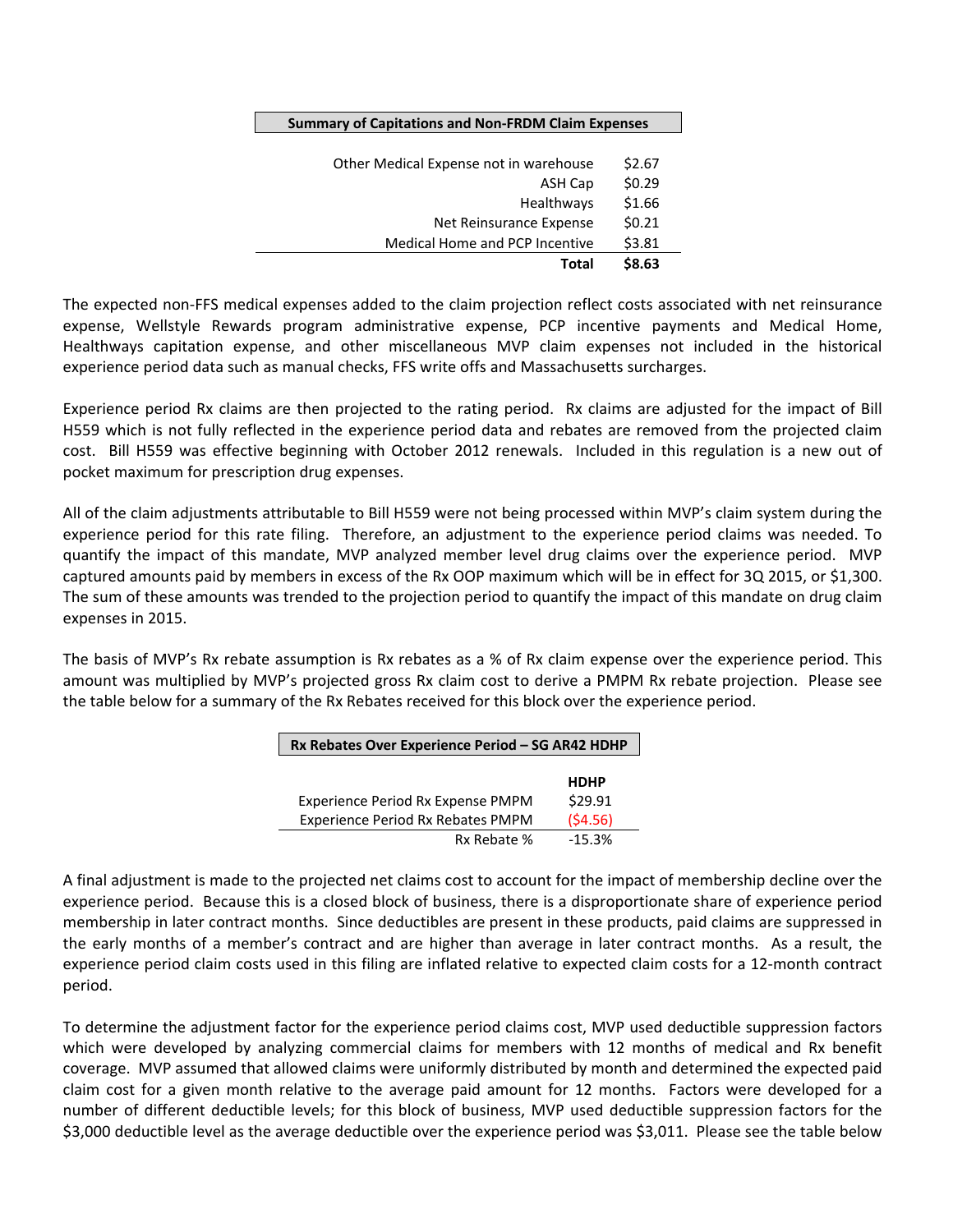which contains experience period enrollment by contract month as well as the deductible suppression factors used to arrive at the 0.940 adjustment factor shown in Exhibit 3:

|                                 |       | <b>Month of Deductible</b> |                                    |       |       |                                                  |       |       |        |        |        |        |        |
|---------------------------------|-------|----------------------------|------------------------------------|-------|-------|--------------------------------------------------|-------|-------|--------|--------|--------|--------|--------|
|                                 |       |                            |                                    | 4     | 5.    | 6                                                |       | 8     | 9      | 10     | 11     | 12     | Total  |
| MMs by Month of Deductible      | 5,498 | 5,301                      | 5,488                              | 4,867 | 4,878 | 5,086                                            | 5,304 | 5,522 | 10,942 | 11,079 | 11,011 | 10,837 | 85,813 |
| % of MMs by Month of Deductible | 6.4%  | 6.2%                       | 6.4%                               | 5.7%  | 5.7%  | 5.9%                                             | 6.2%  | 6.4%  | 12.8%  | 12.9%  | 12.8%  | 12.6%  | 100.0% |
| Deductible Suppression Factor   | 0.29  | 0.62                       | 0.79                               | 0.92  | 1.01  | 1.08                                             | 1.13  | 1.17  | 1.21   | 1.24   | 1.26   | 1.29   |        |
| Avg Ded Suppression Factor      | 1.064 | factor                     |                                    |       |       | = Member weighted average deductible suppression |       |       |        |        |        |        |        |
|                                 |       |                            |                                    |       |       |                                                  |       |       |        |        |        |        |        |
| Exp Period Adjustment Factor    | 0.940 |                            | $= 1$ / Avg Ded Suppression Factor |       |       |                                                  |       |       |        |        |        |        |        |

To arrive at the required rate change for 3Q 2015, projected net claims are first converted to a gross claims cost. This is achieved by accounting for taxes/assessments being charged in 3Q 2015, making an adjustment for changes to the single conversion factor, and other retention items. Other retention items include administrative costs, contribution to reserves, and bad debt. The projected rating period required gross premium is compared to the prior rating period gross premium to indicate the suggested quarterly rate change.

MVP has also developed 4Q 2015 premium rates for this rate filing. Please see Exhibit 3b which is identical to Exhibit 3 except for the fact that one more quarter of trend has been applied to the experience period claims. The required quarterly rate change for 4Q 2015 is calculated by comparing the required rate change for 4Q 2015 to the required rate change for 3Q 2015.

#### **Medical Trend Factors**

The development of annual medical paid claim trend factors for 3Q 2015 is illustrated in Exhibits 2a. Consistent with recently submitted filings, MVP is applying 0% utilization trend to its data. Regression analysis has been performed on MVP's utilization data in the past, and it was concluded that the predictive ability of the historical utilization trends was weak and not reliable. The assumed unit cost trends reflect known and assumed price increases from MVP's provider network.

In addition to the medical cost inflation rate assumed from the historical experience period to the rating period, an adjustment is needed to reflect the impact of cost share leveraging on the carrier's share of the medical cost. Leveraging is a result of the fixed nature of deductibles and copays in health benefit plans. When there are fixed member deductibles and copays, the carrier bears a greater portion of the cost of medical inflation. Therefore, an additional factor adjustment is made to the trend assumption to capture this cost.

The trend applied to the deductible portion of the experience period was derived using the distribution of claims for MVP's VT book of business. Claims below the average deductible amount over the experience period were trended at the applicable allowed trend rate while claims greater than the deductible were held flat.

Also included in this filing is a paid trend development exhibit for 4Q 2015. Please see Exhibit 2c which is identical to Exhibit 2a except there is one more quarter of trend reflected in the calculation.

### **Rx Trend Factors**

Annual Rx trend factors split by generic, brand and specialty drugs are illustrated in Exhibit 2a. These trend factors were supplied by MVP's pharmacy benefit manager (PBM) and reflect their best estimate of expected changes to pharmacy costs and drug utilization. Supporting documentation illustrating how the Rx trends shown on Exhibit 2a were converted to paid trends for 3Q 2015 can be found in Exhibits 2b.

MVP received an updated trend forecast since the 1Q 2015 filing was submitted which has resulted in a higher annual Rx trend. The trend forecast provided by MVP's PBM accounts for drugs coming off patent, changes in average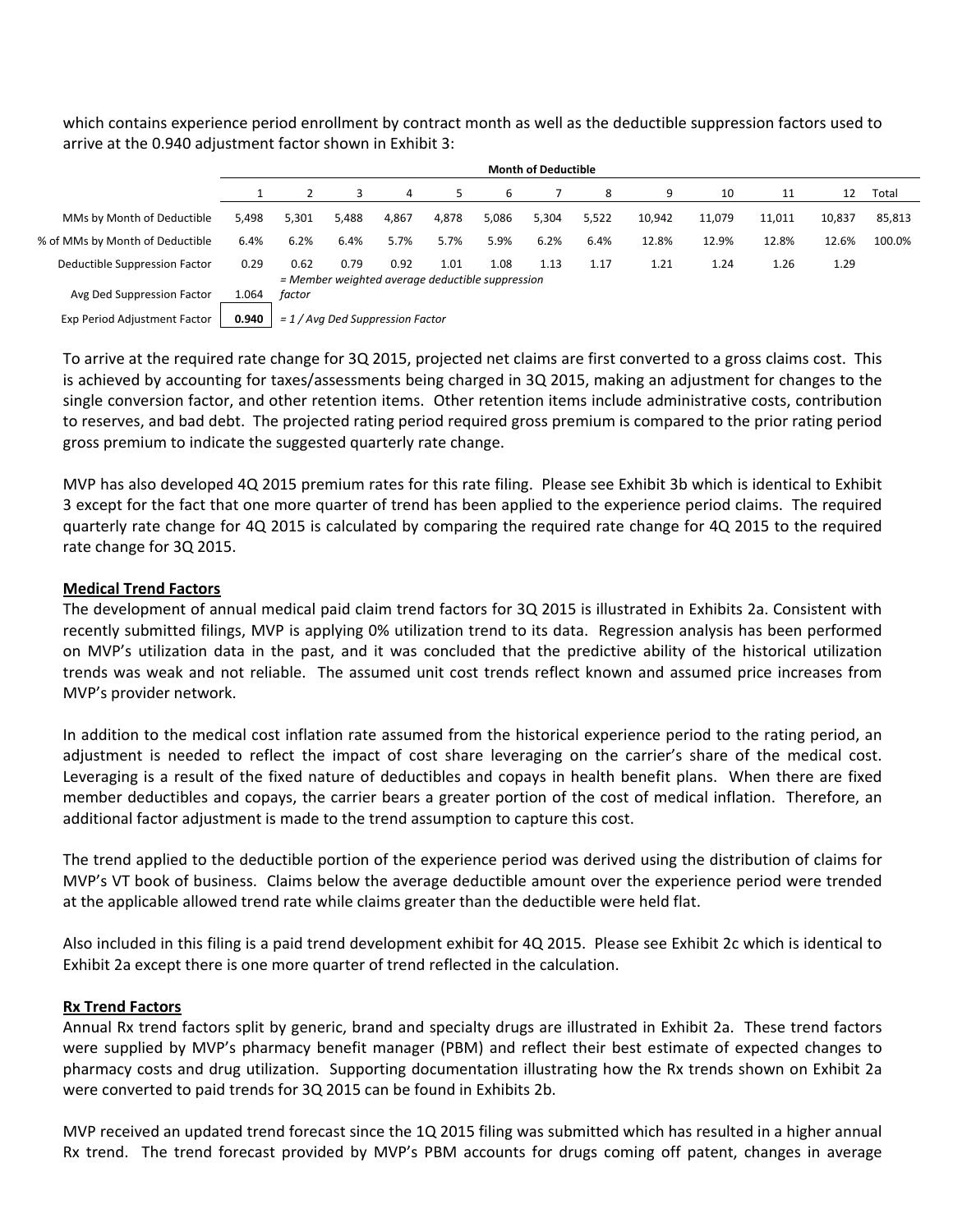wholesale price, new drugs being released to the market, and price competitiveness amongst generic and brand drug manufacturers. Because the Rx market is constantly changing and the items listed above are not reflected in historical trends, MVP does not feel that historical Rx trends have any relevance for projecting future increases in Rx costs. The recent and continued explosion of high cost specialty drugs is causing significant increases in expected Rx costs.

Please see the attached file, "Rolling 12 Medical and Rx Data ‐ SG HIC" which contains a rolling 12 month summary of total Rx claim costs as well as Rx data broken out by Generic, Brand, and Specialty. This block's Rx trends have been steadily increasing throughout 2014 and have been driven primarily by Specialty drugs.

Also included in this filing is a paid trend development exhibit for 4Q 2015. Please see Exhibit 2d which is identical to Exhibit 2b except there is one more quarter of 2016 trend reflected in the calculation.

#### **Retention Expenses**

Exhibit 5 in the rate filing illustrates the non-claim expense loads included in the proposed premium rates. This portion of the premium rates is intended to cover MVP's general administrative expenses, taxes/assessments, bad debt expense, and a contribution to surplus.

An administrative expense load of 9.5% is reflected in the proposed rates. Please see the table below for a summary of MVP's administrative expenses from 2010 – 2013 for Small Group business in Vermont:

| Administrative Expense Summary - Data Taken from Supplemental Health Care Exhibit |                      |                           |            |               |  |  |  |
|-----------------------------------------------------------------------------------|----------------------|---------------------------|------------|---------------|--|--|--|
|                                                                                   |                      |                           |            |               |  |  |  |
|                                                                                   |                      | Small Group - AR42 & AR44 |            |               |  |  |  |
|                                                                                   | <b>Member Months</b> | Premium PMPM              | Admin PMPM | Expense Ratio |  |  |  |
| 2010                                                                              | 186.297              | \$344.28                  | \$39.71    | 11.5%         |  |  |  |
| 2011                                                                              | 209,126              | \$348.79                  | \$34.17    | 9.8%          |  |  |  |
| 2012                                                                              | 190,795              | \$365.29                  | \$37.24    | 10.2%         |  |  |  |
| 2013                                                                              | 178,794              | \$394.67                  | \$46.56    | 11.8%         |  |  |  |

Admin PMPM reflects the following lines from Part I of the SHCE: 6.6, 8.3, 10.1, and 10.4

A summary of the taxes/assessments included in the premium rates are provided below:

#### *Temporary Individual Reinsurance Pool*

Carriers are being assessed a fee to fund the Temporary Reinsurance Pool which supports the individual reinsurance program both in and out of the exchange from 2014 through 2016. For 2015, the fee is \$3.67 PMPM, and the proposed fee for 2016 is \$2.25 PMPM per the Notice of Benefit and Payment Parameters. To determine the PMPM load to reflect in premium rates, MVP is weighting this fee based on the average renewal month for 3Q and 4Q policies. Please see Exhibit 5 for a detailed calculation.

#### *ACA Insurer Tax*

Beginning in 2014, carriers will be taxed based on earned premium. Based on estimates from consultants, this tax will be approximately 2.0% for 2015 dates of service.

### *Paid Claim Taxes*

In addition to the State of Vermont 0.999% tax on paid claims, MVP is subject to New York HCRA taxes which are based on paid medical claims. The New York HCRA tax is based only on claims paid for services performed by New York hospitals. The New York HCRA load equals 0.25% and is based on historical HCRA fees incurred by Vermont members.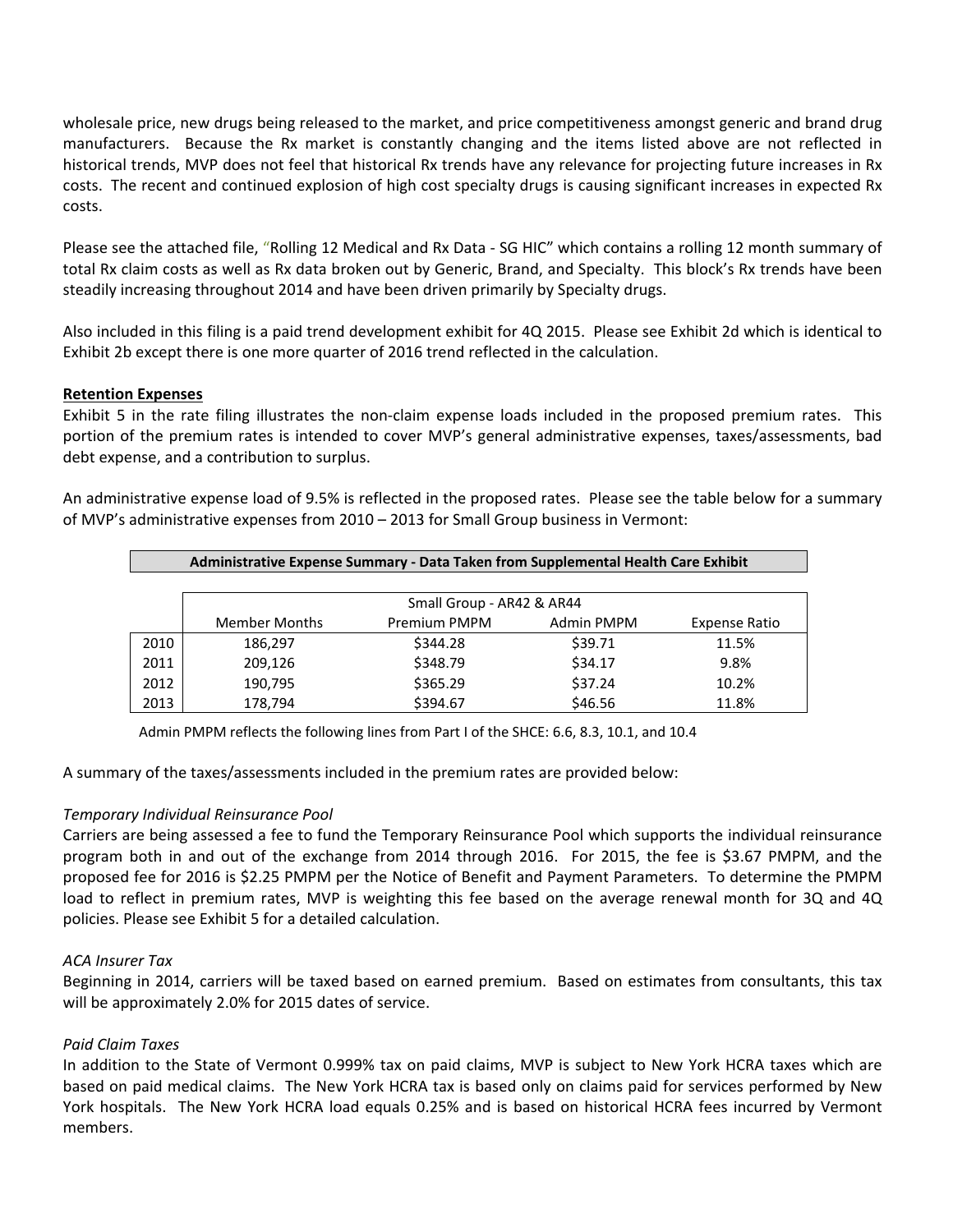#### *Comparative Effectiveness Research Fee*

A prescribed Federal fee equal to \$0.17 PMPM to fund the Federal Research Fund.

#### *VT Vaccine Pilot*

This is a Vermont state assessment based on plan premiums which is used to fund immunizations provided by the state*.* 

#### **Loss Ratio Information**

The traditional target loss ratio (claims cost / premium) for the rates proposed in this rate filing is 82.2%. After making adjustments for taxes/assessments and expenses associated with quality improvements, the Federal target loss ratio for the rates proposed in this filing is 88.8%. Please see the table below for more detail:

| Target Loss Ratio for SG HDHP in 3Q 2015 |                              |  |  |  |  |  |  |
|------------------------------------------|------------------------------|--|--|--|--|--|--|
|                                          |                              |  |  |  |  |  |  |
|                                          | <b>Small Group AR42 HDHP</b> |  |  |  |  |  |  |
| A) Claims Expense                        | \$340.80                     |  |  |  |  |  |  |
| B) Taxes/Assessments                     | \$25.46                      |  |  |  |  |  |  |
| C) Quality Improvement                   | \$4.98                       |  |  |  |  |  |  |
| D) Premium                               | \$414.84                     |  |  |  |  |  |  |
| E) Traditional Loss Ratio                | 82.2%                        |  |  |  |  |  |  |
| $= A$ ) / D)                             |                              |  |  |  |  |  |  |
|                                          |                              |  |  |  |  |  |  |
| F) Federal Loss Ratio                    | 88.8%                        |  |  |  |  |  |  |
| $=[A]+C]/[D]-B]$                         |                              |  |  |  |  |  |  |

Over the experience period of September 2013 – August 2014, the actual loss ratio for these products is 90.8%. MVP does not anticipate having to rebate customers for its Small Group AR42 VT block in 2014. For January – October 2014 dates of service, the traditional loss ratio for this block of business is 94.6%. After making adjustments for taxes/assessments and expenses associated with quality improvements, the Federal loss ratio used to determine if this block is in a rebating situation for 2014 is 102.8%.

#### **Grandfathered Block of Business vs. Total Small Group AR42 Block of Business**

Because this block is only available to grandfathered groups, MVP also analyzed its grandfathered HDHP block exclusively. Had MVP used its grandfathered block of business to determine rate adequacy, the required quarterly rate change would have been 6.6%. MVP opted to use its entire block of business to form a more credible base of experience. There were 40,336 Grandfathered HDHP member months over the experience period vs. 85,813 HDHP member months when all of the SG AR42 was considered.

#### **Supplemental Exhibits**

Also included with this filing is a historical claim and membership summary for the past 36 months grouped into rolling 12 month periods. Incurred claims from September 2011 – August 2014 completed through November 30, 2014 are reflected in the data.

#### **Retired Products**

MVP's Grandfathered EPO/PPO products will be retired beginning with July 1, 2015 contract effective dates. As of December 2014, there were 164 members enrolled in these products. These products are not sustainable and have resulted in significant losses for MVPHIC. Upon renewal, these members can elect a similar product offered by MVP on the Vermont Exchange.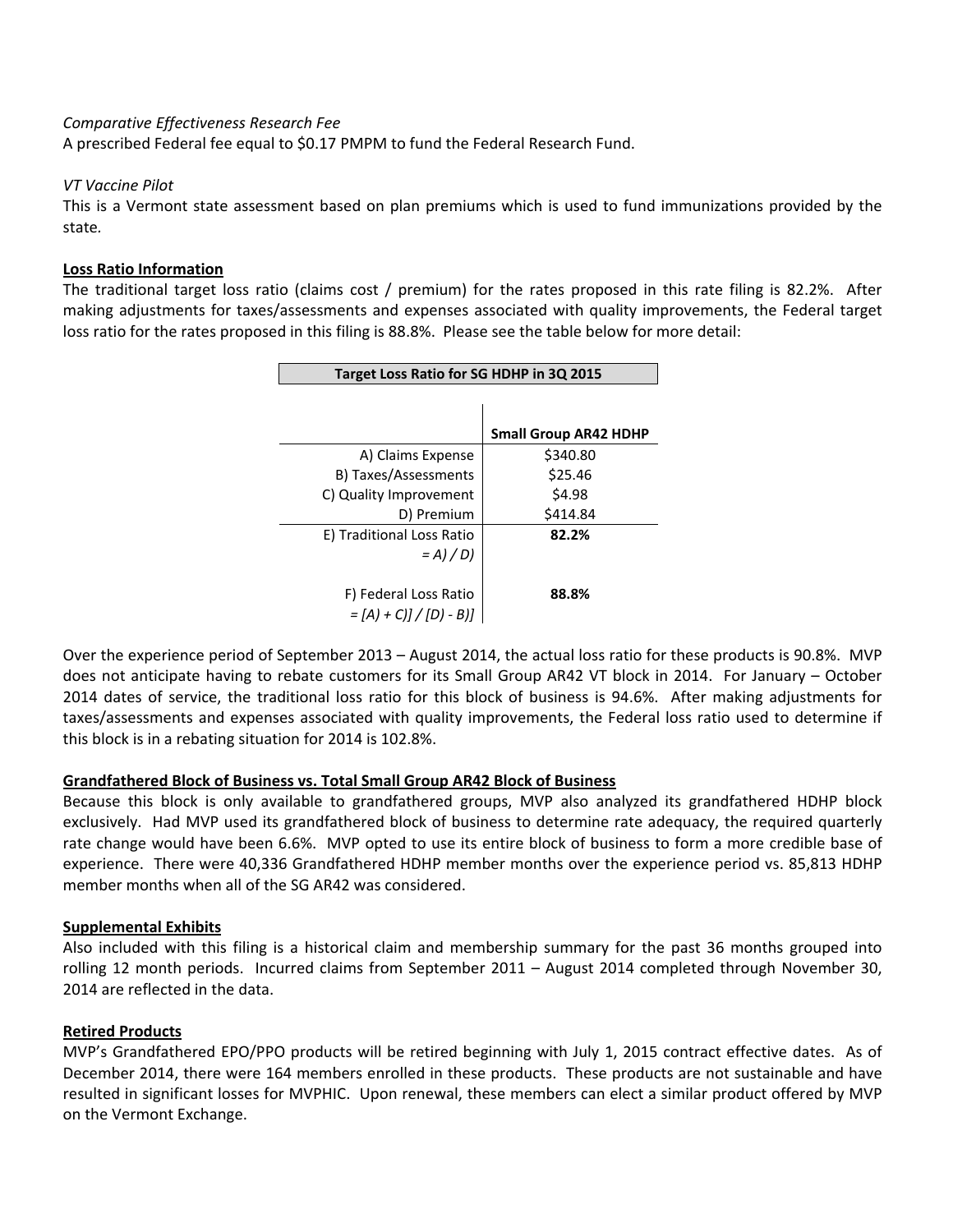The following base coplans are being retired from the Small Group Grandfathered portfolio effective July 1, 2015: VE003S, VE004S, VE006S, VE031S, VE033S, VE036S, VE037S, VE047S, VE052S, VE053S, VE054S, VP048S, VP051S, VT0 03S[A‐C].

The following riders are being retired from the Small Group Grandfathered portfolio effective July 1, 2015: VE313, VT314, V301, V306, V307, V308, V310, V312, V700, V702, V314, V315, V316, V317, V361, V362, V363, V500S, V501S, V502S, V504S, V601S, V602S, V604S, V605S, V606S.

### **Actu uarial Certific cation**

I, Matthew Lombardo, am a Member of the American Academy of Actuaries. I have examined the assumptions and methods used in determining MVP's requested rates. Based on my review and examination, it is my opinion that the proposed premium rates are reasonable in relation to the benefits provided and that they are not excessive, inadequate, nor unfairly discriminatory. This rate filing conforms to the applicable Standards of Practice as promulgated by the Actuarial Standards Board. e Small Group Grandfathe<br>VE037S, VE047S, VE052S,<br>Group Grandfathered por<br>02, V314, V315, V316, V31<br>Academy of Actuaries. I l<br>Based on my review and e:<br>to the benefits provided<br>filing conforms to the a<sub>l</sub><br>2015

the forland

 $\overline{\phantom{a}}$ Matthew Lombardo, FSA, MAAA Actu uarial Manag er, Commerc ial Pricing MVP Health Care, Inc. \_\_\_\_\_\_\_\_\_\_\_ \_\_\_\_\_\_\_\_\_\_\_  $\overline{\phantom{a}}$  , and the contract of  $\overline{\phantom{a}}$ 

01/30/2015 Date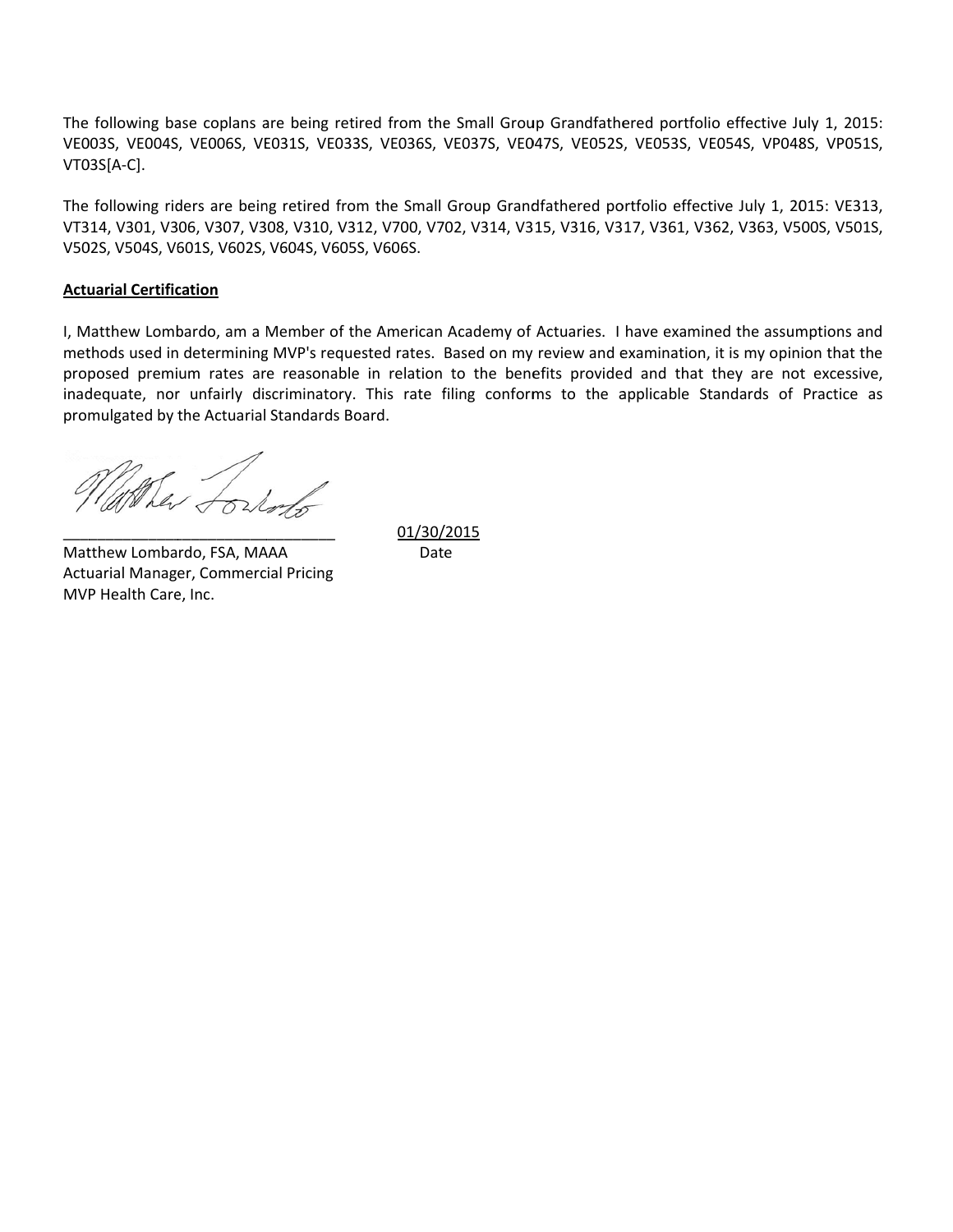|                | Small Group Historical Medical Claims Summary - HDHP |                      |                          |               |                    |                            |                                |                      |                          |                        |
|----------------|------------------------------------------------------|----------------------|--------------------------|---------------|--------------------|----------------------------|--------------------------------|----------------------|--------------------------|------------------------|
|                |                                                      |                      |                          |               | Claims > \$100k as |                            | <b>Rolling 12 Medical Paid</b> |                      |                          |                        |
| Rolling 12 End | <b>Medical Claim Expense &gt;</b>                    | <b>Medical Claim</b> | <b>Medical Allowed -</b> | Member        | % of Claims <      | <b>Rolling 12 Medical</b>  | <b>Trend Removing High</b>     | Rolling 12 Allowed - | Rolling 12               | <b>Paid To Allowed</b> |
| Date           | \$100k PMPM                                          | <b>Expense PMPM</b>  | <b>COB PMPM</b>          | <b>Months</b> | \$100k             | <b>Claim Expense Trend</b> | <b>Cost Claims</b>             | <b>COB Trend</b>     | <b>Membership Change</b> | Ratio                  |
| 201208         | \$23.61                                              | \$231.34             | \$311.07                 | 145,204       | 11.4%              | N/A                        | N/A                            | N/A                  | N/A                      | 74.4%                  |
| 201209         | \$23.07                                              | \$229.20             | \$308.36                 | 144,729       | 11.2%              | N/A                        | N/A                            | N/A                  | N/A                      | 74.3%                  |
| 201210         | \$23.95                                              | \$234.26             | \$314.05                 | 144,267       | 11.4%              | N/A                        | N/A                            | N/A                  | N/A                      | 74.6%                  |
| 201211         | \$23.02                                              | \$234.16             | \$314.28                 | 143,772       | 10.9%              | N/A                        | N/A                            | N/A                  | N/A                      | 74.5%                  |
| 201212         | \$22.30                                              | \$232.89             | \$312.29                 | 143,147       | 10.6%              | N/A                        | N/A                            | N/A                  | N/A                      | 74.6%                  |
| 201301         | \$21.03                                              | \$233.28             | \$312.91                 | 142,794       | 9.9%               | N/A                        | N/A                            | N/A                  | N/A                      | 74.6%                  |
| 201302         | \$23.41                                              | \$238.73             | \$318.19                 | 142,389       | 10.9%              | N/A                        | N/A                            | N/A                  | N/A                      | 75.0%                  |
| 201303         | \$22.28                                              | \$237.48             | \$316.59                 | 142,115       | 10.4%              | N/A                        | N/A                            | N/A                  | N/A                      | 75.0%                  |
| 201304         | \$19.09                                              | \$233.69             | \$313.58                 | 141,907       | 8.9%               | N/A                        | N/A                            | N/A                  | N/A                      | 74.5%                  |
| 201305         | \$18.79                                              | \$233.98             | \$312.84                 | 141,658       | 8.7%               | N/A                        | N/A                            | N/A                  | N/A                      | 74.8%                  |
| 201306         | \$21.48                                              | \$240.43             | \$319.85                 | 141,454       | 9.8%               | N/A                        | N/A                            | N/A                  | N/A                      | 75.2%                  |
| 201307         | \$21.98                                              | \$241.27             | \$321.29                 | 141,195       | 10.0%              | N/A                        | N/A                            | N/A                  | N/A                      | 75.1%                  |
| 201308         | \$27.00                                              | \$245.07             | \$324.62                 | 140,911       | 12.4%              | 5.9%                       | 5.0%                           | 4.4%                 | $-3.0%$                  | 75.5%                  |
| 201309         | \$29.16                                              | \$249.54             | \$330.00                 | 140,488       | 13.2%              | 8.9%                       | 6.9%                           | 7.0%                 | $-2.9%$                  | 75.6%                  |
| 201310         | \$28.36                                              | \$247.50             | \$328.12                 | 140,051       | 12.9%              | 5.7%                       | 4.2%                           | 4.5%                 | $-2.9%$                  | 75.4%                  |
| 201311         | \$29.27                                              | \$250.08             | \$330.50                 | 139,541       | 13.3%              | 6.8%                       | 4.6%                           | 5.2%                 | $-2.9%$                  | 75.7%                  |
| 201312         | \$31.38                                              | \$252.54             | \$333.95                 | 139,119       | 14.2%              | 8.4%                       | 5.0%                           | 6.9%                 | $-2.8%$                  | 75.6%                  |
| 201401         | \$31.43                                              | \$257.38             | \$336.40                 | 133,784       | 13.9%              | 10.3%                      | 6.5%                           | 7.5%                 | $-6.3%$                  | 76.5%                  |
| 201402         | \$28.72                                              | \$255.01             | \$332.80                 | 128,251       | 12.7%              | 6.8%                       | 5.1%                           | 4.6%                 | $-9.9%$                  | 76.6%                  |
| 201403         | \$28.44                                              | \$259.06             | \$335.40                 | 122,424       | 12.3%              | 9.1%                       | 7.2%                           | 5.9%                 | $-13.9%$                 | 77.2%                  |
| 201404         | \$28.62                                              | \$263.66             | \$338.32                 | 115,447       | 12.2%              | 12.8%                      | 9.5%                           | 7.9%                 | $-18.6%$                 | 77.9%                  |
| 201405         | \$30.49                                              | \$269.96             | \$344.75                 | 108,364       | 12.7%              | 15.4%                      | 11.3%                          | 10.2%                | $-23.5%$                 | 78.3%                  |
| 201406         | \$27.41                                              | \$269.74             | \$344.44                 | 101,021       | 11.3%              | 12.2%                      | 10.7%                          | 7.7%                 | $-28.6%$                 | 78.3%                  |
| 201407         | \$26.28                                              | \$277.67             | \$352.62                 | 93,442        | 10.5%              | 15.1%                      | 14.6%                          | 9.8%                 | $-33.8%$                 | 78.7%                  |
| 201408         | \$22.36                                              | \$275.69             | \$351.32                 | 85,813        | 8.8%               | 12.5%                      | 16.2%                          | 8.2%                 | $-39.1%$                 | 78.5%                  |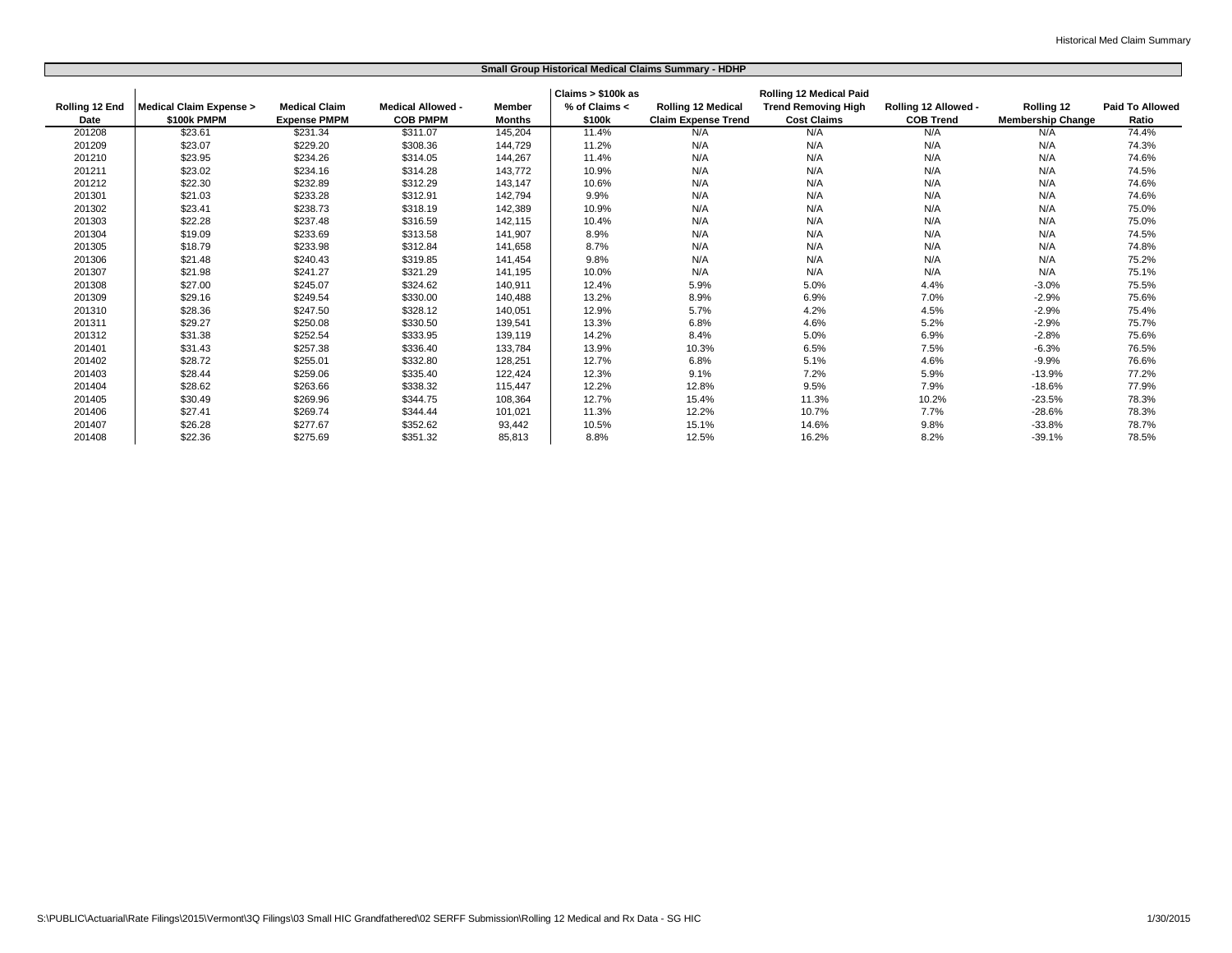|                | Small Group Historical Rx Claims Summary - HDHP |                        |                      |                      |                                       |                              |                       |  |  |
|----------------|-------------------------------------------------|------------------------|----------------------|----------------------|---------------------------------------|------------------------------|-----------------------|--|--|
| Rolling 12 End | <b>Rx Claim Expense PMPM</b>                    | <b>Rx Allowed PMPM</b> | <b>Member Months</b> | Rolling 12 Rx Claim  | Rolling 12 Rx Allowed<br><b>Trend</b> | <b>Rolling 12 Membership</b> |                       |  |  |
| Date           |                                                 |                        |                      | <b>Expense Trend</b> |                                       | Change                       | Paid To Allowed Ratio |  |  |
| 201208         | \$21.40                                         | \$38.69                | 145,204              | N/A                  | N/A                                   | N/A                          | 55.3%                 |  |  |
| 201209         | \$21.44                                         | \$38.54                | 144,729              | N/A                  | N/A                                   | N/A                          | 55.6%                 |  |  |
| 201210         | \$21.60                                         | \$38.56                | 144,267              | N/A                  | N/A                                   | N/A                          | 56.0%                 |  |  |
| 201211         | \$21.48                                         | \$38.34                | 143,772              | N/A                  | N/A                                   | N/A                          | 56.0%                 |  |  |
| 201212         | \$21.54                                         | \$38.24                | 143,147              | N/A                  | N/A                                   | N/A                          | 56.3%                 |  |  |
| 201301         | \$21.72                                         | \$38.22                | 142,794              | N/A                  | N/A                                   | N/A                          | 56.8%                 |  |  |
| 201302         | \$21.59                                         | \$37.83                | 142,389              | N/A                  | N/A                                   | N/A                          | 57.1%                 |  |  |
| 201303         | \$21.52                                         | \$37.69                | 142,115              | N/A                  | N/A                                   | N/A                          | 57.1%                 |  |  |
| 201304         | \$21.90                                         | \$37.97                | 141,907              | N/A                  | N/A                                   | N/A                          | 57.7%                 |  |  |
| 201305         | \$21.76                                         | \$37.77                | 141,658              | N/A                  | N/A                                   | N/A                          | 57.6%                 |  |  |
| 201306         | \$21.75                                         | \$37.70                | 141,454              | N/A                  | N/A                                   | N/A                          | 57.7%                 |  |  |
| 201307         | \$22.07                                         | \$38.01                | 141,195              | N/A                  | N/A                                   | N/A                          | 58.1%                 |  |  |
| 201308         | \$22.34                                         | \$38.13                | 140,911              | 4.4%                 | $-1.4%$                               | $-3.0%$                      | 58.6%                 |  |  |
| 201309         | \$22.50                                         | \$38.29                | 140.488              | 5.0%                 | $-0.7%$                               | $-2.9%$                      | 58.8%                 |  |  |
| 201310         | \$22.79                                         | \$38.67                | 140.051              | 5.5%                 | 0.3%                                  | $-2.9%$                      | 58.9%                 |  |  |
| 201311         | \$22.72                                         | \$38.43                | 139,541              | 5.8%                 | 0.2%                                  | $-2.9%$                      | 59.1%                 |  |  |
| 201312         | \$23.07                                         | \$38.71                | 139,119              | 7.1%                 | 1.2%                                  | $-2.8%$                      | 59.6%                 |  |  |
| 201401         | \$24.48                                         | \$39.58                | 133,784              | 12.7%                | 3.6%                                  | $-6.3%$                      | 61.9%                 |  |  |
| 201402         | \$25.82                                         | \$40.64                | 128,251              | 19.6%                | 7.4%                                  | $-9.9%$                      | 63.5%                 |  |  |
| 201403         | \$26.51                                         | \$40.98                | 122,424              | 23.1%                | 8.7%                                  | $-13.9%$                     | 64.7%                 |  |  |
| 201404         | \$26.87                                         | \$41.13                | 115,447              | 22.7%                | 8.3%                                  | $-18.6%$                     | 65.3%                 |  |  |
| 201405         | \$27.77                                         | \$41.77                | 108,364              | 27.6%                | 10.6%                                 | $-23.5%$                     | 66.5%                 |  |  |
| 201406         | \$28.81                                         | \$42.75                | 101,021              | 32.4%                | 13.4%                                 | $-28.6%$                     | 67.4%                 |  |  |
| 201407         | \$29.38                                         | \$43.19                | 93,442               | 33.1%                | 13.6%                                 | $-33.8%$                     | 68.0%                 |  |  |
| 201408         | \$29.91                                         | \$43.68                | 85.813               | 33.9%                | 14.6%                                 | $-39.1%$                     | 68.5%                 |  |  |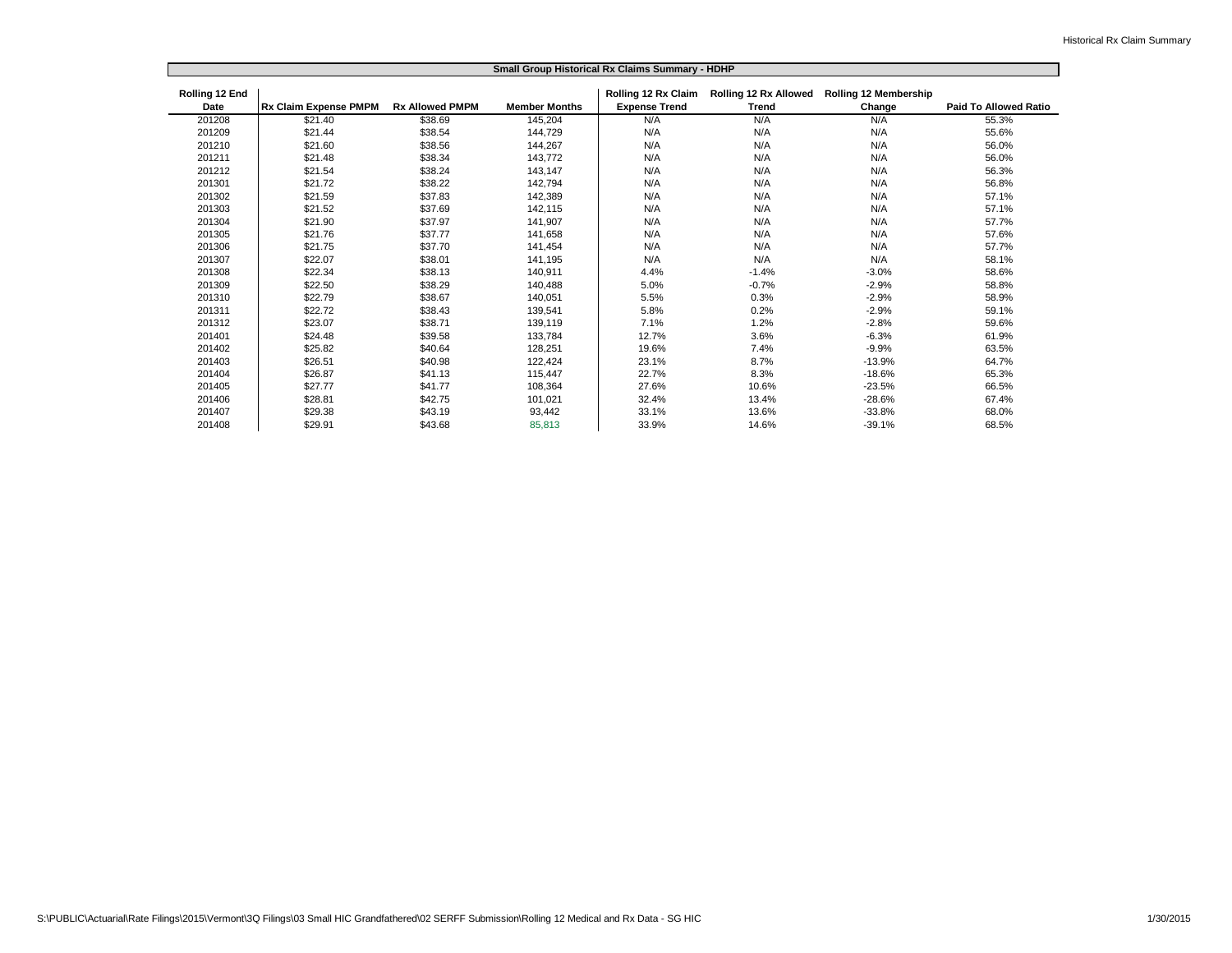|                    | Summary of Historical Rx Claims Broken Out by Rx Category |                            |                                       |                       |                        |                          |                        |                                           |  |  |  |
|--------------------|-----------------------------------------------------------|----------------------------|---------------------------------------|-----------------------|------------------------|--------------------------|------------------------|-------------------------------------------|--|--|--|
|                    |                                                           |                            |                                       |                       |                        |                          |                        |                                           |  |  |  |
|                    |                                                           |                            | Product Rolling 12 End<br>Date YYYYMM | Rx                    |                        | <b>Member</b>            | <b>Allowed</b>         | <b>Rolling 12</b><br><b>Allowed Trend</b> |  |  |  |
| <b>LOB</b><br>AR42 | <b>Size</b><br>Small                                      | <b>Type</b><br><b>HDHP</b> | 201208                                | Category<br>1 Generic | Allowed<br>\$2,038,945 | <b>Months</b><br>145,204 | <b>PMPM</b><br>\$14.04 | N/A                                       |  |  |  |
| AR42               | Small                                                     | <b>HDHP</b>                | 201209                                | 1 Generic             | \$2,035,457            | 144,729                  | \$14.06                | N/A                                       |  |  |  |
| AR42               | Small                                                     | <b>HDHP</b>                | 201210                                | 1 Generic             | \$2,049,593            | 144,267                  | \$14.21                | N/A                                       |  |  |  |
| AR42               | Small                                                     | <b>HDHP</b>                | 201211                                | 1 Generic             | \$2,049,776            | 143,772                  | \$14.26                | N/A                                       |  |  |  |
| AR42               | Small                                                     | <b>HDHP</b>                | 201212                                | 1 Generic             | \$2,018,568            | 143,147                  | \$14.10                | N/A                                       |  |  |  |
| AR42               | Small                                                     | <b>HDHP</b>                | 201301                                | 1 Generic             | \$2,017,582            | 142,794                  | \$14.13                | N/A                                       |  |  |  |
| AR42               | Small                                                     | <b>HDHP</b>                | 201302                                | 1 Generic             | \$1,981,950            | 142,389                  | \$13.92                | N/A                                       |  |  |  |
| AR42               | Small                                                     | <b>HDHP</b>                | 201303                                | 1 Generic             | \$1,962,524            | 142,115                  | \$13.81                | N/A                                       |  |  |  |
| AR42               | Small                                                     | <b>HDHP</b>                | 201304                                | 1 Generic             | \$1,925,229            | 141,907                  | \$13.57                | N/A                                       |  |  |  |
| AR42               | Small                                                     | <b>HDHP</b>                | 201305                                | 1 Generic             | \$1,891,921            | 141,658                  | \$13.36                | N/A                                       |  |  |  |
| AR42               | Small                                                     | <b>HDHP</b>                | 201306                                | 1 Generic             | \$1,878,495            | 141,454                  | \$13.28                | N/A                                       |  |  |  |
| AR42               | Small                                                     | <b>HDHP</b>                | 201307                                | 1 Generic             | \$1,860,788            | 141,195                  | \$13.18                | N/A                                       |  |  |  |
| AR42               | Small                                                     | <b>HDHP</b>                | 201308                                | 1 Generic             | \$1,829,290            | 140,911                  | \$12.98                | $-7.5%$                                   |  |  |  |
| AR42               | Small                                                     | <b>HDHP</b>                | 201309                                | 1 Generic             | \$1,806,311            | 140,488                  | \$12.86                | $-8.6%$                                   |  |  |  |
| AR42               | Small                                                     | <b>HDHP</b>                | 201310                                | 1 Generic             | \$1,781,885            | 140,051                  | \$12.72                | $-10.4%$                                  |  |  |  |
| AR42               | Small                                                     | <b>HDHP</b>                | 201311                                | 1 Generic             | \$1,751,395            | 139,541                  | \$12.55                | $-12.0%$                                  |  |  |  |
| AR42               | Small                                                     | <b>HDHP</b>                | 201312                                | 1 Generic             | \$1,740,660            | 139,119                  | \$12.51                | $-11.3%$                                  |  |  |  |
| AR42               | Small                                                     | <b>HDHP</b>                | 201401                                | 1 Generic             | \$1,659,417            | 133,784                  | \$12.40                | $-12.2%$                                  |  |  |  |
| AR42               | Small                                                     | <b>HDHP</b>                | 201402                                | 1 Generic             | \$1,599,368            | 128,251                  | \$12.47                | $-10.4%$                                  |  |  |  |
| AR42               | Small                                                     | <b>HDHP</b>                | 201403                                | 1 Generic             | \$1,532,074            | 122,424                  | \$12.51                | $-9.4%$                                   |  |  |  |
| AR42               | Small                                                     | <b>HDHP</b>                | 201404                                | 1 Generic             | \$1,451,212            | 115,447                  | \$12.57                | $-7.3%$                                   |  |  |  |
| AR42               | Small                                                     | <b>HDHP</b>                | 201405                                | 1 Generic             | \$1,363,987            | 108,364                  | \$12.59                | $-5.8%$                                   |  |  |  |
| AR42               | Small                                                     | <b>HDHP</b>                | 201406                                | 1 Generic             | \$1,271,275            | 101,021                  | \$12.58                | $-5.2%$                                   |  |  |  |
| AR42               | Small                                                     | <b>HDHP</b>                | 201407                                | 1 Generic             | \$1,184,211            | 93,442                   | \$12.67                | $-3.8%$                                   |  |  |  |
| AR42               | Small                                                     | <b>HDHP</b>                | 201408                                | 1 Generic             | \$1,089,804            | 85,813                   | \$12.70                | $-2.2%$                                   |  |  |  |
|                    |                                                           |                            |                                       |                       |                        |                          |                        |                                           |  |  |  |
| AR42               | Small                                                     | <b>HDHP</b>                | 201208                                | 2 Brand               | \$2,533,173            | 145,204                  | \$17.45                | N/A                                       |  |  |  |
| AR42               | Small                                                     | <b>HDHP</b>                | 201209                                | 2 Brand               | \$2,476,831            | 144,729                  | \$17.11                | N/A                                       |  |  |  |
| AR42               | Small                                                     | <b>HDHP</b>                | 201210                                | 2 Brand               | \$2,401,688            | 144,267                  | \$16.65                | N/A                                       |  |  |  |
| AR42               | Small                                                     | <b>HDHP</b>                | 201211                                | 2 Brand               | \$2,338,200            | 143,772                  | \$16.26                | N/A                                       |  |  |  |
| AR42               | Small                                                     | <b>HDHP</b>                | 201212                                | 2 Brand               | \$2,297,384            | 143,147                  | \$16.05                | N/A                                       |  |  |  |
| AR42               | Small                                                     | <b>HDHP</b>                | 201301                                | 2 Brand               | \$2,252,093            | 142,794                  | \$15.77                | N/A                                       |  |  |  |
| AR42               | Small                                                     | <b>HDHP</b>                | 201302                                | 2 Brand               | \$2,206,322            | 142,389                  | \$15.50                | N/A                                       |  |  |  |
| AR42               | Small                                                     | <b>HDHP</b>                | 201303                                | 2 Brand               | \$2,167,958            | 142,115                  | \$15.25                | N/A                                       |  |  |  |
| AR42               | Small                                                     | <b>HDHP</b>                | 201304                                | 2 Brand               | \$2,132,059            | 141,907                  | \$15.02                | N/A                                       |  |  |  |
| AR42               | Small                                                     | <b>HDHP</b>                | 201305                                | 2 Brand               | \$2,098,892            | 141,658                  | \$14.82                | N/A                                       |  |  |  |
| AR42               | Small                                                     | <b>HDHP</b>                | 201306                                | 2 Brand               | \$2,063,063            | 141,454                  | \$14.58                | N/A                                       |  |  |  |
| AR42               | Small                                                     | <b>HDHP</b>                | 201307                                | 2 Brand               | \$2,056,758            | 141,195                  | \$14.57                | N/A                                       |  |  |  |
| AR42               | Small                                                     | <b>HDHP</b>                | 201308                                | 2 Brand               | \$2,046,481            | 140,911                  | \$14.52                | $-16.8%$                                  |  |  |  |
| AR42               | Small                                                     | <b>HDHP</b>                | 201309                                | 2 Brand               | \$2,021,797            | 140,488                  | \$14.39                | $-15.9%$                                  |  |  |  |
| AR42               | Small                                                     | HDHP                       | 201310                                | 2 Brand               | \$2,026,880            | 140,051                  | \$14.47                | $-13.1%$                                  |  |  |  |
| AR42               | Small                                                     | <b>HDHP</b>                | 201311                                | 2 Brand               | \$2,006,792            | 139,541                  | \$14.38                | $-11.6%$                                  |  |  |  |
| AR42               | Small                                                     | HDHP                       | 201312                                | 2 Brand               | \$1,978,735            | 139,119                  | \$14.22                | $-11.4%$                                  |  |  |  |
| AR42               | Small                                                     | HDHP                       | 201401                                | 2 Brand               | \$1,908,360            | 133,784                  | \$14.26                | $-9.6%$                                   |  |  |  |
| AR42               | Small                                                     | HDHP                       | 201402                                | 2 Brand               | \$1,838,101            | 128,251                  | \$14.33                | $-7.5%$                                   |  |  |  |
| AR42               | Small                                                     | HDHP                       | 201403                                | 2 Brand               | \$1,757,019            | 122,424                  | \$14.35                | $-5.9%$                                   |  |  |  |
| AR42               | Small                                                     | HDHP                       | 201404                                | 2 Brand               | \$1,662,384            | 115,447                  | \$14.40                | $-4.2%$                                   |  |  |  |
| AR42               | Small                                                     | HDHP                       | 201405                                | 2 Brand               | \$1,565,192            | 108,364                  | \$14.44                | $-2.5%$                                   |  |  |  |
| AR42               | Small                                                     | HDHP                       | 201406                                | 2 Brand               | \$1,487,389            | 101,021                  | \$14.72                | 1.0%                                      |  |  |  |
| AR42               | Small                                                     | HDHP                       | 201407                                | 2 Brand               | \$1,371,238            | 93,442                   | \$14.67                | 0.7%                                      |  |  |  |
| AR42               | Small                                                     | HDHP                       | 201408                                | 2 Brand               | \$1,275,220            | 85,813                   | \$14.86                | 2.3%                                      |  |  |  |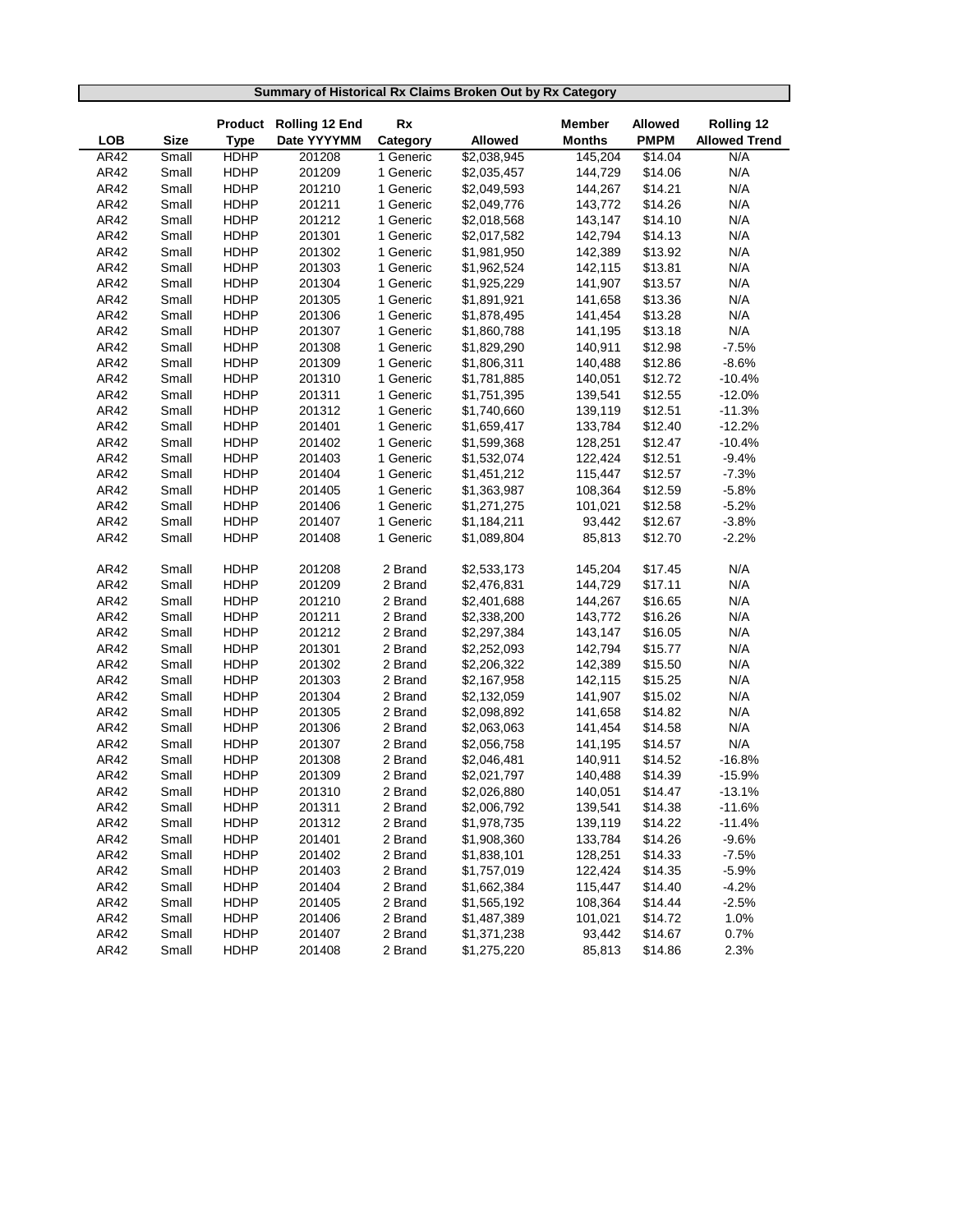|      | Summary of Historical Rx Claims Broken Out by Rx Category |                |                       |             |                        |               |                |                      |  |  |
|------|-----------------------------------------------------------|----------------|-----------------------|-------------|------------------------|---------------|----------------|----------------------|--|--|
|      |                                                           | <b>Product</b> | <b>Rolling 12 End</b> | Rx          |                        | <b>Member</b> | <b>Allowed</b> | Rolling 12           |  |  |
| LOB  | <b>Size</b>                                               | <b>Type</b>    | Date YYYYMM           | Category    | <b>Allowed</b>         | <b>Months</b> | <b>PMPM</b>    | <b>Allowed Trend</b> |  |  |
| AR42 | Small                                                     | <b>HDHP</b>    | 201208                | 3 Specialty | $\overline{1,046,205}$ | 145,204       | \$7.21         | N/A                  |  |  |
| AR42 | Small                                                     | <b>HDHP</b>    | 201209                | 3 Specialty | \$1,066,065            | 144,729       | \$7.37         | N/A                  |  |  |
| AR42 | Small                                                     | <b>HDHP</b>    | 201210                | 3 Specialty | \$1,111,426            | 144,267       | \$7.70         | N/A                  |  |  |
| AR42 | Small                                                     | <b>HDHP</b>    | 201211                | 3 Specialty | \$1,124,128            | 143,772       | \$7.82         | N/A                  |  |  |
| AR42 | Small                                                     | <b>HDHP</b>    | 201212                | 3 Specialty | \$1,158,548            | 143,147       | \$8.09         | N/A                  |  |  |
| AR42 | Small                                                     | HDHP           | 201301                | 3 Specialty | \$1,187,691            | 142,794       | \$8.32         | N/A                  |  |  |
| AR42 | Small                                                     | <b>HDHP</b>    | 201302                | 3 Specialty | \$1,197,812            | 142,389       | \$8.41         | N/A                  |  |  |
| AR42 | Small                                                     | <b>HDHP</b>    | 201303                | 3 Specialty | \$1,225,519            | 142,115       | \$8.62         | N/A                  |  |  |
| AR42 | Small                                                     | <b>HDHP</b>    | 201304                | 3 Specialty | \$1,330,980            | 141,907       | \$9.38         | N/A                  |  |  |
| AR42 | Small                                                     | <b>HDHP</b>    | 201305                | 3 Specialty | \$1,359,566            | 141,658       | \$9.60         | N/A                  |  |  |
| AR42 | Small                                                     | <b>HDHP</b>    | 201306                | 3 Specialty | \$1,391,574            | 141,454       | \$9.84         | N/A                  |  |  |
| AR42 | Small                                                     | <b>HDHP</b>    | 201307                | 3 Specialty | \$1,449,655            | 141,195       | \$10.27        | N/A                  |  |  |
| AR42 | Small                                                     | <b>HDHP</b>    | 201308                | 3 Specialty | \$1,497,507            | 140,911       | \$10.63        | 47.5%                |  |  |
| AR42 | Small                                                     | <b>HDHP</b>    | 201309                | 3 Specialty | \$1,550,806            | 140.488       | \$11.04        | 49.9%                |  |  |
| AR42 | Small                                                     | <b>HDHP</b>    | 201310                | 3 Specialty | \$1,607,213            | 140,051       | \$11.48        | 49.0%                |  |  |
| AR42 | Small                                                     | <b>HDHP</b>    | 201311                | 3 Specialty | \$1,605,050            | 139,541       | \$11.50        | 47.1%                |  |  |
| AR42 | Small                                                     | <b>HDHP</b>    | 201312                | 3 Specialty | \$1,666,118            | 139,119       | \$11.98        | 48.0%                |  |  |
| AR42 | Small                                                     | <b>HDHP</b>    | 201401                | 3 Specialty | \$1,727,651            | 133,784       | \$12.91        | 55.3%                |  |  |
| AR42 | Small                                                     | <b>HDHP</b>    | 201402                | 3 Specialty | \$1,774,552            | 128,251       | \$13.84        | 64.5%                |  |  |
| AR42 | Small                                                     | <b>HDHP</b>    | 201403                | 3 Specialty | \$1,728,244            | 122,424       | \$14.12        | 63.7%                |  |  |
| AR42 | Small                                                     | HDHP           | 201404                | 3 Specialty | \$1,635,083            | 115,447       | \$14.16        | 51.0%                |  |  |
| AR42 | Small                                                     | <b>HDHP</b>    | 201405                | 3 Specialty | \$1,597,726            | 108,364       | \$14.74        | 53.6%                |  |  |
| AR42 | Small                                                     | <b>HDHP</b>    | 201406                | 3 Specialty | \$1,560,455            | 101,021       | \$15.45        | 57.0%                |  |  |
| AR42 | Small                                                     | <b>HDHP</b>    | 201407                | 3 Specialty | \$1,480,747            | 93,442        | \$15.85        | 54.3%                |  |  |
| AR42 | Small                                                     | <b>HDHP</b>    | 201408                | 3 Specialty | \$1,383,473            | 85,813        | \$16.12        | 51.7%                |  |  |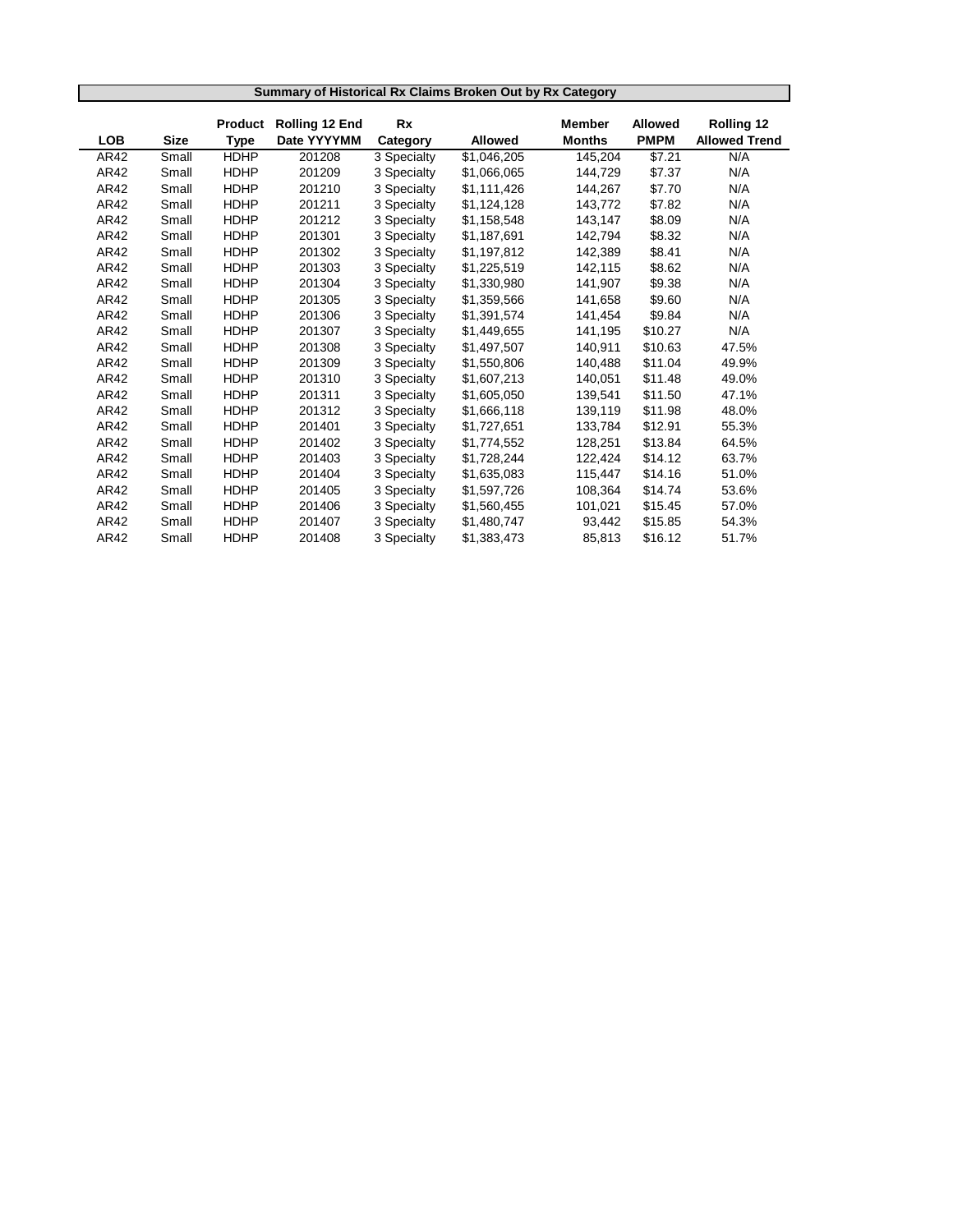

# **MVP Health Care -- Q3 & Q4 2015 SG HIC Grandfathered Rate Filing**

Small Group VT HIC AR42 Rate Filing - Grandfathered Business For Effective Dates Beginning Between July 1, 2015 - December 31, 2015

- Exhibit 1 -- Summary of Medical Coplans Offered
- Exhibit 2 -- Pricing Trend Assumptions
- Exhibit 2b -- Rx Trend Development HDHP

Exhibit 2c -- Pricing Trend Assumptions

Exhibit 2b -- Rx Trend Development - HDHP 4Q

Exhibit 3 -- Claim Projection & Proposed Rate Change

Exhibit 3b -- Claim Projection & Proposed Rate Change 4Q

Exhibit 4 -- Conversion Factor and Tier Ratios

- Exhibit 5 -- Retention Loads, Taxes/Assessments, and Paid Claim Surcharges
- Exhibit 6a -- Medical Base Rates
- Exhibit 6b -- Medical Riders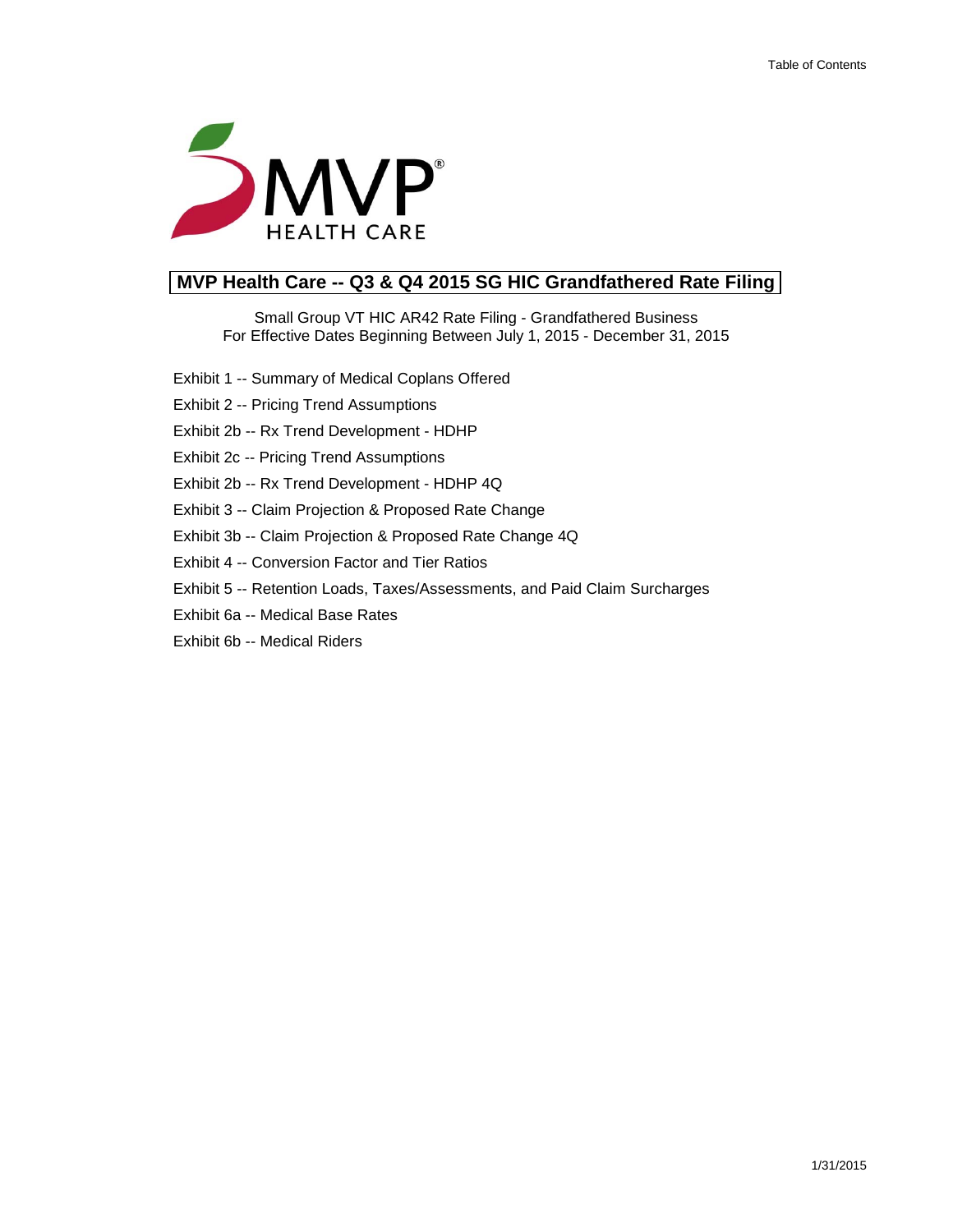#### **Exhibit 1 -- Summary of Medical Coplans Offered**

Small Group VT HIC AR42 Rate Filing - Grandfathered Business For Effective Dates Beginning Between July 1, 2015 - December 31, 2015

|          |                     |            | <b>In-Network Benefits</b> |               |       |         |            |       |         |        |                | <b>Out-of-Network Benefits</b> |          |                |                      |
|----------|---------------------|------------|----------------------------|---------------|-------|---------|------------|-------|---------|--------|----------------|--------------------------------|----------|----------------|----------------------|
| Coplan   | <b>Product Type</b> | <b>PCP</b> | <b>SCP</b>                 | IP (Med/Surg) | ER    | OP Surg | <b>DME</b> | Amb   | Ded     | Coins. | <b>OOP Max</b> | Coins                          | Ded      | <b>OOP Max</b> | Pharmacy             |
| VEHD-01S | <b>HDEPOagg</b>     | \$0        | \$0                        | \$0           | \$0   | \$0     | 0%         | \$0   | \$1,500 | 0%     | \$2,500        | N/A                            | N/A      | N/A            | \$10/\$30/\$50       |
| VEHD-02S | HDEPOagg            | \$0        | \$0                        | \$0           | \$0   | \$0     | 0%         | \$0   | \$2,500 | 0%     | \$3,500        | N/A                            | N/A      | N/A            | \$10/\$30/\$50       |
| VEHD-03S | <b>HDEPOagg</b>     | \$0        | \$0                        | \$0           | \$0   | \$0     | 0%         | \$0   | \$5,000 | 0%     | \$5,000        | N/A                            | N/A      | N/A            | \$0 after Deductible |
| VEHD-06S | <b>HDEPOagg</b>     | 10%        | 10%                        | 10%           | 10%   | 10%     | 10%        | 10%   | \$2,500 | 10%    | \$5,000        | N/A                            | N/A      | N/A            | 10%/10%/30%          |
| VEHD-07S | <b>HDEPOagg</b>     | 20%        | 20%                        | 20%           | 20%   | 20%     | 20%        | 20%   | \$1,500 | 20%    | \$3,000        | N/A                            | N/A      | N/A            | 20%/20%/40%          |
| VEHD-08S | <b>HDEPOagg</b>     | 20%        | 20%                        | 20%           | 20%   | 20%     | 20%        | 20%   | \$2,000 | 20%    | \$4,000        | N/A                            | N/A      | N/A            | 20%/20%/40%          |
| VEHD-09S | <b>HDEPOagg</b>     | 20%        | 20%                        | 20%           | 20%   | 20%     | 20%        | 20%   | \$2,500 | 20%    | \$5,000        | N/A                            | N/A      | N/A            | 20%/20%/40%          |
| VEHD-12S | <b>HDEPOagg</b>     | 10%        | 10%                        | 10%           | 10%   | 10%     | 10%        | 10%   | \$2,500 | 10%    | \$5,000        | N/A                            | N/A      | N/A            | 50%                  |
| VEHD-14S | HDEPOagg            | 20%        | 20%                        | 20%           | 20%   | 20%     | 20%        | 20%   | \$2,000 | 20%    | \$4,000        | N/A                            | N/A      | N/A            | 50%                  |
| VEHD-15S | <b>HDEPOagg</b>     | 20%        | 20%                        | 20%           | 20%   | 20%     | 20%        | 20%   | \$2,500 | 20%    | \$5,000        | N/A                            | N/A      | N/A            | 50%                  |
| VEHD-17S | <b>HDEPOagg</b>     | \$30       | \$50                       | \$500         | \$150 | \$200   | 50%        | \$150 | \$2,500 | 0%     | \$5,000        | N/A                            | N/A      | N/A            | \$10/\$30/\$50       |
| VEHD-19  | <b>HDEPO</b>        | \$0        | \$0                        | \$0           | \$0   | \$0     | 0%         | \$0   | \$5,000 | 0%     | \$5,000        | N/A                            | N/A      | N/A            | \$0 after Deductible |
| VEHD-49  | <b>HDEPO</b>        | \$0        | \$0                        | \$0           | \$0   | \$0     | 0%         | \$0   | \$2,600 | 0%     | \$3,600        | N/A                            | N/A      | N/A            | \$10/\$30/\$50       |
| VPHD-03S | HDEPOagg            | \$0        | \$0                        | \$0           | \$0   | \$0     | 0%         | \$0   | \$5,000 | 0%     | \$5,000        | 20%                            | \$10,000 | \$20,000       | \$0 after Deductible |
| VPHD-04S | <b>HDEPOagg</b>     | 10%        | 10%                        | 10%           | 10%   | 10%     | 10%        | 10%   | \$1,500 | 10%    | \$3,000        | 30%                            | \$3,000  | \$6,000        | 10%/10%/30%          |
| VPHD-06S | <b>HDEPOagg</b>     | 10%        | 10%                        | 10%           | 10%   | 10%     | 10%        | 10%   | \$2,500 | 10%    | \$5,000        | 30%                            | \$5,000  | \$10,000       | 10%/10%/30%          |
| VPHD-09S | HDEPOagg            | 20%        | 20%                        | 20%           | 20%   | 20%     | 20%        | 20%   | \$2,500 | 20%    | \$5,000        | 40%                            | \$5,000  | \$10,000       | 20%/20%/40%          |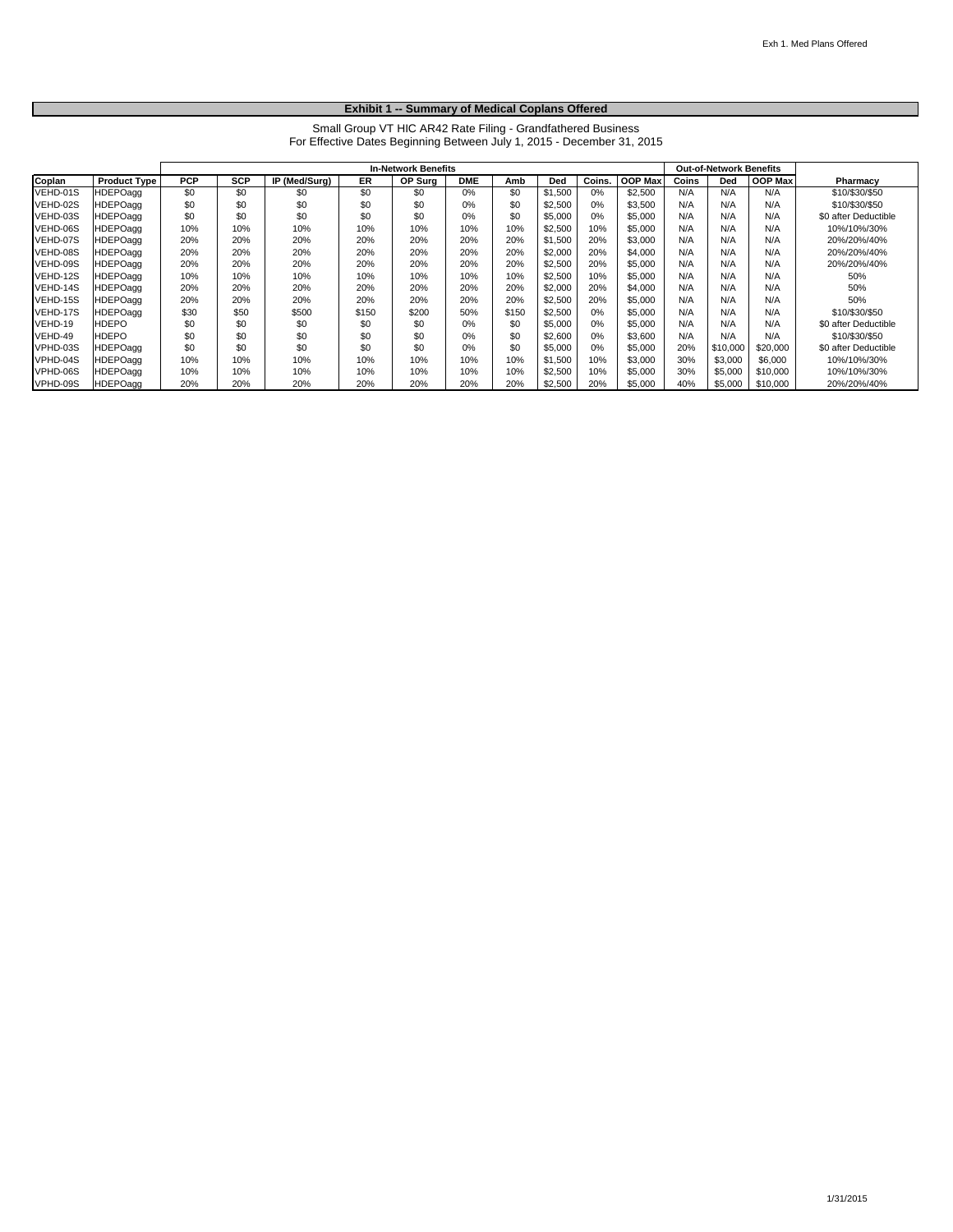#### **Exhibit 2 -- Pricing Trend Assumptions**

#### Small Group VT HIC AR42 Rate Filing - Grandfathered Business For Effective Dates Beginning Between July 1, 2015 - September 30, 2015

Experience Period: September 1, 2013 - August 31, 2014 Rating Period^: July 1, 2015 - June 30, 2016 *^ Reflects Q3 2015 rating period*

Leveraging (Annual)

|                           |                                                                     | <b>Medical Trend Summary</b> |                    |                   |          |
|---------------------------|---------------------------------------------------------------------|------------------------------|--------------------|-------------------|----------|
|                           | 2014 Annual Trend                                                   |                              |                    |                   |          |
|                           | % of Allowed Claims                                                 | <b>Unit Cost</b>             | <b>Utilization</b> | <b>Total</b>      |          |
| IP                        | 20.8%                                                               | 5.8%                         | 0.0%               | 5.8%              |          |
| OP and Other Med          | 48.7%                                                               | 5.4%                         | 0.0%               | 5.4%              |          |
| <b>PHY</b>                | 30.5%                                                               | 15.3%                        | 0.0%               | 15.3%             |          |
| <b>Medical Total</b>      |                                                                     | 8.5%                         | 0.0%               | 8.5%              |          |
|                           | 2015 Annual Trend                                                   |                              |                    |                   |          |
|                           | % of Allowed Claims                                                 | <b>Unit Cost</b>             | <b>Utilization</b> | <b>Total</b>      |          |
| IP                        | 20.8%                                                               | 6.7%                         | 0.0%               | 6.7%              |          |
| OP and Other Med          | 48.7%                                                               | 5.9%                         | 0.0%               | 5.9%              |          |
| PHY                       | 30.5%                                                               | 3.5%                         | 0.0%               | 3.5%              |          |
| <b>Medical Total</b>      |                                                                     | 5.3%                         | 0.0%               | 5.3%              |          |
|                           | Leveraging Impact - Small Group HDHP Fee-For-Service Medical Claims |                              |                    |                   |          |
|                           | <b>Allowed</b>                                                      | Coinsurance                  | Copay              | <b>Deductible</b> | Paid*    |
| <b>Experience Period:</b> | \$351.32                                                            | \$1.63                       | \$0.15             | \$73.85           | \$275.69 |
| 22 Months of Trend:       | 1.110                                                               | 1.110                        | 1.000              | 1.041             | 1.129    |
| <b>Projection Period:</b> | \$390.03                                                            | \$1.81                       | \$0.15             | \$76.88           | \$311.18 |
| Allowed Trend (Annual)    | 5.9%                                                                |                              |                    |                   |          |
| Paid Trend (Annual)       | 6.8%                                                                |                              |                    |                   |          |
| Leveraging (Annual)       | 0.9%                                                                |                              |                    |                   |          |

\*Ignores impact of removing high cost claims and replacing with pooling charge. Paid projection will not tie out to FFS claim projection on Tab 3 unless these adjustments are taken into account.

|              | <b>Rx Trend Summary</b> |                    |                  |                    |                  |                    |  |  |
|--------------|-------------------------|--------------------|------------------|--------------------|------------------|--------------------|--|--|
|              | 2014 Trend              |                    | 2015 Trend       |                    | 2016 Trend       |                    |  |  |
|              | <b>Unit Cost</b>        | <b>Utilization</b> | <b>Unit Cost</b> | <b>Utilization</b> | <b>Unit Cost</b> | <b>Utilization</b> |  |  |
| Generic      | 5.3%                    | 4.2%               | 2.3%             | 3.5%               | 4.3%             | 3.2%               |  |  |
| <b>Brand</b> | 15.0%                   | $-11.0%$           | 12.6%            | $-4.0%$            | 15.0%            | $-3.9%$            |  |  |
| Specialty    | 22.0%                   | 6.0%               | 25.3%            | 5.0%               | 17.0%            | 7.0%               |  |  |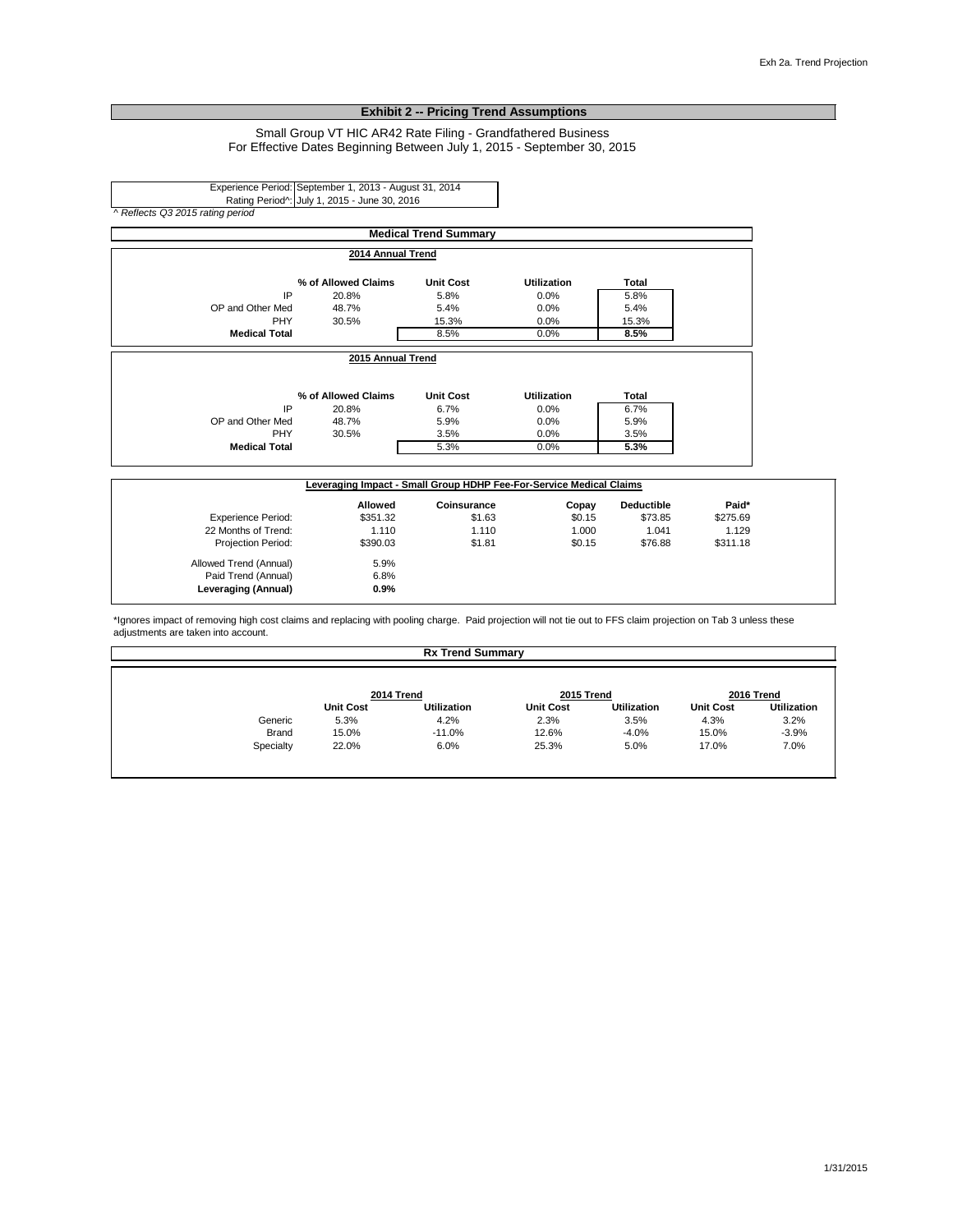#### **Exhibit 2b -- Rx Trend Development - HDHP**

Small Group VT HIC AR42 Rate Filing - Grandfathered Business For Effective Dates Beginning Between July 1, 2015 - December 31, 2015

> Experience Period: September 1, 2013 - August 31, 2014 Member Months: 85,813

| <b>Rx Claim Information</b>                | Generic | <b>Brand</b> | <b>Specialty</b> | Total   |
|--------------------------------------------|---------|--------------|------------------|---------|
| Experience Period Scripts / 1000           | 8,084   | 972          | 92               | 9,147   |
| <b>Experience Period Allowed PMPM</b>      | \$12.70 | \$14.86      | \$16.12          | \$43.68 |
| Experience Period Deductible PMPM          | \$6.17  | \$4.41       | \$0.96           | \$11.53 |
| <b>Experience Period Copay PMPM</b>        | \$1.05  | \$0.64       | \$0.04           | \$1.73  |
| Experience Period Coinsurance PMPM         | \$0.08  | \$0.40       | \$0.03           | \$0.51  |
| <b>Experience Period Cost Sharing PMPM</b> | \$7.30  | \$5.45       | \$1.03           | \$13.77 |
| <b>Experience Period Paid PMPM</b>         | \$5.40  | \$9.41       | \$15.09          | \$29.91 |
| <b>Annual Util Trend</b>                   | 1.035   | 0.947        | 1.057            | 1.027   |
| <b>Annual Unit Cost Trend</b>              | 1.034   | 1.137        | 1.224            | 1.129   |
| Annual Deductible Trend                    | 1.010   | 1.010        | 1.010            | 1.010   |
| <b>Annual Paid Trend</b>                   | 1.142   | 1.115        | 1.311            | 1.222   |
| Months of Trend to Q3 2015*                | 22      | 22           | 22               | 22      |
| Projected Scripts / 1000 as of Q3 2015     | 8,617   | 880          | 102              | 9,598   |
| Projected Allowed PMPM as of Q3 2015       | \$14.39 | \$17.02      | \$25.86          | \$57.26 |
| <b>Projected Deductible PMPM</b>           | \$6.29  | \$4.49       | \$0.98           | \$11.75 |
| Projected Copay PMPM                       | \$1.12  | \$0.58       | \$0.04           | \$1.74  |
| <b>Projected Coinsurance PMPM</b>          | \$0.09  | \$0.46       | \$0.05           | \$0.60  |
| Projected Cost Sharing PMPM as of Q3 2015  | \$7.50  | \$5.53       | \$1.07           | \$14.09 |
| Projected Paid PMPM as of Q3 2015          | \$6.89  | \$11.49      | \$24.79          | \$43.17 |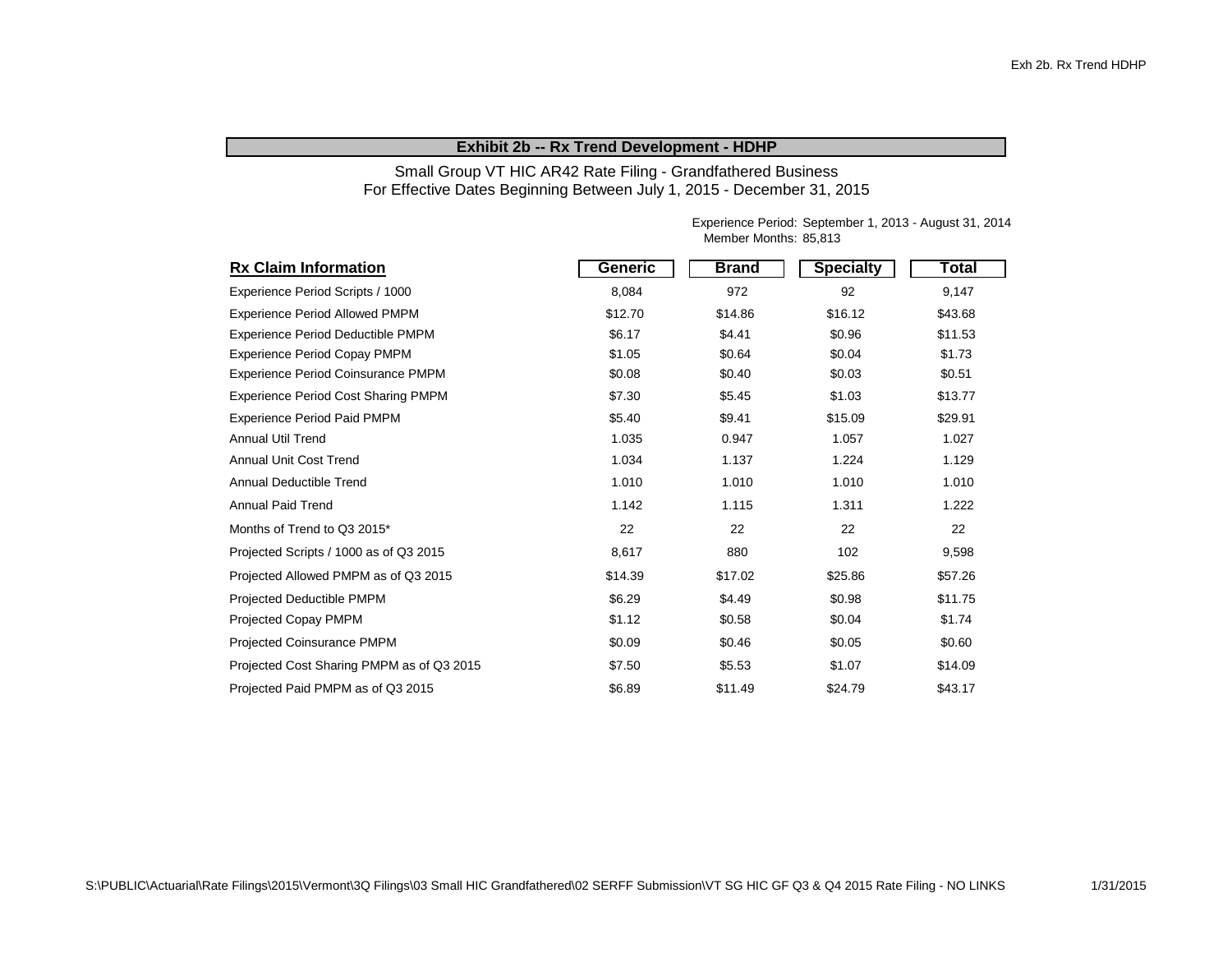#### **Exhibit 2c -- Pricing Trend Assumptions**

#### Small Group VT HIC AR42 Rate Filing - Grandfathered Business For Effective Dates Beginning Between July 1, 2015 - September 30, 2015

Experience Period: September 1, 2013 - August 31, 2014 Rating Period^: October 1, 2015 - September 30, 2016 *^ Reflects Q4 2015 rating period*

|                           |                                                                     | <b>Medical Trend Summary</b> |                    |                   |          |
|---------------------------|---------------------------------------------------------------------|------------------------------|--------------------|-------------------|----------|
|                           | 2014 Annual Trend                                                   |                              |                    |                   |          |
|                           | % of Allowed Claims                                                 | <b>Unit Cost</b>             | <b>Utilization</b> | Total             |          |
| IP                        | 20.8%                                                               | 5.8%                         | 0.0%               | 5.8%              |          |
| OP and Other Med          | 48.7%                                                               | 5.4%                         | 0.0%               | 5.4%              |          |
| PHY                       | 30.5%                                                               | 15.3%                        | 0.0%               | 15.3%             |          |
| <b>Medical Total</b>      |                                                                     | 8.5%                         | 0.0%               | 8.5%              |          |
|                           | 2015 & 2016 Annual Trend                                            |                              |                    |                   |          |
|                           | % of Allowed Claims                                                 | <b>Unit Cost</b>             | <b>Utilization</b> | <b>Total</b>      |          |
| IP                        | 20.8%                                                               | 6.7%                         | 0.0%               | 6.7%              |          |
| OP and Other Med          | 48.7%                                                               | 5.9%                         | 0.0%               | 5.9%              |          |
| <b>PHY</b>                | 30.5%                                                               | 3.5%                         | 0.0%               | 3.5%              |          |
| <b>Medical Total</b>      |                                                                     | 5.3%                         | 0.0%               | 5.3%              |          |
|                           | Leveraging Impact - Small Group HDHP Fee-For-Service Medical Claims |                              |                    |                   |          |
|                           | Allowed                                                             | Coinsurance                  | Copay              | <b>Deductible</b> | Paid*    |
| <b>Experience Period:</b> | \$351.32                                                            | \$1.63                       | \$0.15             | \$73.85           | \$275.69 |
| 25 Months of Trend:       | 1.125                                                               | 1.125                        | 1.000              | 1.047             | 1.146    |
| Projection Period:        | \$395.22                                                            | \$1.84                       | \$0.15             | \$77.29           | \$315.94 |
| Allowed Trend (Annual)    | 5.8%                                                                |                              |                    |                   |          |
|                           |                                                                     |                              |                    |                   |          |
| Paid Trend (Annual)       | 6.8%                                                                |                              |                    |                   |          |

\*Ignores impact of removing high cost claims and replacing with pooling charge. Paid projection will not tie out to FFS claim projection on Tab 3 unless these adjustments are taken into account.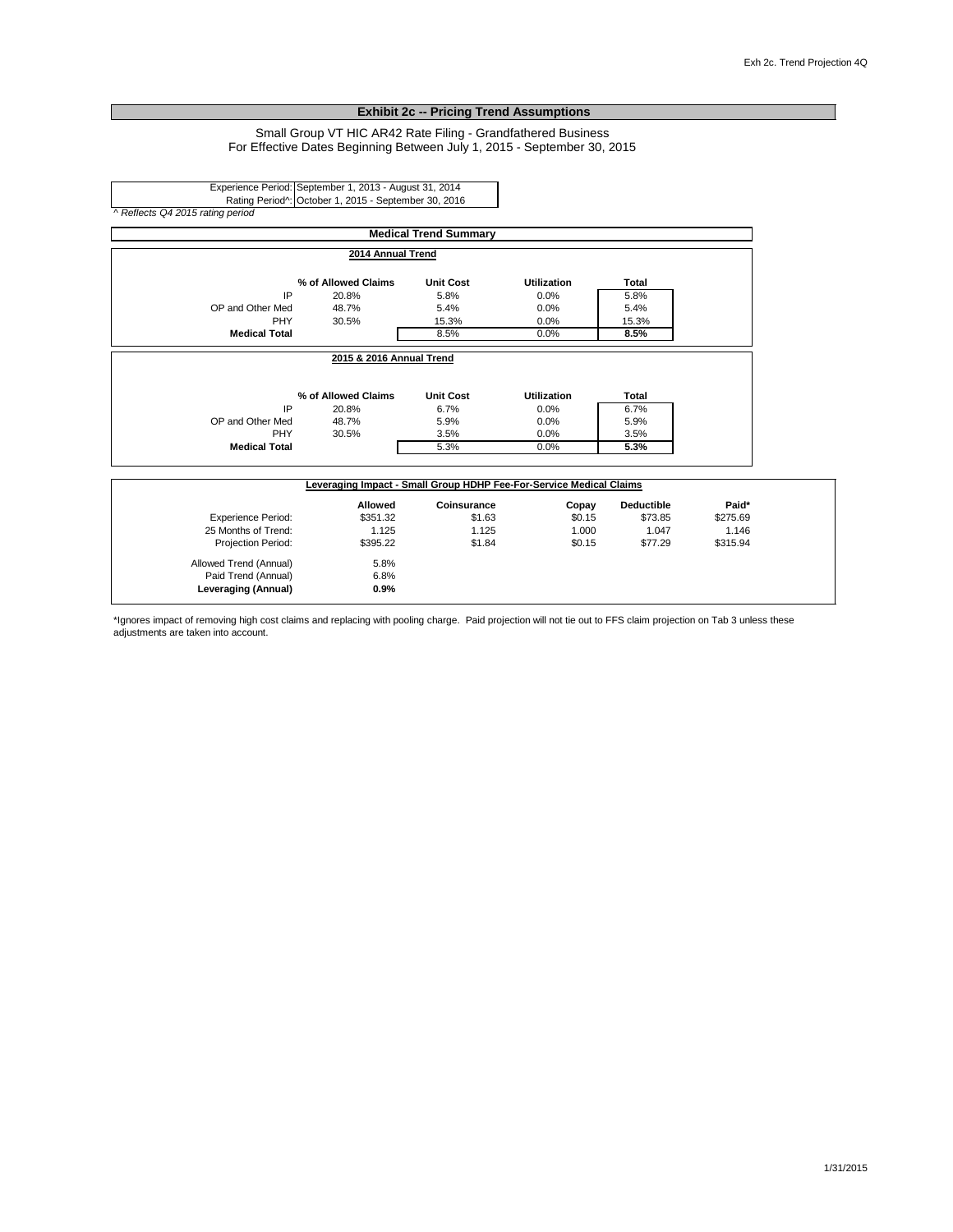#### **Exhibit 2b -- Rx Trend Development - HDHP 4Q**

#### Small Group VT HIC AR42 Rate Filing - Grandfathered Business For Effective Dates Beginning Between October 1, 2015 - December 31, 2015

Experience Period: September 1, 2013 - August 31, 2014 Member Months: 85,813

| <b>Rx Claim Information</b>                | Generic | <b>Brand</b> | <b>Specialty</b> | Total   |
|--------------------------------------------|---------|--------------|------------------|---------|
| Experience Period Scripts / 1000           | 8,084   | 972          | 92               | 9,147   |
| <b>Experience Period Allowed PMPM</b>      | \$12.70 | \$14.86      | \$16.12          | \$43.68 |
| Experience Period Deductible PMPM          | \$6.17  | \$4.41       | \$0.96           | \$11.53 |
| <b>Experience Period Copay PMPM</b>        | \$1.05  | \$0.64       | \$0.04           | \$1.73  |
| Experience Period Coinsurance PMPM         | \$0.08  | \$0.40       | \$0.03           | \$0.51  |
| <b>Experience Period Cost Sharing PMPM</b> | \$7.30  | \$5.45       | \$1.03           | \$13.77 |
| <b>Experience Period Paid PMPM</b>         | \$5.40  | \$9.41       | \$15.09          | \$29.91 |
| <b>Annual Util Trend</b>                   | 1.035   | 0.949        | 1.059            | 1.026   |
| <b>Annual Unit Cost Trend</b>              | 1.035   | 1.138        | 1.217            | 1.130   |
| Annual Deductible Trend                    | 1.012   | 1.012        | 1.012            | 1.012   |
| <b>Annual Paid Trend</b>                   | 1.141   | 1.119        | 1.305            | 1.220   |
| Months of Trend to Q4 2015*                | 25      | 25           | 25               | 25      |
| Projected Scripts / 1000 as of Q4 2015     | 8,685   | 871          | 103              | 9,659   |
| Projected Allowed PMPM as of Q4 2015       | \$14.66 | \$17.45      | \$27.35          | \$59.46 |
| Projected Deductible PMPM                  | \$6.32  | \$4.51       | \$0.98           | \$11.82 |
| <b>Projected Copay PMPM</b>                | \$1.13  | \$0.57       | \$0.04           | \$1.75  |
| Projected Coinsurance PMPM                 | \$0.09  | \$0.47       | \$0.05           | \$0.61  |
| Projected Cost Sharing PMPM as of Q4 2015  | \$7.54  | \$5.56       | \$1.08           | \$14.18 |
| Projected Paid PMPM as of Q4 2015          | \$7.12  | \$11.89      | \$26.28          | \$45.28 |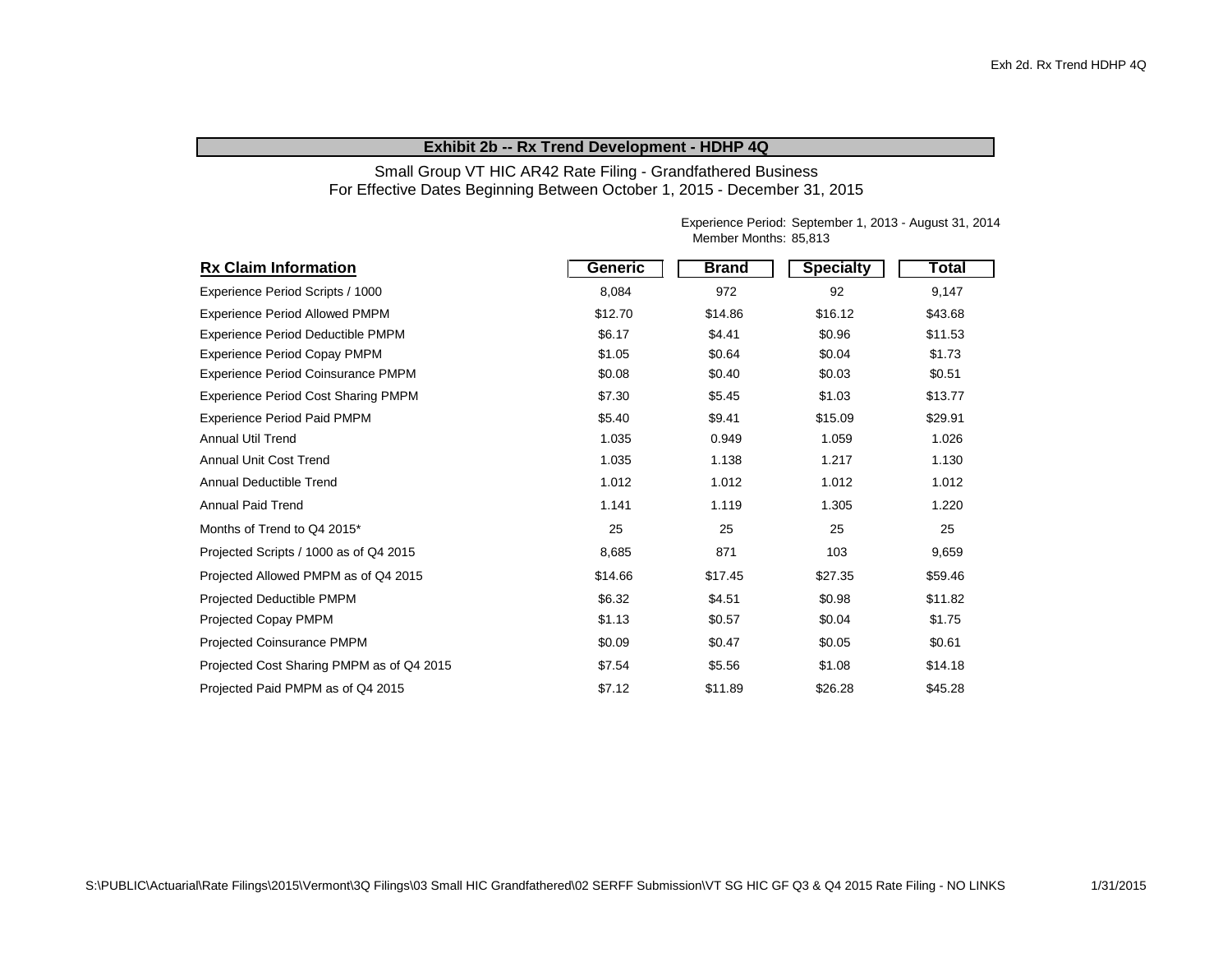### **Exhibit 3 -- Claim Projection & Proposed Rate Change**

Small Group VT HIC AR42 Rate Filing - Grandfathered Business For Effective Dates Beginning Between July 1, 2015 - September 30, 2015

#### **SG HIC HDHP Projection of Claims and Proposed Rate Change**

|                                                                                                         | Experience Period: September 1, 2013 - August 31, 2014<br>Completed Through: November 30, 2014 |
|---------------------------------------------------------------------------------------------------------|------------------------------------------------------------------------------------------------|
| <b>Experience Period Member Months</b>                                                                  | 85,813                                                                                         |
| 1) Experience Period Medical Claims PMPM                                                                | \$271.91                                                                                       |
| 1a) Claims in Excess of \$100k over Experience Period                                                   | \$22.05                                                                                        |
| 1b) Pooling Charge                                                                                      | 1.106                                                                                          |
| 2) IBNR Factor                                                                                          | 1.014                                                                                          |
| 3) Experience Period Incurred Medical Claims<br>$=$ [ 1) - 1a) ] * 1b) * 2)                             | \$280.13                                                                                       |
| 4) Annual Medical Trend<br>Includes Paid Leveraging                                                     | 1.068                                                                                          |
| 5) Months of Trend to Q3 2015*                                                                          | 22                                                                                             |
| 6a) Capitations and Non-FFS Claim Expenses                                                              | \$8.63                                                                                         |
| 6b) NY State HCRA Surcharge                                                                             | 0.25%                                                                                          |
| 7) Trended Incurred Medical Claims PMPM as of Q3 2015<br>$=$ [[3) * 4) ^ [5) / 12] + 6a) ] * [1 + 6b) ] | \$325.63                                                                                       |
| 8) Experience Period Rx Claims PMPM                                                                     | \$29.91                                                                                        |
| 9) Annual Rx Trend<br>Includes Paid Leveraging                                                          | 1.222                                                                                          |
| 10) Months of Trend to Q3 2015*                                                                         | 22                                                                                             |
| 11) Trended Gross Rx Claims PMPM as of Q3 2015<br>$= 8$ ) * 9) ^ [ 10) / 12 ]                           | \$43.17                                                                                        |
| 11a) Impact of Bill H559                                                                                | \$1.86                                                                                         |
| 11b) Rx Rebates                                                                                         | (\$6.59)                                                                                       |
| 12) Trended Net Rx Claims PMPM as of Q3 2015<br>$= 11 + 11a + 11b$                                      | \$38.44                                                                                        |
| 13) Total Net Claims PMPM as of Q3 2015<br>$= 7 + 12$                                                   | \$364.08                                                                                       |
| 14) Impact of Membership Growth/Decline on Experience Pd Claims                                         | 0.940                                                                                          |
| 15) PMPM Taxes/Assessments for Q3 2015<br>See Exhibit 5                                                 | \$2.97                                                                                         |
| 16) % of Paid Claims Taxes/Assessments for Q3 2015<br>See Exhibit 5                                     | 0.999%                                                                                         |
| 17) % of Premium Taxes/Assessments for Q3 2015<br>See Exhibit 5                                         | 4.60%                                                                                          |
| 18) % of Premium Retention Components for Q3 2015<br>See Exhibit 5                                      | 11.75%                                                                                         |
| 19) Change in Single Conversion Factor for Q3 2015<br>See Exhibit 4                                     | $-0.41%$                                                                                       |
| 20) Gross Claim Cost for Q3 2015<br>$=[13]+15]$ $[14]*[1+16]$ $[1+19]$ $]/[1-17)-18]$                   | \$414.84                                                                                       |
| 21) Projected Revenue Collected at Q2 2015 Rate Level                                                   | \$401.16                                                                                       |
| 22) Q3 2015 Required Rate Action<br>$= 20/21 - 1$                                                       | 3.4%                                                                                           |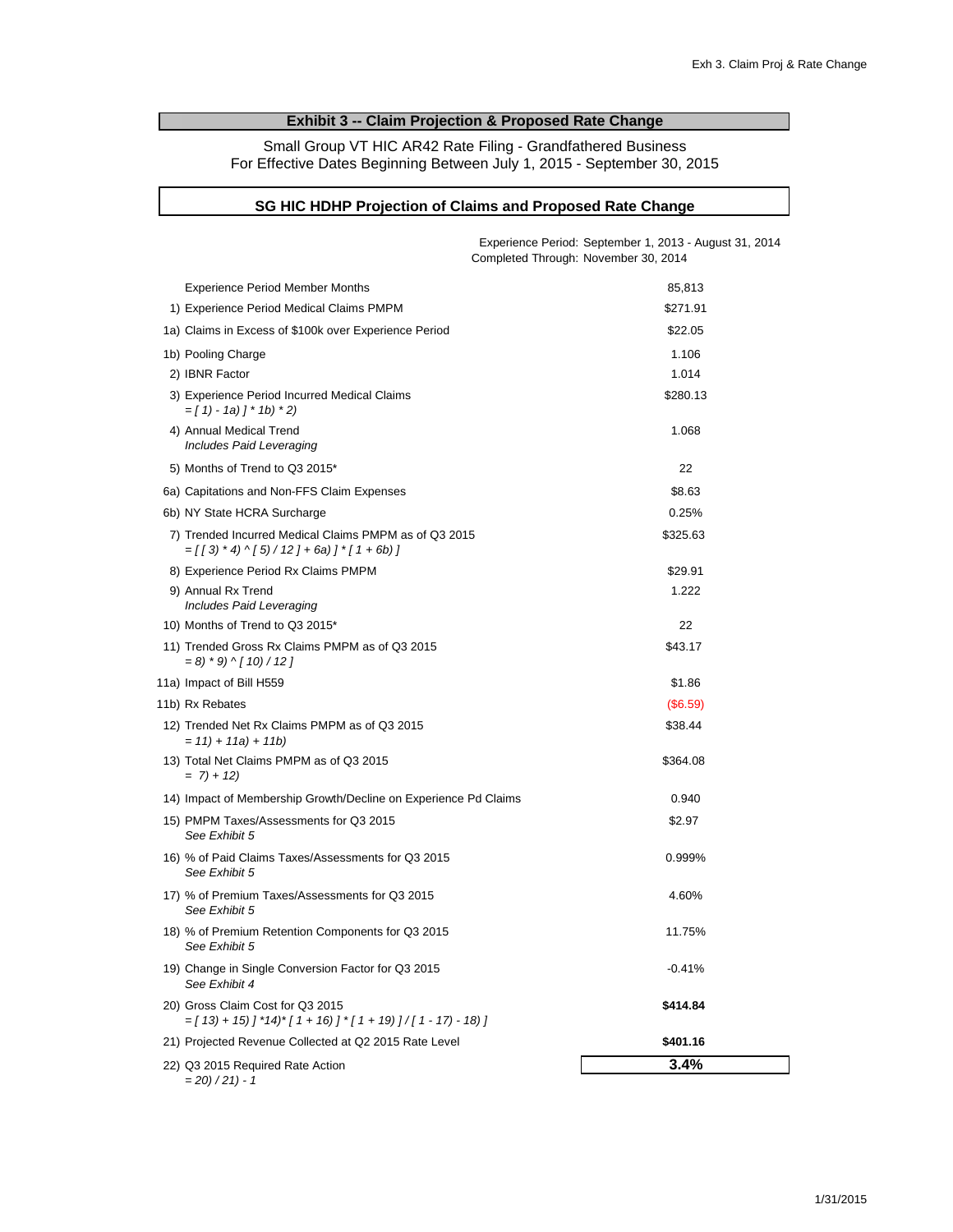### **Exhibit 3b -- Claim Projection & Proposed Rate Change 4Q**

Small Group VT HIC AR42 Rate Filing - Grandfathered Business For Effective Dates Beginning Between October 1, 2015 - December 31, 2015

#### **SG HIC HDHP Projection of Claims and Proposed Rate Change**

|                                                                                                          | Experience Period: September 1, 2013 - August 31, 2014<br>Completed Through: November 30, 2014 |
|----------------------------------------------------------------------------------------------------------|------------------------------------------------------------------------------------------------|
| <b>Experience Period Member Months</b>                                                                   | 85,813                                                                                         |
| 1) Experience Period Medical Claims PMPM                                                                 | \$271.91                                                                                       |
| 1a) Claims in Excess of \$100k over Experience Period                                                    | \$22.05                                                                                        |
| 1b) Pooling Charge                                                                                       | 1.106                                                                                          |
| 2) IBNR Factor                                                                                           | 1.014                                                                                          |
| 3) Experience Period Incurred Medical Claims<br>$=[1 - 1a]$ $] * 1b$ $* 2)$                              | \$280.13                                                                                       |
| 4) Annual Medical Trend<br>Includes Paid Leveraging                                                      | 1.068                                                                                          |
| 5) Months of Trend to Q3 2015*                                                                           | 25                                                                                             |
| 6a) Capitations and Non-FFS Claim Expenses                                                               | \$8.64                                                                                         |
| 6b) NY State HCRA Surcharge                                                                              | 0.25%                                                                                          |
| 7) Trended Incurred Medical Claims PMPM as of Q3 2015<br>$=$ [[3) * 4) ^ [5) / 12 ] + 6a) ] * [1 + 6b) ] | \$330.51                                                                                       |
| 8) Experience Period Rx Claims PMPM                                                                      | \$29.91                                                                                        |
| 9) Annual Rx Trend<br>Includes Paid Leveraging                                                           | 1.220                                                                                          |
| 10) Months of Trend to Q3 2015*                                                                          | 25                                                                                             |
| 11) Trended Gross Rx Claims PMPM as of Q4 2015<br>$= 8$ ) * 9) ^ [ 10) / 12 ]                            | \$45.28                                                                                        |
| 11a) Impact of Bill H559                                                                                 | \$1.86                                                                                         |
| 11b) Rx Rebates                                                                                          | (S6.91)                                                                                        |
| 12) Trended Net Rx Claims PMPM as of Q4 2015<br>$= 11 + 11a + 11b$                                       | \$40.23                                                                                        |
| 13) Total Net Claims PMPM as of Q4 2015<br>$= 7 + 12$                                                    | \$370.74                                                                                       |
| 14) Impact of Membership Growth/Decline on Experience Pd Claims                                          | 0.940                                                                                          |
| 15) PMPM Taxes/Assessments for Q4 2015<br>See Exhibit 5                                                  | \$2.62                                                                                         |
| 16) % of Paid Claims Taxes/Assessments for Q4 2015<br>See Exhibit 5                                      | 0.999%                                                                                         |
| 17) % of Premium Taxes/Assessments for Q4 2015<br>See Exhibit 5                                          | 4.60%                                                                                          |
| 18) % of Premium Retention Components for Q4 2015<br>See Exhibit 5                                       | 11.75%                                                                                         |
| 19) Change in Single Conversion Factor for Q4 2015<br>See Exhibit 4                                      | $-0.41%$                                                                                       |
| 20) Gross Claim Cost for Q3 2015<br>$=[13]+15$ ] $*14$ $*$ [1 + 16)] $*$ [1 + 19)]/[1 - 17) - 18)]       | \$421.97                                                                                       |
| 21) Projected Revenue Collected at Q2 2015 Rate Level                                                    | \$401.16                                                                                       |
| 22) Q4 2015 Required Rate Action Relative to Q2 Rate<br>$= 20/21 - 1$                                    | 5.2%                                                                                           |
| 23) Proposed Quarterly Rate Change for Q4 2015 Over Proposed Q3 2015 Rate                                | 1.7%                                                                                           |
|                                                                                                          |                                                                                                |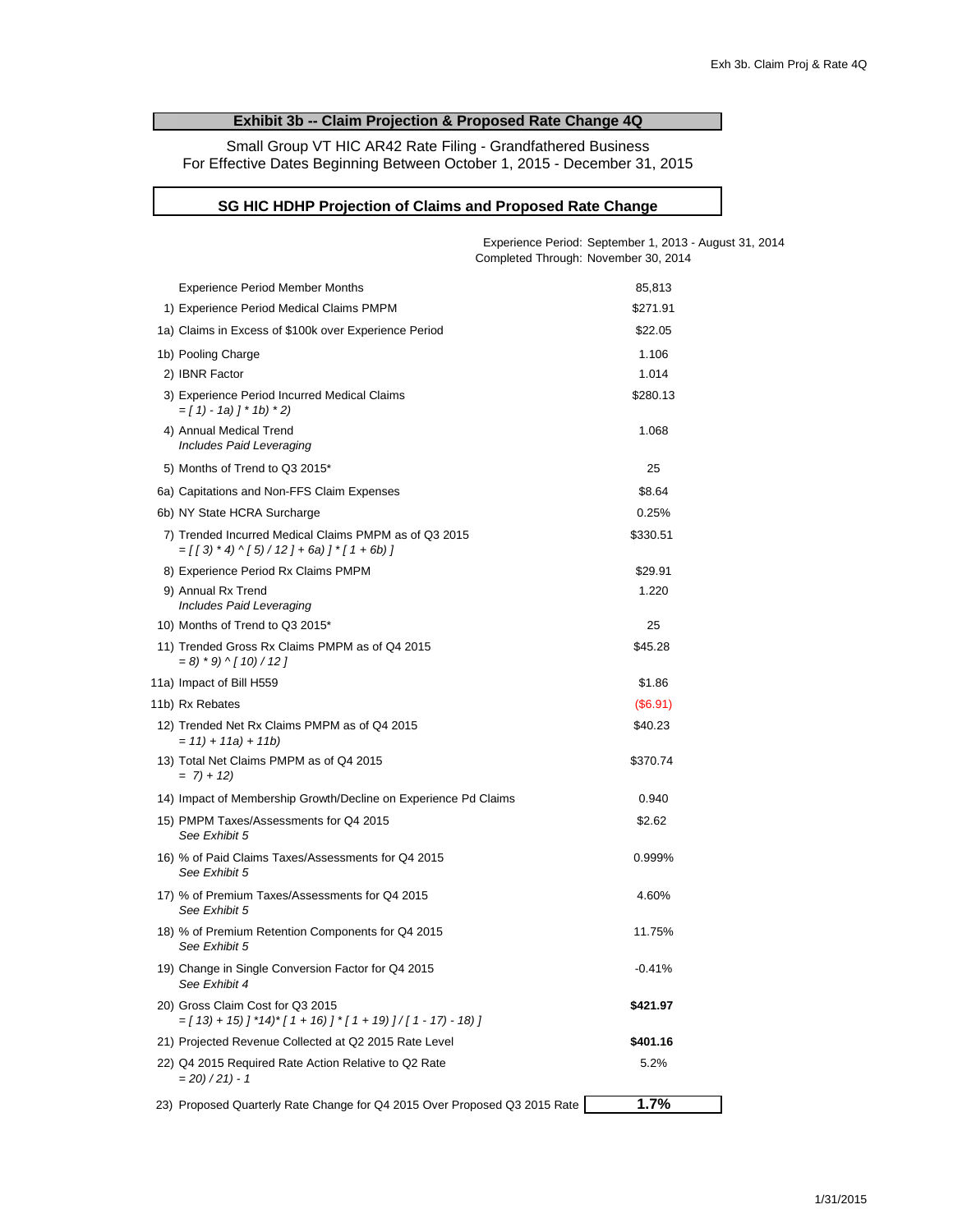## **Exhibit 4 -- Conversion Factor and Tier Ratios**

Small Group VT HIC AR42 Rate Filing - Grandfathered Business For Effective Dates Beginning Between July 1, 2015 - December 31, 2015

## **VT Small Group AR42 Subscriber and Membership Summary -- September 2013 - August 2014 Membership**

#### **HDHP Data**

|                |                      | <b>Subscriber</b> | <b>Member</b> | <b>Avg Contract</b> |                    |
|----------------|----------------------|-------------------|---------------|---------------------|--------------------|
| Tier           | <b>Contract Type</b> | <b>Months</b>     | <b>Months</b> | Size                | <b>Load Factor</b> |
| $\overline{2}$ | Single               | 3,155             | 3,155         | 1.000               | 1.000              |
| $\overline{2}$ | Family               | 2,058             | 8,202         | 3.985               | 2.500              |
| 3              | Single               | 23,335            | 23,335        | 1.000               | 1.000              |
| 3              | Double               | 6,790             | 13,580        | 2.000               | 2.000              |
| 3              | Family               | 7,715             | 30,292        | 3.926               | 2.600              |
| 4              | Single               | 2,697             | 2,697         | 1.000               | 1.000              |
| 4              | Double               | 380               | 760           | 2.000               | 2.000              |
| 4              | Parent/Child(ren)    | 278               | 782           | 2.813               | 1.900              |
| 4              | Family               | 769               | 3,010         | 3.914               | 2.800              |

| <b>Proposed Conversion Factor</b> | 1.202    |
|-----------------------------------|----------|
| <b>Current Conversion Factor</b>  | 1.207    |
| % Change in Conversion Factor     | $-0.41%$ |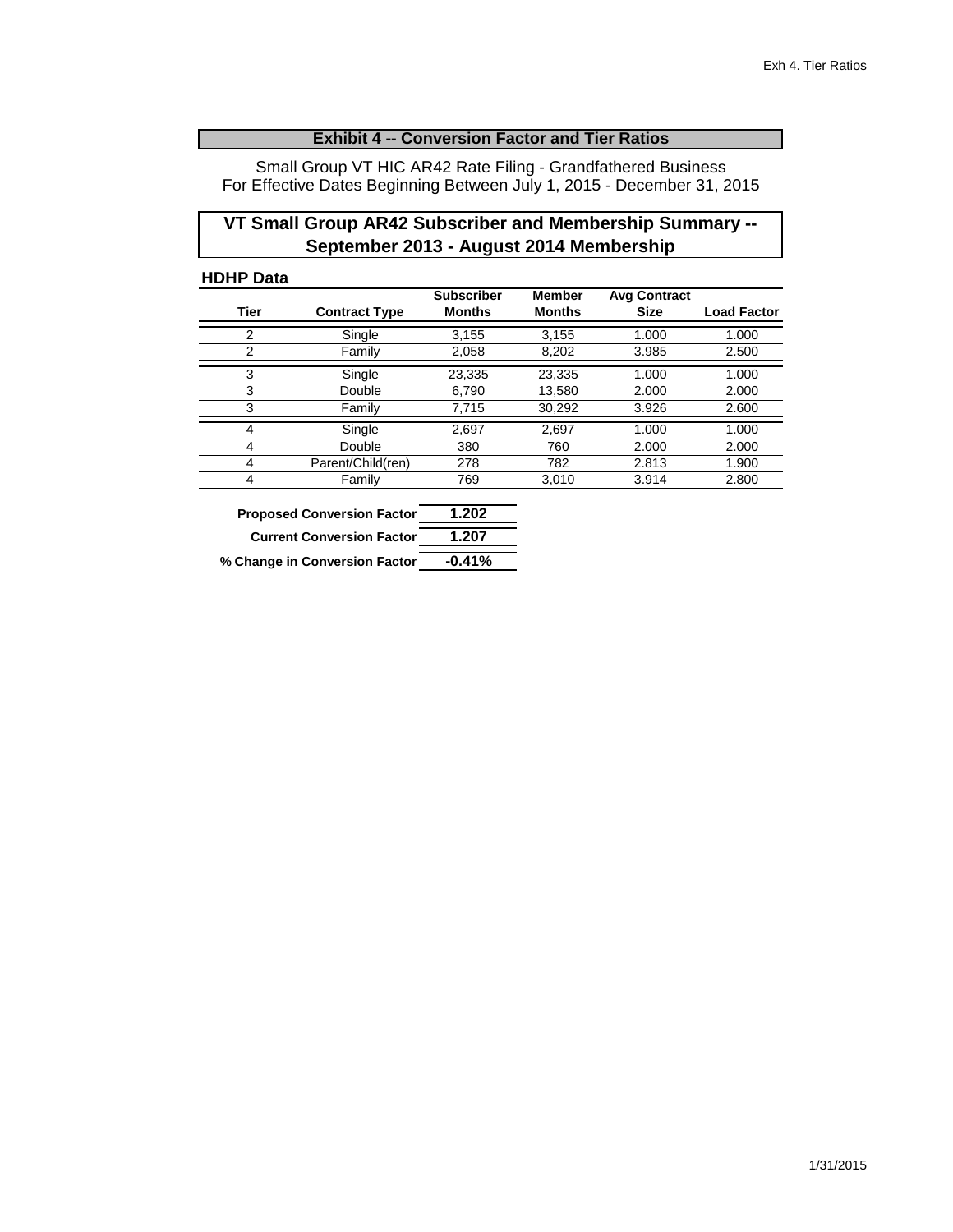## **Exhibit 5 -- Retention Loads, Taxes/Assessments, and Paid Claim Surcharges**

Small Group VT HIC AR42 Rate Filing - Grandfathered Business For Effective Dates Beginning Between July 1, 2015 - December 31, 2015

| % of Premium Retention Components       |             |  |
|-----------------------------------------|-------------|--|
|                                         | <b>HDHP</b> |  |
| General Administrative Load             | 9.50%       |  |
| <b>Broker Load</b>                      | 0.00%       |  |
| <b>Bad Debt</b>                         | 0.25%       |  |
| <b>Contribution to Reserves</b>         | 2.00%       |  |
| Total % of Premium Retention Components | 11.75%      |  |
| % of Premium Taxes and Assessments      |             |  |
|                                         | <b>HDHP</b> |  |
| Premium Tax                             | 2.00%       |  |
| VT Vaccine Pilot                        | 0.60%       |  |
| <b>ACA Insurer Tax</b>                  | 2.00%       |  |
| Total % of Premium Taxes/Assessments    | 4.60%       |  |
| % of Paid Claim Taxes and Assessments   |             |  |
|                                         | <b>HDHP</b> |  |
| Vermont Paid Claim Surcharge            | 0.999%      |  |
| New York State HCRA Surcharge           | 0.250%      |  |
| Total % of Paid Claim Taxes/Assessments | 1.249%      |  |
|                                         |             |  |
| <b>PMPM Taxes and Assessments</b>       |             |  |
| Avg 3Q Renewal Month:                   | 8.39        |  |
| Avg 4Q Renewal Month:                   | 11.31       |  |
| Q3 2015 Contract Effective Dates        | <b>HDHP</b> |  |
| Fed Reinsurance Assessment (2015)       | \$3.67      |  |
| Fed Reinsurance Assessment (2016)       | \$2.25      |  |
| Comparative Eff Research Tax            | \$0.17      |  |
| <b>Total PMPM Taxes/Assessments</b>     | \$2.97      |  |
| Q4 2015 Contract Effective Dates        | <b>HDHP</b> |  |
| Fed Reinsurance Assessment (2015)       | \$3.67      |  |
| Fed Reinsurance Assessment (2016)       | \$2.25      |  |
| Comparative Eff Research Tax            | \$0.17      |  |
| <b>Total PMPM Taxes/Assessments</b>     | \$2.62      |  |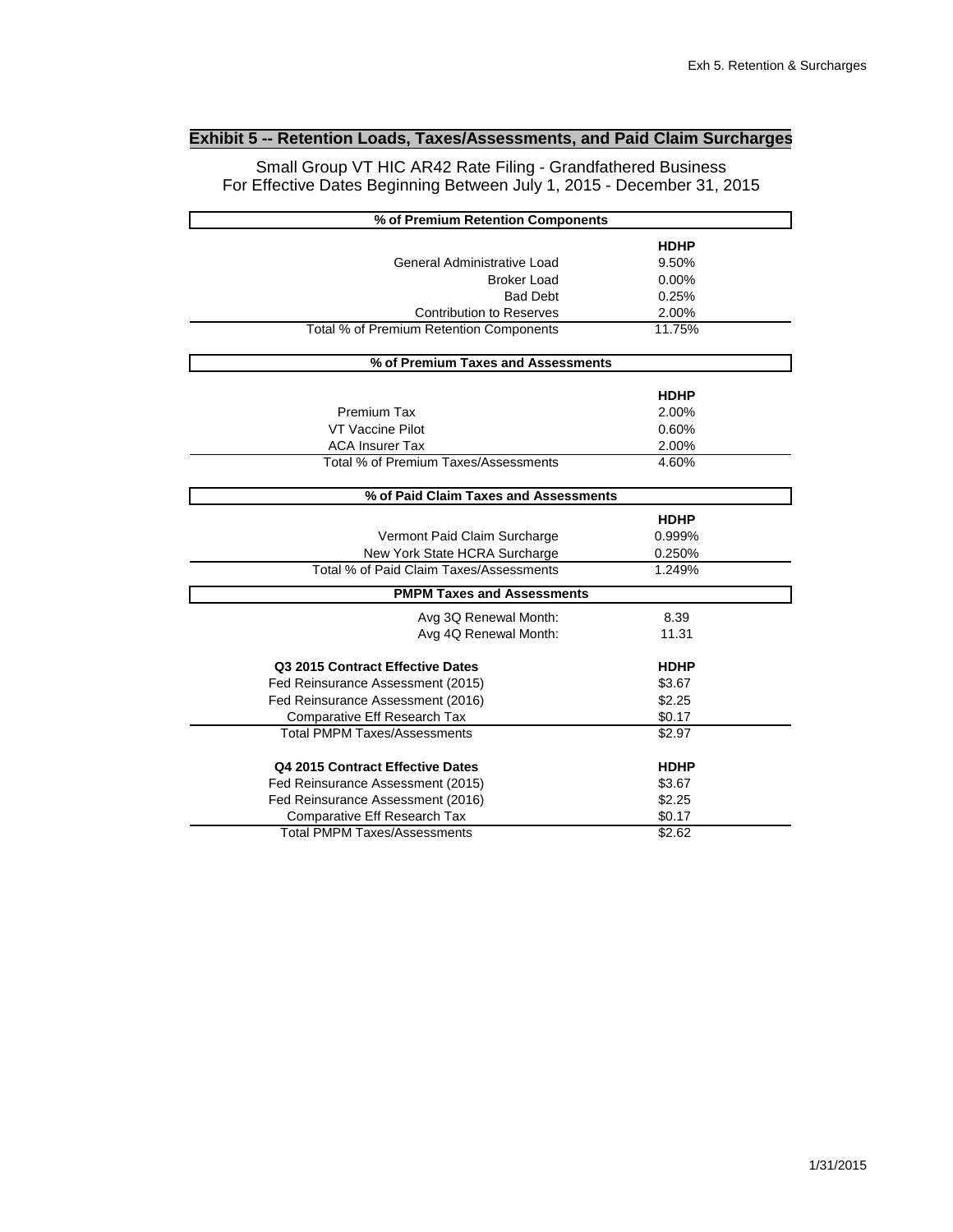#### **Exhibit 6a -- Medical Base Rates (Q3 2015)**

#### Small Group VT HIC AR42 Rate Filing - Grandfathered Business For Effective Dates Beginning Between July 1, 2015 - September 30, 2015

|          |                     |          |               |                     |            |                  |            | Single    | <b>Double</b> | Parent/Child | 2T Family | 3T Family | <b>4T Family</b> |               |
|----------|---------------------|----------|---------------|---------------------|------------|------------------|------------|-----------|---------------|--------------|-----------|-----------|------------------|---------------|
|          |                     |          |               |                     |            |                  |            | Quarterly | Quarterly     | Quarterly    | Quarterly | Quarterly | Quarterly        | Single Annual |
| Coplan   | <b>Product Type</b> | Single   | <b>Double</b> | <b>Parent/Child</b> | 2T Family  | <b>3T Family</b> | 4T Family  | Change    | Change        | Change       | Change    | Change    | Change           | Rate Change   |
| VEHD-01S | HDEPOagg            | \$611.03 | \$1,222.06    | \$1.160.96          | \$1.527.58 | \$1.588.68       | \$1.710.88 | 3.4%      | 3.4%          | $3.4\%$      | 3.4%      | 3.4%      | 3.4%             | 4.9%          |
| VEHD-02S | <b>HDEPOagg</b>     | \$515.60 | \$1,031.20    | \$979.64            | \$1.289.00 | \$1,340.56       | \$1.443.68 | 3.4%      | 3.4%          | 3.4%         | 3.4%      | 3.4%      | 3.4%             | 4.9%          |
| VEHD-03S | HDEPOagg            | \$413.91 | \$827.82      | \$786.43            | \$1,034.78 | \$1,076.17       | \$1,158.95 | 3.4%      | 3.4%          | 3.4%         | 3.4%      | 3.4%      | 3.4%             | 4.8%          |
| VEHD-06S | <b>HDEPOagg</b>     | \$479.59 | \$959.18      | \$911.22            | \$1.198.98 | \$1.246.93       | \$1.342.85 | 3.4%      | 3.4%          | 3.4%         | 3.4%      | 3.4%      | 3.4%             | 4.8%          |
| VEHD-07S | <b>HDEPOagg</b>     | \$550.05 | \$1.100.10    | \$1.045.10          | \$1.375.13 | \$1.430.13       | \$1.540.14 | 3.4%      | 3.4%          | 3.4%         | 3.4%      | 3.4%      | 3.4%             | 4.9%          |
| VEHD-08S | <b>HDEPOagg</b>     | \$492.41 | \$984.82      | \$935.58            | \$1.231.03 | \$1,280.27       | \$1,378.75 | 3.4%      | 3.4%          | 3.4%         | 3.4%      | 3.4%      | 3.4%             | 4.8%          |
| VEHD-09S | <b>HDEPOagg</b>     | \$454.72 | \$909.44      | \$863.97            | \$1,136.80 | \$1,182.27       | \$1.273.22 | 3.4%      | 3.4%          | 3.4%         | 3.4%      | 3.4%      | 3.4%             | 4.8%          |
| VEHD-12S | <b>HDEPOagg</b>     | \$466.98 | \$933.96      | \$887.26            | \$1.167.45 | \$1,214.15       | \$1.307.54 | 3.4%      | 3.4%          | 3.4%         | 3.4%      | 3.4%      | 3.4%             | 4.8%          |
| VEHD-14S | <b>HDEPOagg</b>     | \$485.43 | \$970.86      | \$922.32            | \$1,213.58 | \$1,262.12       | \$1.359.20 | 3.4%      | 3.4%          | 3.4%         | 3.4%      | 3.4%      | 3.4%             | 4.8%          |
| VEHD-15S | HDEPOagg            | \$448.33 | \$896.66      | \$851.83            | \$1.120.83 | \$1.165.66       | \$1.255.32 | 3.4%      | 3.4%          | 3.4%         | 3.4%      | 3.4%      | 3.4%             | 4.8%          |
| VEHD-17S | <b>HDEPOagg</b>     | \$472.87 | \$945.74      | \$898.45            | \$1.182.18 | \$1,229.46       | \$1.324.04 | 3.4%      | 3.4%          | 3.4%         | 3.4%      | 3.4%      | 3.4%             | 4.8%          |
| VEHD-19  | <b>HDEPO</b>        | \$432.36 | \$864.72      | \$821.48            | \$1.080.90 | \$1.124.14       | \$1,210.61 | 3.4%      | 3.4%          | 3.4%         | 3.4%      | 3.4%      | 3.4%             | 4.8%          |
| VEHD-49  | <b>HDEPO</b>        | \$543.51 | \$1.087.02    | \$1.032.67          | \$1,358.78 | \$1.413.13       | \$1.521.83 | 3.4%      | 3.4%          | 3.4%         | 3.4%      | 3.4%      | 3.4%             | N/A           |
| VPHD-03S | <b>HDEPOagg</b>     | \$415.87 | \$831.74      | \$790.15            | \$1,039.68 | \$1.081.26       | \$1.164.44 | 3.4%      | 3.4%          | 3.4%         | 3.4%      | 3.4%      | 3.4%             | 4.8%          |
| VPHD-04S | <b>HDEPOagg</b>     | \$593.31 | \$1.186.62    | \$1.127.29          | \$1.483.28 | \$1.542.61       | \$1.661.27 | 3.4%      | 3.4%          | 3.4%         | 3.4%      | 3.4%      | 3.4%             | 4.9%          |
| VPHD-06S | HDEPOagg            | \$484.15 | \$968.30      | \$919.89            | \$1,210.38 | \$1,258.79       | \$1,355.62 | 3.4%      | 3.4%          | 3.4%         | 3.4%      | 3.4%      | 3.4%             | 4.8%          |
| VPHD-09S | <b>HDEPOagg</b>     | \$459.10 | \$918.20      | \$872.29            | \$1.147.75 | \$1,193.66       | \$1,285.48 | 3.4%      | 3.4%          | 3.4%         | 3.4%      | 3.4%      | 3.4%             | 4.8%          |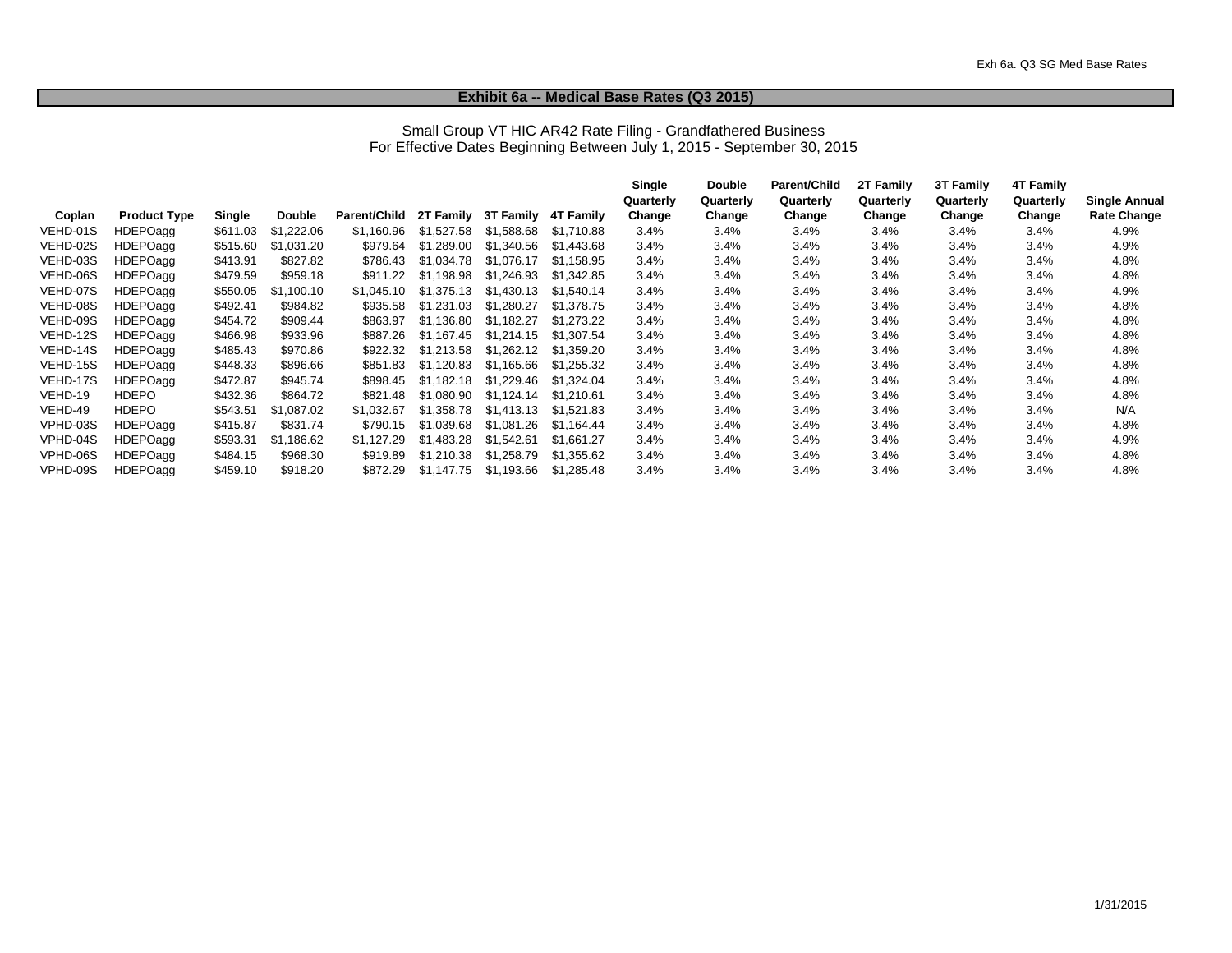#### **Exhibit 6a -- Medical Base Rates (Q4 2015)**

#### Small Group VT HIC AR42 Rate Filing - Grandfathered Business For Effective Dates Beginning Between October 1, 2015 - December 31, 2015

|          |                     |          |               |              |            |            |            | Single    | <b>Double</b> | Parent/Child | 2T Family | <b>3T Family</b> | 4T Family | <b>Single Rate</b> |
|----------|---------------------|----------|---------------|--------------|------------|------------|------------|-----------|---------------|--------------|-----------|------------------|-----------|--------------------|
|          |                     |          |               |              |            |            |            | Quarterly | Quarterly     | Quarterly    | Quarterly | Quarterly        | Quarterly | Annual             |
| Coplan   | <b>Product Type</b> | Single   | <b>Double</b> | Parent/Child | 2T Family  | 3T Family  | 4T Familv  | Change    | Change        | Change       | Change    | Change           | Change    | Change             |
| VEHD-01S | <b>HDEPOagg</b>     | \$621.54 | \$1,243.08    | \$1.180.93   | \$1,553.85 | \$1,616.00 | \$1.740.31 | 1.7%      | 1.7%          | 1.7%         | 1.7%      | 1.7%             | 1.7%      | 5.3%               |
| VEHD-02S | <b>HDEPOagg</b>     | \$524.47 | \$1.048.94    | \$996.49     | \$1.311.18 | \$1,363.62 | \$1.468.52 | 1.7%      | 1.7%          | 1.7%         | 1.7%      | 1.7%             | 1.7%      | 5.3%               |
| VEHD-03S | <b>HDEPOagg</b>     | \$421.03 | \$842.06      | \$799.96     | \$1,052.58 | \$1,094.68 | \$1.178.88 | 1.7%      | 1.7%          | 1.7%         | 1.7%      | 1.7%             | 1.7%      | 5.3%               |
| VEHD-06S | <b>HDEPOagg</b>     | \$487.84 | \$975.68      | \$926.90     | \$1.219.60 | \$1,268.38 | \$1,365.95 | 1.7%      | 1.7%          | 1.7%         | 1.7%      | $1.7\%$          | 1.7%      | 5.3%               |
| VEHD-07S | <b>HDEPOagg</b>     | \$559.51 | \$1.119.02    | \$1.063.07   | \$1,398.78 | \$1.454.73 | \$1.566.63 | 1.7%      | 1.7%          | 1.7%         | 1.7%      | 1.7%             | 1.7%      | 5.3%               |
| VEHD-08S | <b>HDEPOagg</b>     | \$500.88 | \$1,001.76    | \$951.67     | \$1,252.20 | \$1,302.29 | \$1,402.46 | 1.7%      | 1.7%          | $1.7\%$      | 1.7%      | $1.7\%$          | 1.7%      | 5.3%               |
| VEHD-09S | <b>HDEPOagg</b>     | \$462.54 | \$925.08      | \$878.83     | \$1.156.35 | \$1.202.60 | \$1.295.11 | 1.7%      | 1.7%          | 1.7%         | 1.7%      | $1.7\%$          | 1.7%      | 5.3%               |
| VEHD-12S | <b>HDEPOagg</b>     | \$475.01 | \$950.02      | \$902.52     | \$1.187.53 | \$1,235.03 | \$1,330.03 | 1.7%      | 1.7%          | 1.7%         | 1.7%      | $1.7\%$          | 1.7%      | 5.3%               |
| VEHD-14S | <b>HDEPOagg</b>     | \$493.78 | \$987.56      | \$938.18     | \$1.234.45 | \$1.283.83 | \$1,382.58 | 1.7%      | $1.7\%$       | $1.7\%$      | 1.7%      | 1.7%             | 1.7%      | 5.3%               |
| VEHD-15S | <b>HDEPOagg</b>     | \$456.04 | \$912.08      | \$866.48     | \$1.140.10 | \$1,185.70 | \$1.276.91 | 1.7%      | 1.7%          | $1.7\%$      | 1.7%      | 1.7%             | 1.7%      | 5.3%               |
| VEHD-17S | <b>HDEPOagg</b>     | \$481.00 | \$962.00      | \$913.90     | \$1,202.50 | \$1,250.60 | \$1.346.80 | 1.7%      | 1.7%          | $1.7\%$      | 1.7%      | 1.7%             | 1.7%      | 5.3%               |
| VEHD-19  | <b>HDEPO</b>        | \$439.79 | \$879.58      | \$835.60     | \$1.099.48 | \$1.143.45 | \$1.231.41 | 1.7%      | 1.7%          | 1.7%         | 1.7%      | 1.7%             | 1.7%      | 5.3%               |
| VEHD-49  | <b>HDEPO</b>        | \$552.86 | \$1,105.72    | \$1,050.43   | \$1,382.15 | \$1,437.44 | \$1,548.01 | 1.7%      | 1.7%          | $1.7\%$      | 1.7%      | 1.7%             | 1.7%      | N/A                |
| VPHD-03S | <b>HDEPOagg</b>     | \$423.02 | \$846.04      | \$803.74     | \$1.057.55 | \$1.099.85 | \$1.184.46 | 1.7%      | 1.7%          | 1.7%         | 1.7%      | $1.7\%$          | 1.7%      | 5.3%               |
| VPHD-04S | <b>HDEPOagg</b>     | \$603.51 | \$1.207.02    | \$1.146.67   | \$1.508.78 | \$1.569.13 | \$1.689.83 | 1.7%      | 1.7%          | 1.7%         | 1.7%      | 1.7%             | 1.7%      | 5.3%               |
| VPHD-06S | <b>HDEPOagg</b>     | \$492.47 | \$984.94      | \$935.69     | \$1,231.18 | \$1,280.42 | \$1,378.92 | 1.7%      | 1.7%          | 1.7%         | 1.7%      | $1.7\%$          | 1.7%      | 5.3%               |
| VPHD-09S | <b>HDEPOagg</b>     | \$466.99 | \$933.98      | \$887.28     | \$1,167.48 | \$1,214.17 | \$1,307.57 | 1.7%      | $1.7\%$       | 1.7%         | 1.7%      | $1.7\%$          | $1.7\%$   | 5.3%               |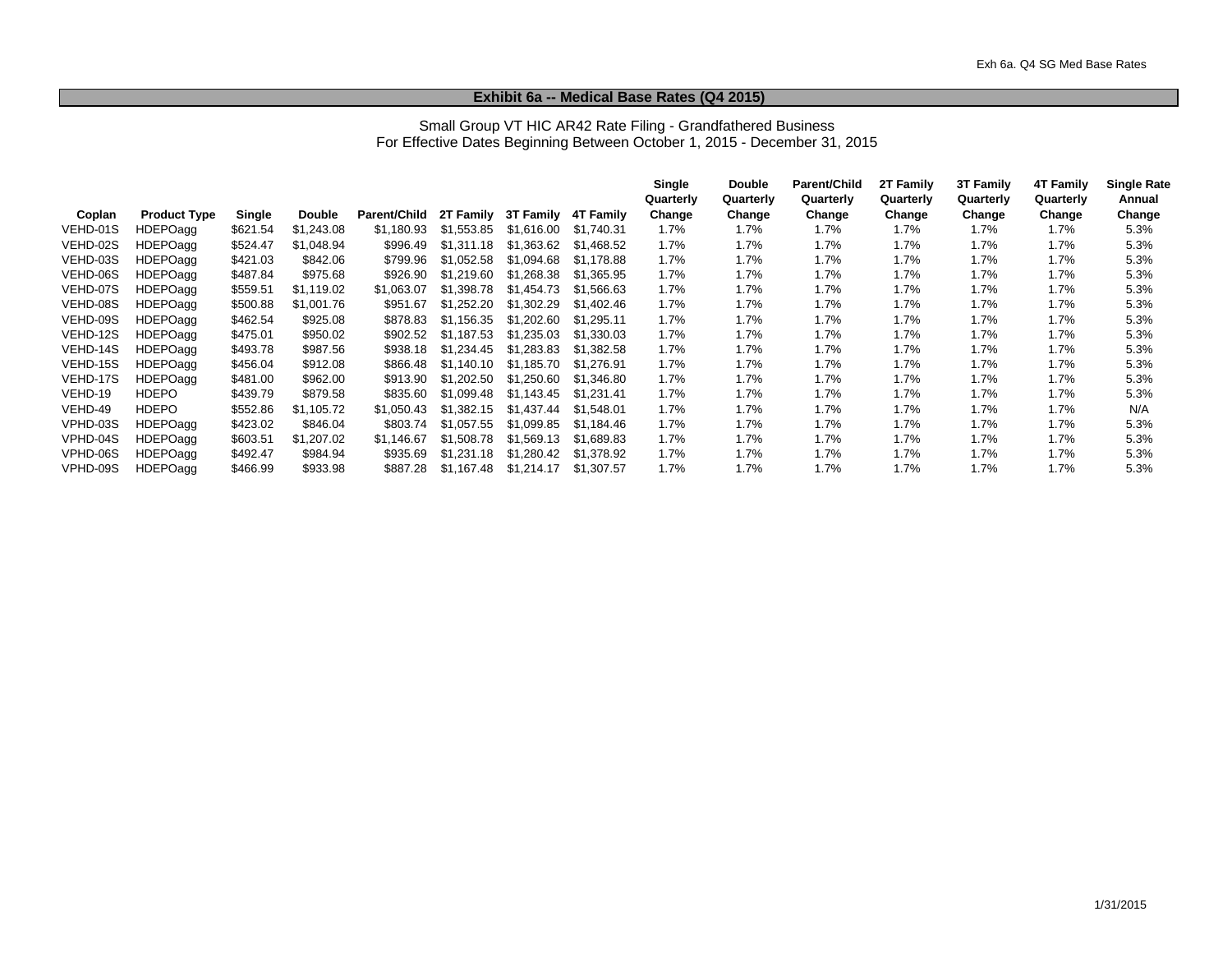#### **Exhibit 6b -- Medical Riders (Q3 2015)**

Small Group VT HIC AR42 Rate Filing - Grandfathered Business For Effective Dates Beginning Between July 1, 2015 - September 30, 2015

|                 |                                                                              |              |          |         |                                            |         |         |          | Single    | <b>Double</b> | <b>Parent/Child</b> | 2T Family | 3T Family | 4T Family | <b>Single Rate</b> |
|-----------------|------------------------------------------------------------------------------|--------------|----------|---------|--------------------------------------------|---------|---------|----------|-----------|---------------|---------------------|-----------|-----------|-----------|--------------------|
|                 |                                                                              | Product      |          |         |                                            |         |         |          | Quarterly | Quarterly     | Quarterly           | Quarterly | Quarterly | Quarterly | Annual             |
| Rider           | <b>Description</b>                                                           | Type         | Single   | Double  | Parent/Child 2T Family 3T Family 4T Family |         |         |          | Change    | Change        | Change              | Change    | Change    | Change    | Change             |
| VEHD 312a       | Exam & Hardware, attaches to \$1250 INN Ded                                  | <b>HDEPO</b> | \$4.75   | \$9.50  | \$9.03                                     | \$11.88 | \$12.35 | \$13.30  | 3.5%      | 3.5%          | 3.6%                | 3.5%      | 3.5%      | 3.5%      | 5.1%               |
| VEHD 312b       | Exam & Hardware, attaches to \$1500 INN Ded                                  | <b>HDEPO</b> | \$4.29   | \$8.58  | \$8.15                                     | \$10.73 | \$11.15 | \$12.01  | 3.4%      | 3.4%          | 3.3%                | 3.4%      | 3.3%      | 3.4%      | 5.1%               |
| VEHD 312c       | Exam & Hardware, attaches to \$2000 INN Ded                                  | <b>HDEPO</b> | \$3.55   | \$7.10  | \$6.75                                     | \$8.88  | \$9.23  | \$9.94   | 3.5%      | 3.5%          | 3.5%                | 3.5%      | 3.5%      | 3.5%      | 5.3%               |
| VEHD 312d       | Exam & Hardware, attaches to \$2500 INN Ded                                  | <b>HDEPO</b> | \$3.00   | \$6.00  | \$5.70                                     | \$7.50  | \$7.80  | \$8.40   | 3.4%      | 3.4%          | 3.4%                | 3.4%      | 3.4%      | 3.4%      | 4.9%               |
| VEHD 312e       | Exam & Hardware, attaches to \$3000 INN Ded                                  | <b>HDEPO</b> | \$2.62   | \$5.24  | \$4.98                                     | \$6.55  | \$6.81  | \$7.34   | 3.6%      | 3.6%          | 3.5%                | 3.5%      | 3.5%      | 3.7%      | 5.2%               |
| VEHD 312f       | Exam & Hardware, attaches to \$4000 INN Ded                                  | <b>HDEPO</b> | \$1.98   | \$3.96  | \$3.76                                     | \$4.95  | \$5.15  | \$5.54   | 3.7%      | 3.7%          | 3.6%                | 3.6%      | 3.6%      | 3.6%      | 5.9%               |
| VEHD 312a       | Exam & Hardware, attaches to \$5000 INN Ded                                  | <b>HDEPO</b> | \$1.58   | \$3.16  | \$3.00                                     | \$3.95  | \$4.11  | \$4.42   | 3.3%      | 3.3%          | 3.1%                | 3.1%      | 3.3%      | 3.3%      | 4.6%               |
| VEHD 312h       | Exam & Hardware, attaches to \$10000 INN Ded                                 | <b>HDEPO</b> | \$0.66   | \$1.32  | \$1.25                                     | \$1.65  | \$1.72  | \$1.85   | 3.1%      | 3.1%          | 2.5%                | 3.1%      | 3.6%      | 3.4%      | 4.8%               |
| VPHD 312a       | Exam & Hardware, attaches to \$1250 INN Ded                                  | <b>HDPPO</b> | \$4.75   | \$9.50  | \$9.03                                     | \$11.88 | \$12.35 | \$13.30  | 3.5%      | 3.5%          | 3.6%                | 3.5%      | 3.5%      | 3.5%      | 5.1%               |
| VPHD 312b       | Exam & Hardware, attaches to \$1500 INN Ded                                  | <b>HDPPO</b> | \$4.29   | \$8.58  | \$8.15                                     | \$10.73 | \$11.15 | \$12.01  | 3.4%      | 3.4%          | 3.3%                | 3.4%      | 3.3%      | 3.4%      | 5.1%               |
| VPHD 312c       | Exam & Hardware, attaches to \$2000 INN Ded                                  | <b>HDPPO</b> | \$3.55   | \$7.10  | \$6.75                                     | \$8.88  | \$9.23  | \$9.94   | 3.5%      | 3.5%          | 3.5%                | 3.5%      | 3.5%      | 3.5%      | 5.3%               |
| VPHD 312d       | Exam & Hardware, attaches to \$2500 INN Ded                                  | <b>HDPPO</b> | \$3.00   | \$6.00  | \$5.70                                     | \$7.50  | \$7.80  | \$8.40   | 3.4%      | 3.4%          | 3.4%                | 3.4%      | 3.4%      | 3.4%      | 4.9%               |
| VPHD 312e       | Exam & Hardware, attaches to \$3000 INN Ded                                  | <b>HDPPO</b> | \$2.62   | \$5.24  | \$4.98                                     | \$6.55  | \$6.81  | \$7.34   | 3.6%      | 3.6%          | 3.5%                | 3.5%      | 3.5%      | 3.7%      | 5.2%               |
| VPHD 312f       | Exam & Hardware, attaches to \$4000 INN Ded                                  | <b>HDPPO</b> | \$1.98   | \$3.96  | \$3.76                                     | \$4.95  | \$5.15  | \$5.54   | 3.7%      | 3.7%          | 3.6%                | 3.6%      | 3.6%      | 3.6%      | 5.9%               |
| VPHD 312a       | Exam & Hardware, attaches to \$5000 INN Ded                                  | <b>HDPPO</b> | \$1.58   | \$3.16  | \$3.00                                     | \$3.95  | \$4.11  | \$4.42   | 3.3%      | 3.3%          | 3.1%                | 3.1%      | 3.3%      | 3.3%      | 4.6%               |
| VPHD 312h       | Exam & Hardware, attaches to \$10000 INN Ded                                 | <b>HDPPO</b> | \$0.66   | \$1.32  | \$1.25                                     | \$1.65  | \$1.72  | \$1.85   | 3.1%      | 3.1%          | 2.5%                | 3.1%      | 3.6%      | 3.4%      | 4.8%               |
|                 | 60 Visits Outpatient Physical/Speech/Occupational Therapy (In/Out Of Network |              |          |         |                                            |         |         |          |           |               |                     |           |           |           |                    |
| <b>VHD306</b>   | Combined)                                                                    | <b>HDHP</b>  | \$6.15   | \$12.30 | \$11.69                                    | \$15.38 | \$15.99 | \$17.22  | 3.4%      | 3.4%          | 3.4%                | 3.4%      | 3.4%      | 3.4%      | 4.9%               |
| <b>VHD307</b>   | <b>Exclusion For Elective Abortions</b>                                      | HDHP         | (\$0.22) | (S0.44) | (S0.42)                                    | (S0.55) | (S0.57) | (\$0.62) | 4.8%      | 4.8%          | 5.0%                | 3.8%      | 3.6%      | 5.1%      | 4.8%               |
| <b>VHD700</b>   | Domestic Partners (Same And Opp Sex)                                         | HDHP         | \$0.00   | \$0.00  | \$0.00                                     | \$0.00  | \$0.00  | \$0.00   | N/A       | N/A           | N/A                 | N/A       | N/A       | N/A       | N/A                |
| <b>VHD702</b>   | Domestic Partners (Same And Opp Sex)                                         | HDHP         | \$0.00   | \$0.00  | \$0.00                                     | \$0.00  | \$0.00  | \$0.00   | N/A       | N/A           | N/A                 | N/A       | N/A       | N/A       | N/A                |
| VHD510-a        | Safe Harbor preventative Rx list for qualified HDHP's (VEHD-01)              | <b>HDHP</b>  | \$3.02   | \$6.04  | \$5.74                                     | \$7.55  | \$7.85  | \$8.46   | 3.4%      | 3.4%          | 3.4%                | 3.4%      | 3.4%      | 3.4%      | 4.9%               |
| VHD510-b        | Safe Harbor preventative Rx list for qualified HDHP's (VEHD-02)              | <b>HDHP</b>  | \$5.86   | \$11.72 | \$11.13                                    | \$14.65 | \$15.24 | \$16.41  | 3.4%      | 3.4%          | 3.3%                | 3.3%      | 3.4%      | 3.3%      | 5.0%               |
| <b>VHD510-c</b> | Safe Harbor preventative Rx list for qualified HDHP's (VEHD-03 & VPHD-03)    | <b>HDHP</b>  | \$6.30   | \$12.60 | \$11.97                                    | \$15.75 | \$16.38 | \$17.64  | 3.4%      | 3.4%          | 3.5%                | 3.4%      | 3.5%      | 3.5%      | 5.0%               |
| VHD510-d        | Safe Harbor preventative Rx list for qualified HDHP's (VPHD-04)              | <b>HDHP</b>  | \$2.83   | \$5.66  | \$5.38                                     | \$7.08  | \$7.36  | \$7.92   | 3.3%      | 3.3%          | 3.3%                | 3.4%      | 3.4%      | 3.3%      | 4.8%               |
| <b>VHD510-f</b> | Safe Harbor preventative Rx list for qualified HDHP's (VEHD-06 & VPHD-06)    | HDHP         | \$4.05   | \$8.10  | \$7.70                                     | \$10.13 | \$10.53 | \$11.34  | 3.3%      | 3.3%          | 3.4%                | 3.4%      | 3.3%      | 3.3%      | 4.9%               |
| VHD510-g        | Safe Harbor preventative Rx list for qualified HDHP's (VEHD-07)              | <b>HDHP</b>  | \$2.62   | \$5.24  | \$4.98                                     | \$6.55  | \$6.81  | \$7.34   | 3.6%      | 3.6%          | 3.5%                | 3.5%      | 3.5%      | 3.7%      | 5.2%               |
| VHD510-h        | Safe Harbor preventative Rx list for qualified HDHP's (VEHD-08)              | <b>HDHP</b>  | \$3.92   | \$7.84  | \$7.45                                     | \$9.80  | \$10.19 | \$10.98  | 3.4%      | 3.4%          | 3.5%                | 3.4%      | 3.5%      | 3.5%      | 5.1%               |
| <b>VHD510-i</b> | Safe Harbor preventative Rx list for qualified HDHP's (VEHD-09, VPHD-09)     | <b>HDHP</b>  | \$3.74   | \$7.48  | \$7.11                                     | \$9.35  | \$9.72  | \$10.47  | 3.3%      | 3.3%          | 3.3%                | 3.3%      | 3.3%      | 3.3%      | 4.8%               |
| <b>VHD510-I</b> | Safe Harbor preventative Rx list for qualified HDHP's (VEHD-012 & VPHD-012)  | <b>HDHP</b>  | \$3.91   | \$7.82  | \$7.43                                     | \$9.78  | \$10.17 | \$10.95  | 3.4%      | 3.4%          | 3.5%                | 3.5%      | 3.5%      | 3.5%      | 5.1%               |
| VHD510-n        | Safe Harbor preventative Rx list for qualified HDHP's (VEHD-014 & VPHD-014)  | HDHP         | \$2.99   | \$5.98  | \$5.68                                     | \$7.48  | \$7.77  | \$8.37   | 3.5%      | 3.5%          | 3.5%                | 3.5%      | 3.5%      | 3.5%      | 4.9%               |
| VHD510-o        | Safe Harbor preventative Rx list for qualified HDHP's (VEHD-15)              | <b>HDHP</b>  | \$3.55   | \$7.10  | \$6.75                                     | \$8.88  | \$9.23  | \$9.94   | 3.5%      | 3.5%          | 3.5%                | 3.5%      | 3.5%      | 3.5%      | 5.3%               |
| VHD510-g        | Safe Harbor preventative Rx list for qualified HDHP's (VEHD-17)              | HDHP         | \$4.02   | \$8.04  | \$7.64                                     | \$10.05 | \$10.45 | \$11.26  | 3.3%      | 3.3%          | 3.4%                | 3.3%      | 3.4%      | 3.4%      | 5.0%               |
| <b>VHD510-s</b> | Safe Harbor preventative Rx list for qualified HDHP's (VEHD-19)              | <b>HDHP</b>  | \$5.84   | \$11.68 | \$11.10                                    | \$14.60 | \$15.18 | \$16.35  | 3.4%      | 3.4%          | 3.4%                | 3.3%      | 3.3%      | 3.4%      | 5.0%               |
| VHD510-aj       | Safe Harbor preventative Rx list for qualified HDHP's (VEHD-49)              | HDHP         | \$6.53   | \$13.06 | \$12.41                                    | \$16.33 | \$16.98 | \$18.28  | 3.5%      | 3.5%          | 3.5%                | 3.5%      | 3.5%      | 3.5%      | N/A                |
| <b>VHD316</b>   | <b>Disposable Medical Supplies</b>                                           | <b>HDHP</b>  | \$0.88   | \$1.76  | \$1.67                                     | \$2.20  | \$2.29  | \$2.46   | 3.5%      | 3.5%          | 3.1%                | 3.3%      | 3.6%      | 3.4%      | 4.8%               |
| VHDC317         | Changes Contract Yr To Calendar Year                                         | <b>HDHP</b>  | \$0.00   | \$0.00  | \$0.00                                     | \$0.00  | \$0.00  | \$0.00   | N/A       | N/A           | N/A                 | N/A       | N/A       | N/A       | N/A                |
| VHDC343         | Gym Membership Reimbursement - \$300 Maximum per Subscriber                  | <b>HDHP</b>  | \$3.83   | \$7.66  | \$7.28                                     | \$9.58  | \$9.96  | \$10.72  | 0.0%      | 0.0%          | 0.0%                | 0.0%      | 0.0%      | 0.0%      | $-2.0%$            |
| VHDC344         | Youth Sports Reimbursement - \$300 Maximum per Subscriber                    | <b>HDHP</b>  | \$0.98   | \$1.96  | \$1.86                                     | \$2.45  | \$2.55  | \$2.74   | 0.0%      | 0.0%          | 0.0%                | 0.0%      | 0.0%      | 0.0%      | $-2.0%$            |
| VHDC345         | Weight Loss Program Reimbursement - \$100 Maximum per Subscriber             | HDHP         | \$0.31   | \$0.62  | \$0.59                                     | \$0.78  | \$0.81  | \$0.87   | 0.0%      | 0.0%          | 0.0%                | 0.0%      | 0.0%      | 0.0%      | $-6.1%$            |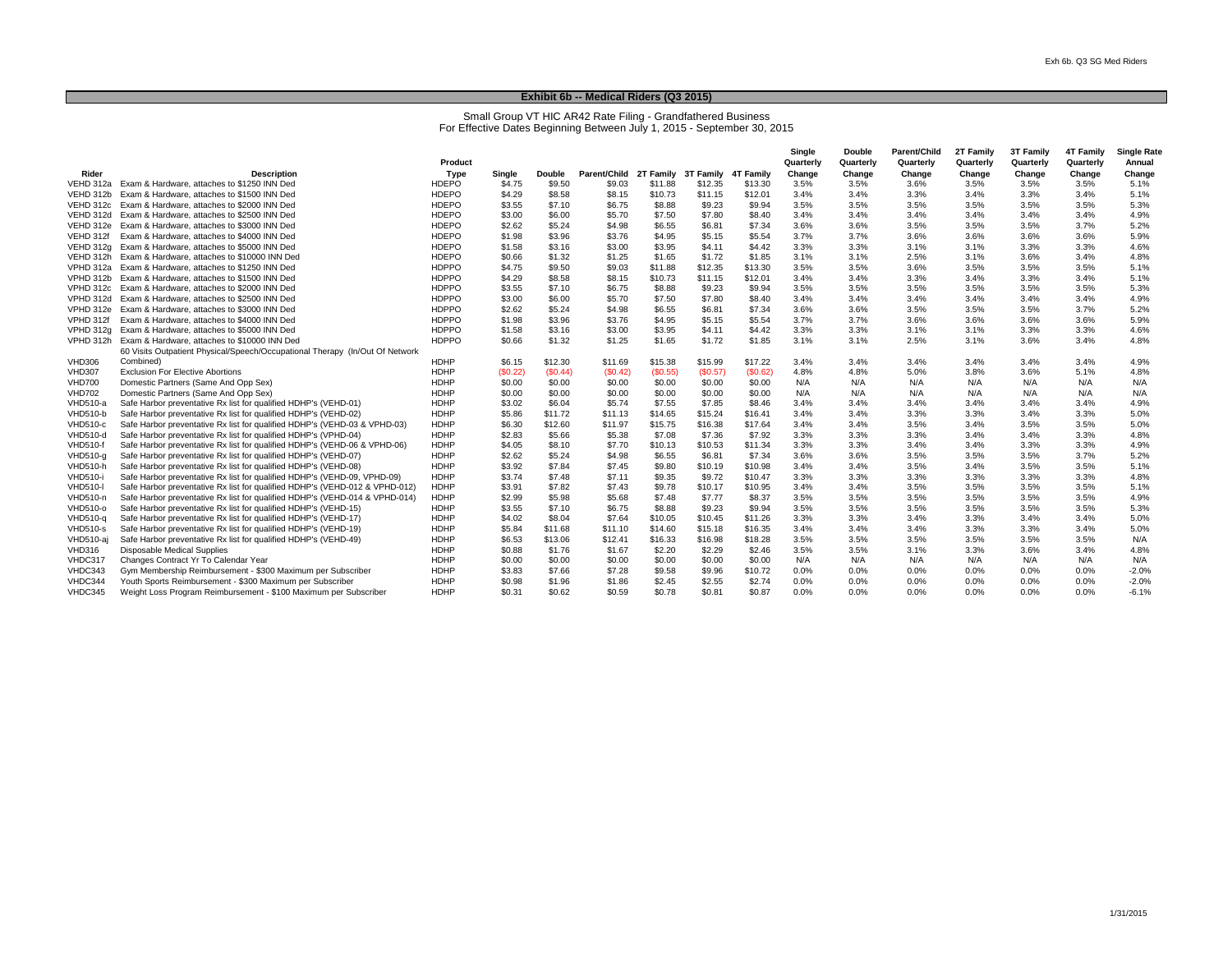#### **Exhibit 6b -- Medical Riders (Q4 2015)**

Small Group VT HIC AR42 Rate Filing - Grandfathered Business For Effective Dates Beginning Between October 1, 2015 - December 31, 2015

|                 |                                                                              |              |         |               |                                            |         |         |          | Single    | <b>Double</b> | Parent/Child | 2T Family | 3T Family | 4T Family | <b>Single Rate</b> |
|-----------------|------------------------------------------------------------------------------|--------------|---------|---------------|--------------------------------------------|---------|---------|----------|-----------|---------------|--------------|-----------|-----------|-----------|--------------------|
|                 |                                                                              | Product      |         |               |                                            |         |         |          | Quarterly | Quarterly     | Quarterly    | Quarterly | Quarterly | Quarterly | Annual             |
| Rider           | <b>Description</b>                                                           | Type         | Single  | <b>Double</b> | Parent/Child 2T Family 3T Family 4T Family |         |         |          | Change    | Change        | Change       | Change    | Change    | Change    | Change             |
|                 | VEHD 312a Exam & Hardware, attaches to \$1250 INN Ded                        | <b>HDEPO</b> | \$4.83  | \$9.66        | \$9.18                                     | \$12.08 | \$12.56 | \$13.52  | 1.7%      | 1.7%          | 1.7%         | 1.7%      | 1.7%      | 1.7%      | 5.5%               |
| VEHD 312b       | Exam & Hardware, attaches to \$1500 INN Ded                                  | <b>HDEPO</b> | \$4.36  | \$8.72        | \$8.28                                     | \$10.90 | \$11.34 | \$12.21  | 1.6%      | 1.6%          | 1.6%         | 1.6%      | 1.7%      | 1.7%      | 5.3%               |
|                 | VEHD 312c Exam & Hardware, attaches to \$2000 INN Ded                        | <b>HDEPO</b> | \$3.61  | \$7.22        | \$6.86                                     | \$9.03  | \$9.39  | \$10.11  | 1.7%      | 1.7%          | 1.6%         | 1.7%      | 1.7%      | 1.7%      | 5.6%               |
|                 | VEHD 312d Exam & Hardware, attaches to \$2500 INN Ded                        | <b>HDEPO</b> | \$3.05  | \$6.10        | \$5.80                                     | \$7.63  | \$7.93  | \$8.54   | 1.7%      | 1.7%          | 1.8%         | 1.7%      | 1.7%      | 1.7%      | 5.2%               |
| VEHD 312e       | Exam & Hardware, attaches to \$3000 INN Ded                                  | <b>HDEPO</b> | \$2.67  | \$5.34        | \$5.07                                     | \$6.68  | \$6.94  | \$7.48   | 1.9%      | 1.9%          | 1.8%         | 2.0%      | 1.9%      | 1.9%      | 6.0%               |
| VEHD 312f       | Exam & Hardware, attaches to \$4000 INN Ded                                  | <b>HDEPO</b> | \$2.01  | \$4.02        | \$3.82                                     | \$5.03  | \$5.23  | \$5.63   | 1.5%      | 1.5%          | 1.6%         | 1.6%      | 1.6%      | 1.6%      | 5.8%               |
| VEHD 312g       | Exam & Hardware, attaches to \$5000 INN Ded                                  | <b>HDEPO</b> | \$1.61  | \$3.22        | \$3.06                                     | \$4.03  | \$4.19  | \$4.51   | 1.9%      | 1.9%          | 2.0%         | 2.0%      | 1.9%      | 2.0%      | 5.2%               |
| VEHD 312h       | Exam & Hardware, attaches to \$10000 INN Ded                                 | <b>HDEPO</b> | \$0.67  | \$1.34        | \$1.27                                     | \$1.68  | \$1.74  | \$1.88   | 1.5%      | 1.5%          | 1.6%         | 1.8%      | 1.2%      | 1.6%      | 4.7%               |
| VPHD 312a       | Exam & Hardware, attaches to \$1250 INN Ded                                  | <b>HDPPO</b> | \$4.83  | \$9.66        | \$9.18                                     | \$12.08 | \$12.56 | \$13.52  | 1.7%      | 1.7%          | 1.7%         | 1.7%      | 1.7%      | 1.7%      | 5.5%               |
| VPHD 312b       | Exam & Hardware, attaches to \$1500 INN Ded                                  | <b>HDPPO</b> | \$4.36  | \$8.72        | \$8.28                                     | \$10.90 | \$11.34 | \$12.21  | 1.6%      | 1.6%          | 1.6%         | 1.6%      | 1.7%      | 1.7%      | 5.3%               |
| VPHD 312c       | Exam & Hardware, attaches to \$2000 INN Ded                                  | <b>HDPPO</b> | \$3.61  | \$7.22        | \$6.86                                     | \$9.03  | \$9.39  | \$10.11  | 1.7%      | 1.7%          | 1.6%         | 1.7%      | 1.7%      | 1.7%      | 5.6%               |
| VPHD 312d       | Exam & Hardware, attaches to \$2500 INN Ded                                  | HDPPO        | \$3.05  | \$6.10        | \$5.80                                     | \$7.63  | \$7.93  | \$8.54   | 1.7%      | 1.7%          | 1.8%         | 1.7%      | 1.7%      | 1.7%      | 5.2%               |
| VPHD 312e       | Exam & Hardware, attaches to \$3000 INN Ded                                  | <b>HDPPO</b> | \$2.67  | \$5.34        | \$5.07                                     | \$6.68  | \$6.94  | \$7.48   | 1.9%      | 1.9%          | 1.8%         | 2.0%      | 1.9%      | 1.9%      | 6.0%               |
| VPHD 312f       | Exam & Hardware, attaches to \$4000 INN Ded                                  | <b>HDPPO</b> | \$2.01  | \$4.02        | \$3.82                                     | \$5.03  | \$5.23  | \$5.63   | 1.5%      | 1.5%          | 1.6%         | 1.6%      | 1.6%      | 1.6%      | 5.8%               |
| VPHD 312a       | Exam & Hardware, attaches to \$5000 INN Ded                                  | <b>HDPPO</b> | \$1.61  | \$3.22        | \$3.06                                     | \$4.03  | \$4.19  | \$4.51   | 1.9%      | 1.9%          | 2.0%         | 2.0%      | 1.9%      | 2.0%      | 5.2%               |
| VPHD 312h       | Exam & Hardware, attaches to \$10000 INN Ded                                 | <b>HDPPO</b> | \$0.67  | \$1.34        | \$1.27                                     | \$1.68  | \$1.74  | \$1.88   | 1.5%      | 1.5%          | 1.6%         | 1.8%      | 1.2%      | 1.6%      | 4.7%               |
|                 | 60 Visits Outpatient Physical/Speech/Occupational Therapy (In/Out Of Network |              |         |               |                                            |         |         |          |           |               |              |           |           |           |                    |
| <b>VHD306</b>   | Combined)                                                                    | <b>HDHP</b>  | \$6.26  | \$12.52       | \$11.89                                    | \$15.65 | \$16.28 | \$17.53  | 1.8%      | 1.8%          | 1.7%         | 1.8%      | 1.8%      | 1.8%      | 5.4%               |
| <b>VHD307</b>   | <b>Exclusion For Elective Abortions</b>                                      | <b>HDHP</b>  | (S0.22) | (S0.44)       | (S0.42)                                    | (S0.55) | (S0.57) | (\$0.62) | 0.0%      | 0.0%          | 0.0%         | 0.0%      | 0.0%      | 0.0%      | 4.8%               |
| <b>VHD700</b>   | Domestic Partners (Same And Opp Sex)                                         | <b>HDHP</b>  | \$0.00  | \$0.00        | \$0.00                                     | \$0.00  | \$0.00  | \$0.00   | N/A       | N/A           | N/A          | N/A       | N/A       | N/A       | N/A                |
| <b>VHD702</b>   | Domestic Partners (Same And Opp Sex)                                         | <b>HDHP</b>  | \$0.00  | \$0.00        | \$0.00                                     | \$0.00  | \$0.00  | \$0.00   | N/A       | N/A           | N/A          | N/A       | N/A       | N/A       | N/A                |
| VHD510-a        | Safe Harbor preventative Rx list for qualified HDHP's (VEHD-01)              | <b>HDHP</b>  | \$3.07  | \$6.14        | \$5.83                                     | \$7.68  | \$7.98  | \$8.60   | 1.7%      | 1.7%          | 1.6%         | 1.7%      | 1.7%      | 1.7%      | 5.1%               |
| <b>VHD510-b</b> | Safe Harbor preventative Rx list for qualified HDHP's (VEHD-02)              | <b>HDHP</b>  | \$5.96  | \$11.92       | \$11.32                                    | \$14.90 | \$15.50 | \$16.69  | 1.7%      | 1.7%          | 1.7%         | 1.7%      | 1.7%      | 1.7%      | 5.3%               |
| <b>VHD510-c</b> | Safe Harbor preventative Rx list for qualified HDHP's (VEHD-03 & VPHD-03)    | <b>HDHP</b>  | \$6.41  | \$12.82       | \$12.18                                    | \$16.03 | \$16.67 | \$17.95  | 1.7%      | 1.7%          | 1.8%         | 1.8%      | 1.8%      | 1.8%      | 5.4%               |
| VHD510-d        | Safe Harbor preventative Rx list for qualified HDHP's (VPHD-04)              | HDHP         | \$2.88  | \$5.76        | \$5.47                                     | \$7.20  | \$7.49  | \$8.06   | 1.8%      | 1.8%          | 1.7%         | 1.7%      | 1.8%      | 1.8%      | 5.1%               |
| <b>VHD510-f</b> | Safe Harbor preventative Rx list for qualified HDHP's (VEHD-06 & VPHD-06)    | HDHP         | \$4.12  | \$8.24        | \$7.83                                     | \$10.30 | \$10.71 | \$11.54  | 1.7%      | 1.7%          | 1.7%         | 1.7%      | 1.7%      | 1.8%      | 5.4%               |
| VHD510-g        | Safe Harbor preventative Rx list for qualified HDHP's (VEHD-07)              | <b>HDHP</b>  | \$2.67  | \$5.34        | \$5.07                                     | \$6.68  | \$6.94  | \$7.48   | 1.9%      | 1.9%          | 1.8%         | 2.0%      | 1.9%      | 1.9%      | 6.0%               |
| <b>VHD510-h</b> | Safe Harbor preventative Rx list for qualified HDHP's (VEHD-08)              | <b>HDHP</b>  | \$3.99  | \$7.98        | \$7.58                                     | \$9.98  | \$10.37 | \$11.17  | 1.8%      | 1.8%          | 1.7%         | 1.8%      | 1.8%      | 1.7%      | 5.6%               |
| <b>VHD510-i</b> | Safe Harbor preventative Rx list for qualified HDHP's (VEHD-09, VPHD-09)     | <b>HDHP</b>  | \$3.80  | \$7.60        | \$7.22                                     | \$9.50  | \$9.88  | \$10.64  | 1.6%      | 1.6%          | 1.5%         | 1.6%      | 1.6%      | 1.6%      | 5.0%               |
| <b>VHD510-I</b> | Safe Harbor preventative Rx list for qualified HDHP's (VEHD-012 & VPHD-012)  | HDHP         | \$3.98  | \$7.96        | \$7.56                                     | \$9.95  | \$10.35 | \$11.14  | 1.8%      | 1.8%          | 1.7%         | 1.7%      | 1.8%      | 1.7%      | 5.6%               |
| VHD510-n        | Safe Harbor preventative Rx list for qualified HDHP's (VEHD-014 & VPHD-014)  | HDHP         | \$3.04  | \$6.08        | \$5.78                                     | \$7.60  | \$7.90  | \$8.51   | 1.7%      | 1.7%          | 1.8%         | 1.6%      | 1.7%      | 1.7%      | 5.2%               |
| VHD510-0        | Safe Harbor preventative Rx list for qualified HDHP's (VEHD-15)              | <b>HDHP</b>  | \$3.61  | \$7.22        | \$6.86                                     | \$9.03  | \$9.39  | \$10.11  | 1.7%      | 1.7%          | 1.6%         | 1.7%      | 1.7%      | 1.7%      | 5.6%               |
| VHD510-g        | Safe Harbor preventative Rx list for qualified HDHP's (VEHD-17)              | <b>HDHP</b>  | \$4.09  | \$8.18        | \$7.77                                     | \$10.23 | \$10.63 | \$11.45  | 1.7%      | 1.7%          | 1.7%         | 1.8%      | 1.7%      | 1.7%      | 5.4%               |
| <b>VHD510-s</b> | Safe Harbor preventative Rx list for qualified HDHP's (VEHD-19)              | <b>HDHP</b>  | \$5.94  | \$11.88       | \$11.29                                    | \$14.85 | \$15.44 | \$16.63  | 1.7%      | 1.7%          | 1.7%         | 1.7%      | 1.7%      | 1.7%      | 5.3%               |
| VHD510-ai       | Safe Harbor preventative Rx list for qualified HDHP's (VEHD-49)              | <b>HDHP</b>  | \$6.64  | \$13.28       | \$12.62                                    | \$16.60 | \$17.26 | \$18.59  | 1.7%      | 1.7%          | 1.7%         | 1.7%      | 1.6%      | 1.7%      | N/A                |
| <b>VHD316</b>   | Disposable Medical Supplies                                                  | HDHP         | \$0.90  | \$1.80        | \$1.71                                     | \$2.25  | \$2.34  | \$2.52   | 2.3%      | 2.3%          | 2.4%         | 2.3%      | 2.2%      | 2.4%      | 5.9%               |
| VHDC317         | Changes Contract Yr To Calendar Year                                         | <b>HDHP</b>  | \$0.00  | \$0.00        | \$0.00                                     | \$0.00  | \$0.00  | \$0.00   | N/A       | N/A           | N/A          | N/A       | N/A       | N/A       | N/A                |
| VHDC343         | Gym Membership Reimbursement - \$300 Maximum per Subscriber                  | HDHP         | \$3.83  | \$7.66        | \$7.28                                     | \$9.58  | \$9.96  | \$10.72  | 0.0%      | 0.0%          | 0.0%         | 0.0%      | $0.0\%$   | 0.0%      | $-2.0%$            |
| VHDC344         | Youth Sports Reimbursement - \$300 Maximum per Subscriber                    | <b>HDHP</b>  | \$0.98  | \$1.96        | \$1.86                                     | \$2.45  | \$2.55  | \$2.74   | 0.0%      | 0.0%          | 0.0%         | 0.0%      | 0.0%      | 0.0%      | $-2.0%$            |
| VHDC345         | Weight Loss Program Reimbursement - \$100 Maximum per Subscriber             | <b>HDHP</b>  | \$0.31  | \$0.62        | \$0.59                                     | \$0.78  | \$0.81  | \$0.87   | 0.0%      | 0.0%          | 0.0%         | 0.0%      | 0.0%      | 0.0%      | $-6.1%$            |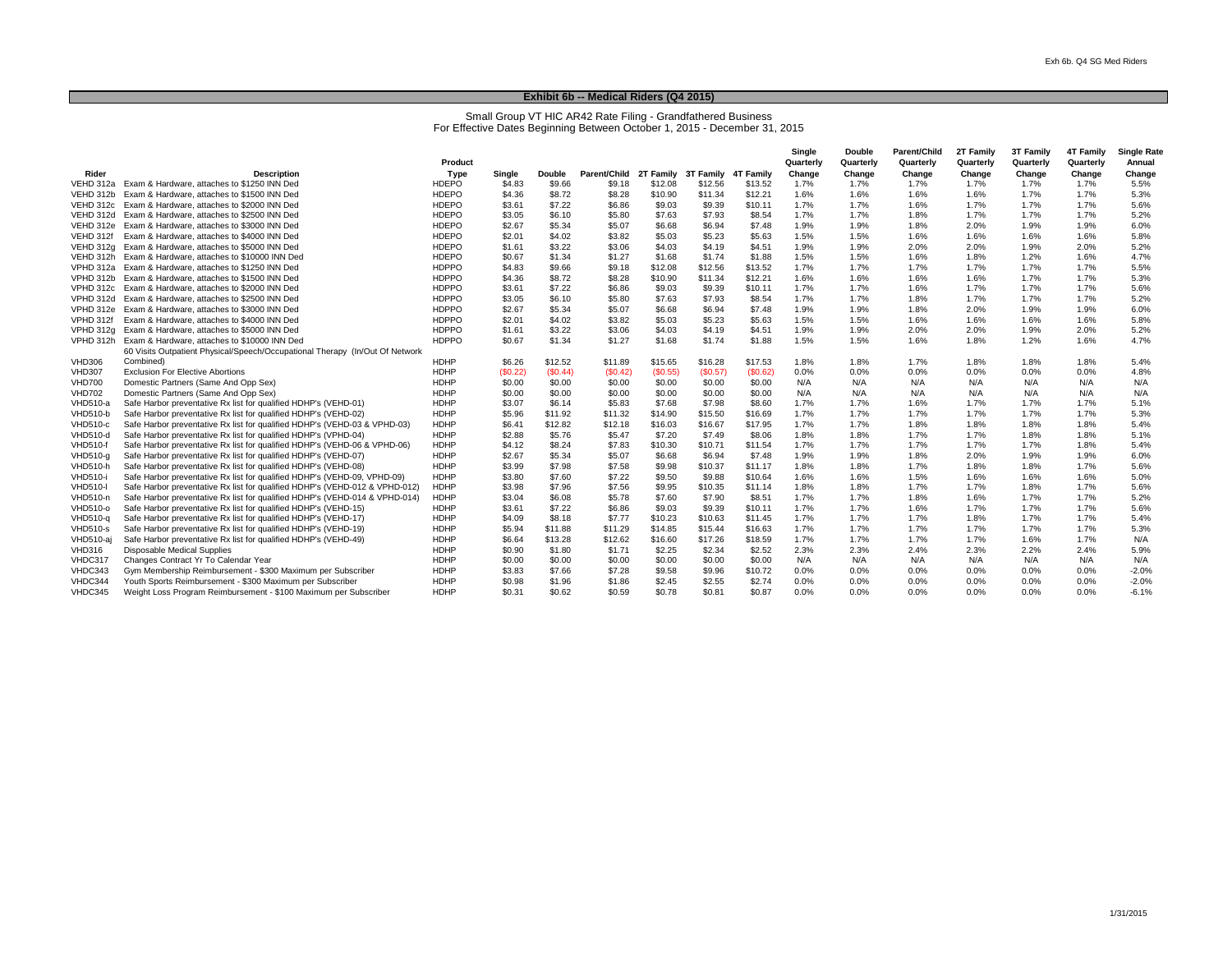

# **Consumer Disclosure about Proposed Health Insurance Rate Increase Q3 and Q4 2015 Small Group AR42 Rate Filing – Grandfathered**

MVP Health Insurance Company is a health care payer operating in Vermont and New York. MVP's mission is to provide high quality and affordable health care with a focus on wellness to our members.

MVP must obtain approval from the Green Mountain Care Board for the health insurance premium rates charged. MVP files quarterly premium rates which are guaranteed for 12 months. This rate filing seeks approval of MVP's 3rd and 4th quarter 2015 grandfathered premium rates (effective dates of coverage beginning between July 1, 2015 and December 31, 2015).

The premium rates filed for approval each quarter reflect MVP's current estimate of the cost to provide health insurance for that coverage period. The filed premium rates for the current quarter may be higher or lower than the previously filed premium rates. However, premium rates generally increase over time. Increases in premium rates are driven by many factors including increases in use of medical services by the insured population, increases in hospital and physician required charges for medical care, expanded covered services due to government mandates, fees and assessments charged by the government to insurers, and the exit of healthier individuals from the insurance market place as the cost of insurance increases.

The premium rates included in this rate filing reflect a 5.1% increase over the prior rates. The minimum proposed rate change for members renewing is 4.8% while the maximum rate change is 5.3%. There are 2,374 members in MVP's Grandfathered Small Group AR42 block of business, and 474 of these members renew in Q3 or Q4.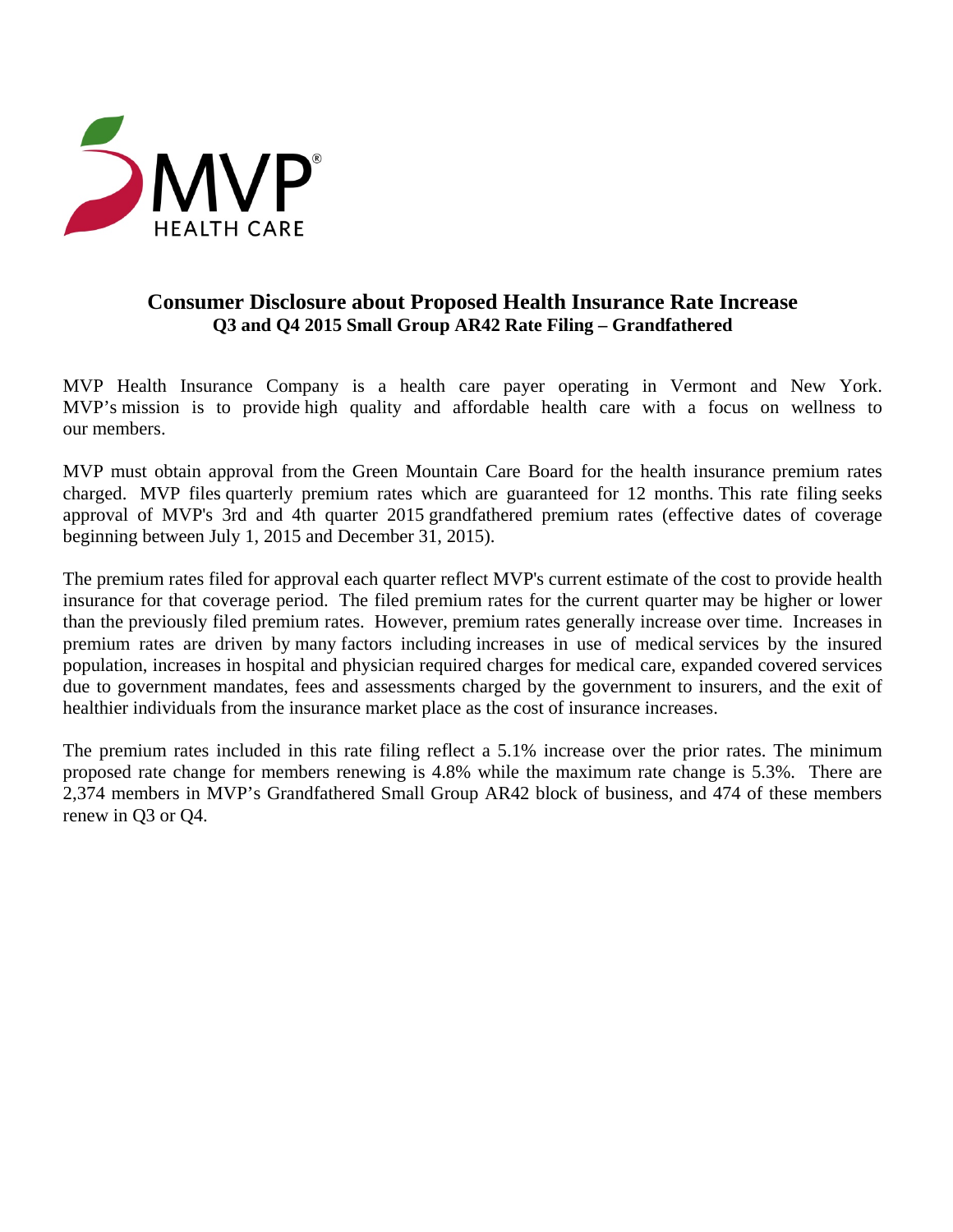# Certification of Compliance

I hereby certify that I have reviewed the applicable filing requirements for this filing and the filing complies with all applicable statutory and regulatory provisions for the state of Vermont.<br>Print Name: Karla Austen

Title: Executive Vice President & Interim CFO

Signature:  $\mathbb{Z}$   $\overline{\mathbb{Z}}$   $\overline{\mathbb{Z}}$   $\overline{\mathbb{Z}}$   $\overline{\mathbb{Z}}$   $\overline{\mathbb{Z}}$  Date: 01/26/15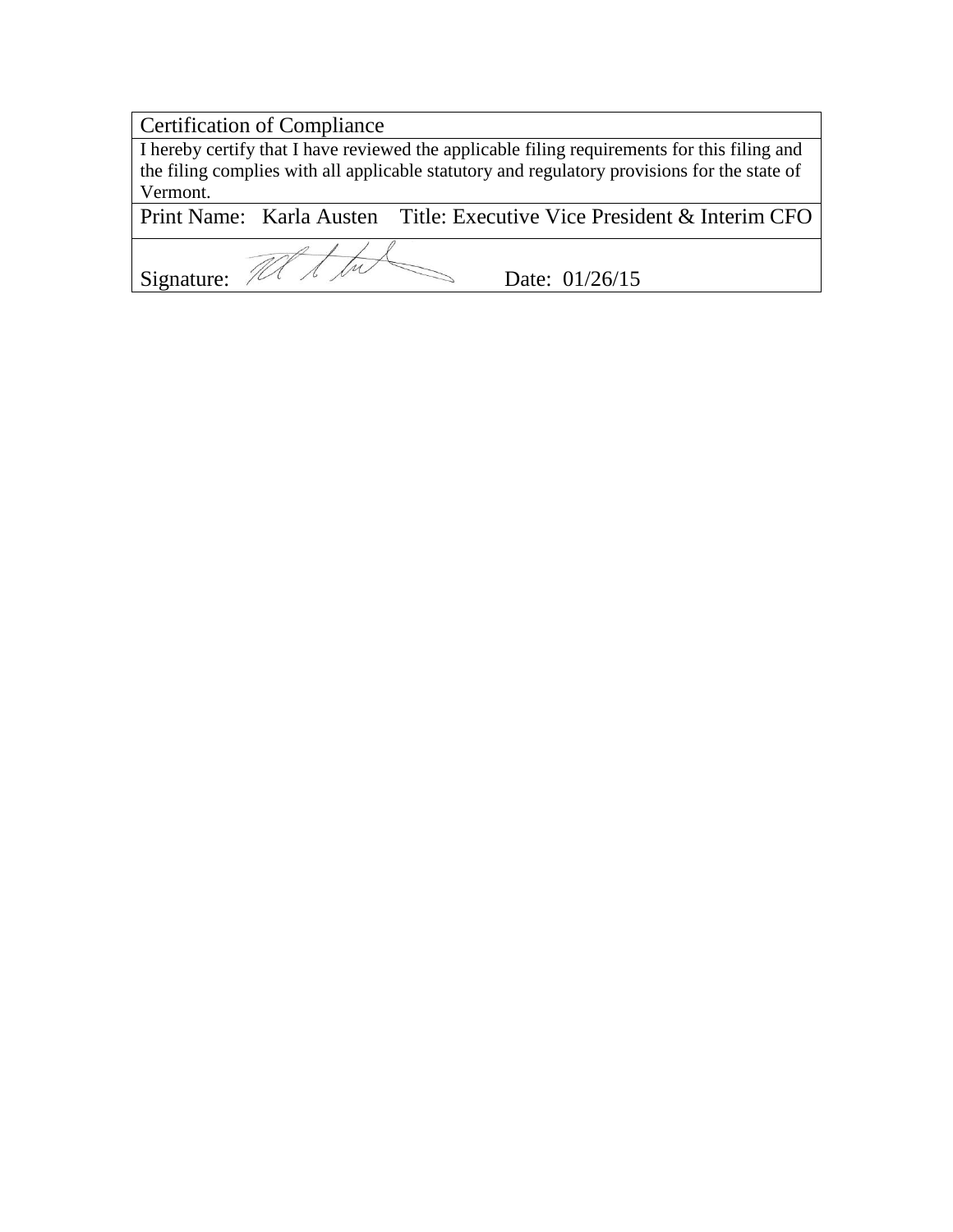

625 State Street, PO Box 2207 Schenectady, NY 12301-2207 mvphealthcare.com

February 6, 2015

Ms. Rita Tansen A.S.A., M.A.A.A Lewis & Ellis, Inc. P.O. Box 851857 Richardson, TX 75085

Re: 1Q/2Q 2015 Small Group HIC Grandfathered Rate Filing SERFF Tracking #: MVPH‐129866393

Dear Ms. Tansen:

This letter is in response to your correspondence received 02/05/15 regarding the above mentioned rate filing. The verbal responses to your questions are provided below and any numerical examples are included in the attached excel workbook with tabs corresponding to each numbered question.

1. In the 1Q/2Q15 filing (SERFF #: MVPH‐129662230), MVP had indicated that the PBM will be able to provide more robust customized trend projections with actual MVP claim utilization. Provide a detailed exhibit showing all adjustments made in deriving the assumed Rx trends in this filing.

a. If no such adjustments were made in this filing, comment on the appropriateness of using unadjusted vendor recommended Rx trends, given that the Rx trend by drug category shows primarily negative trends for generic and brand drugs.

b. In addition, if any adjustment to specialty trend was made to account for the impact of Sovaldi and other high cost specialty drugs based on MVP's own experience, please quantitatively detail the methodology in your response.

Response: MVP changed its PBM on 01/01/2015. As a result, the new PBM does not have enough MVP data to provide a credible Rx trend forecast. Once the PBM has a credible set of MVP data, the Rx trend forecast used to develop premium rates will reflect the utilization of MVP's population.

The trend forecast provided by MVP's PBM accounts for drugs coming off patent, changes in average wholesale price, new drugs being released to the market, and price competitiveness amongst generic and brand drug manufacturers. Because the Rx market is constantly changing and the items listed above are not reflected in VT historical trends, MVP does not feel that historical Rx trends have any relevance for projecting future increases in Rx costs. MVP is not making any adjustments to the PBM's trend forecast to account for high cost specialty drugs.

In 2014, MVP has experienced Rx trends that outpace the PBM's trend forecast in VT. The rolling 12 month Rx trends by Rx category do not accurately portray the Rx trends MVP has experienced in 2014 as all of the rolling 12 month time periods have 2013 data included in the time periods. Please see the table below for a comparison January – August 2014 Small Group HDHP Rx allowed claims by category compared to calendar year 2013 Rx allowed claims for the same product. MVP is experiencing a 28.3% allowed Rx trend in 2014 compared to a 14.4% allowed Rx trend reflected in MVP's proposed rates for 2014 in this filing.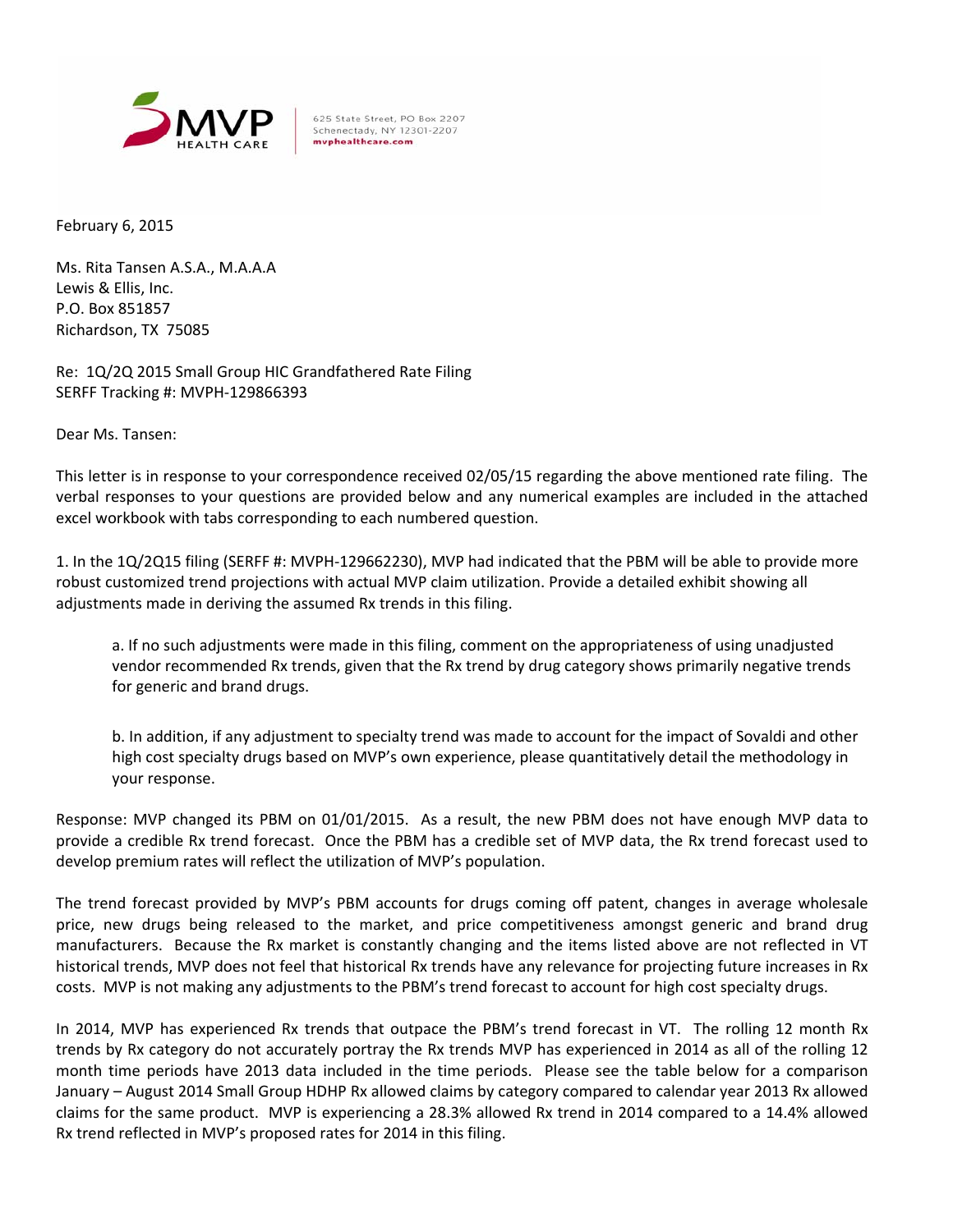

625 State Street, PO Box 2207 Schenectady, NY 12301-2207 mvphealthcare.com

| Rx Allowed Claim PMPM Summary by Rx Category |                    |                  |               |  |  |  |  |  |  |  |
|----------------------------------------------|--------------------|------------------|---------------|--|--|--|--|--|--|--|
|                                              |                    |                  |               |  |  |  |  |  |  |  |
|                                              |                    | January - August |               |  |  |  |  |  |  |  |
|                                              | Calendar Year 2013 | 2014             | Allowed Trend |  |  |  |  |  |  |  |
| Generic                                      | \$12.51            | \$13.78          | 15.5%         |  |  |  |  |  |  |  |
| <b>Brand</b>                                 | \$14.22            | \$15.84          | 17.5%         |  |  |  |  |  |  |  |
| Specialty                                    | \$11.98            | \$20.04          | 116.4%        |  |  |  |  |  |  |  |
| Total                                        | \$38.71            | \$49.65          | 28.3%         |  |  |  |  |  |  |  |

Q2. We note that no adjustments were made to normalize for demographic shifts from the experience period to the rating period. Please provide rationale.

Response: MVP compared the demographic factor using the HHS age curve for the experience period membership vs. the December 2014 grandfathered membership and concluded that an adjustment was not necessary. The demographic factor over the experience period was 1.543 vs. 1.551 for the December 2014 grandfathered HDHP block k.

Q3. As recommended in earlier filings, particularly in light of material shifts in membership in this closed block of business, using recent enrollment distribution is a better indicator of projected enrollment. Please provide contract distribution by tier from most recent enrollment (i.e.: December 2014) in a format similar to Exhibit 4.

Response: Please see the attached Excel file.

Q4. We note that the 2015 inpatient and outpatient hospital trends are higher than the trends assumed in the 1Q15 filing. Please provide quantitative support for the assumed inpatient/out-patient hospital trends by illustrating the Green Mountain Care Board's approved 2015 hospital budget increases weighted by MVP's utilization by facility.

Response: MVP contracts with facilities throughout its service area and reflects the negotiated unit cost rate change in its trend forecast for those facilities. For facilities that MVP has not yet contracted a 2015 rate, MVP reflects the GMCB approved rate change.

Please see the attached Excel file for a quantitative derivation of MVP's 2015 inpatient/outpatient unit cost change.

If you have any questions or require any additional information, please contact me at 518-388-2483.

Sincerely,

They fortal

Matthew Lombardo, FSA, MAAA Actuarial Manager, Commercial Pricing MVP Health Insur ance Co., Inc .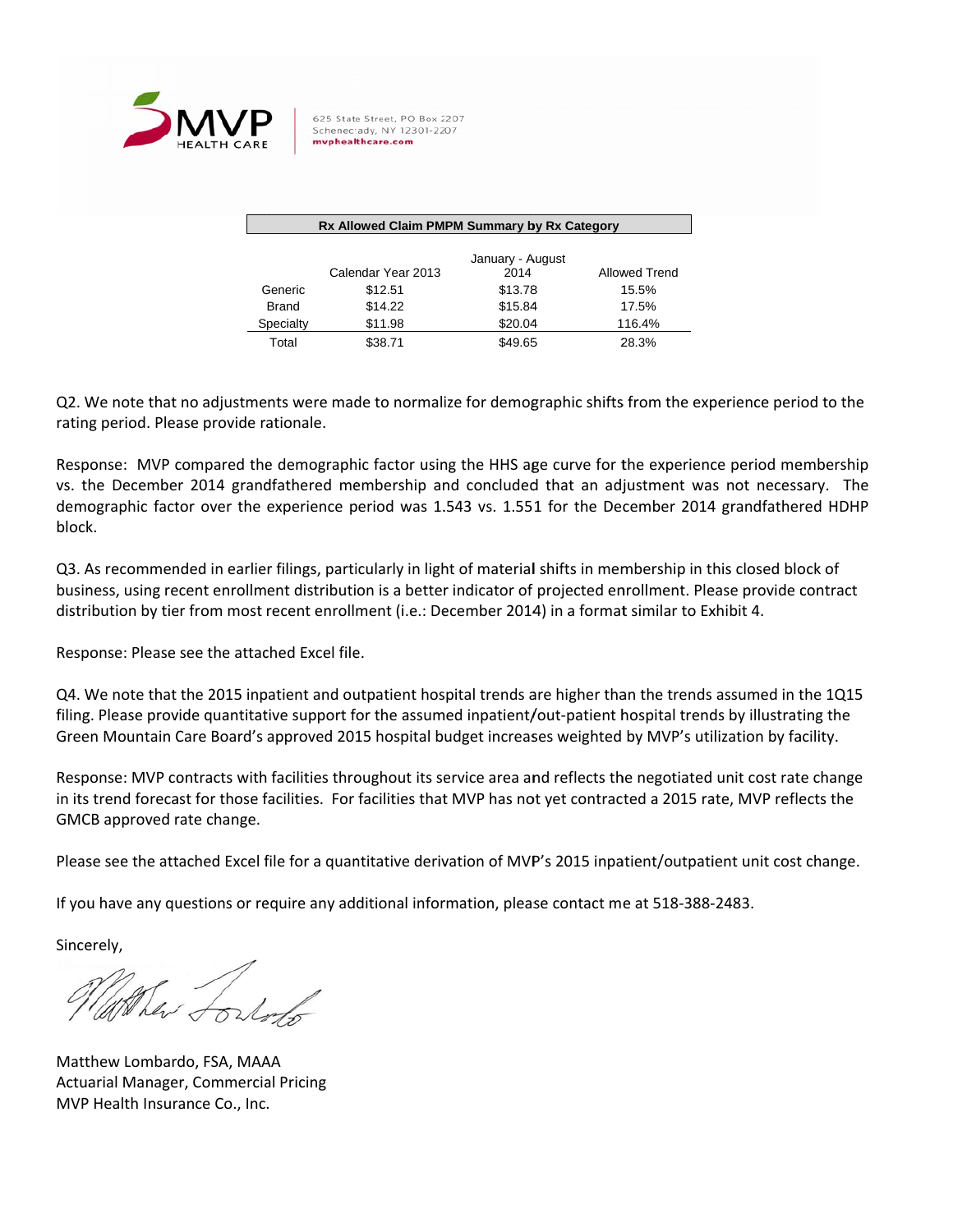## **AR42 Small HDHP Single Conversion Factor Development Grandfathered**

## *Dec 2014 Membership*

| Tier           | <b>Contract Type</b> | <b>Subscriber</b><br><b>Months</b> | <b>Member</b><br><b>Months</b> | <b>Avg Contract</b><br><b>Size</b> | <b>Load Factor</b> |
|----------------|----------------------|------------------------------------|--------------------------------|------------------------------------|--------------------|
| $\overline{2}$ | Single               | 82                                 | 82                             | 1.000                              | 1.000              |
| $\overline{2}$ | Family               | 52                                 | 211                            | 4.058                              | 2.500              |
| 3              | Single               | 719                                | 719                            | 1.000                              | 1.000              |
| 3              | Double               | 178                                | 356                            | 2.000                              | 2.000              |
| 3              | Family               | 245                                | 974                            | 3.976                              | 2.600              |
| 4              | Single               | 12                                 | 12                             | 1.000                              | 1.000              |
| 4              | Double               | 3                                  | 6                              | 2.000                              | 2.000              |
| 4              | Parent/Child         | 3                                  | 10                             | 3.333                              | 1.900              |
| 4              | Family               | 1                                  | 4                              | 4.000                              | 2.800              |
|                |                      |                                    |                                |                                    |                    |

| <b>Proposed Conversion Factor</b> | 1.217  |
|-----------------------------------|--------|
| <b>Current Conversion Factor</b>  | 1.207  |
| / Ohanas in Canususian Fastar     | n ooo/ |

**% Change in Conversion Factor 0.83%**